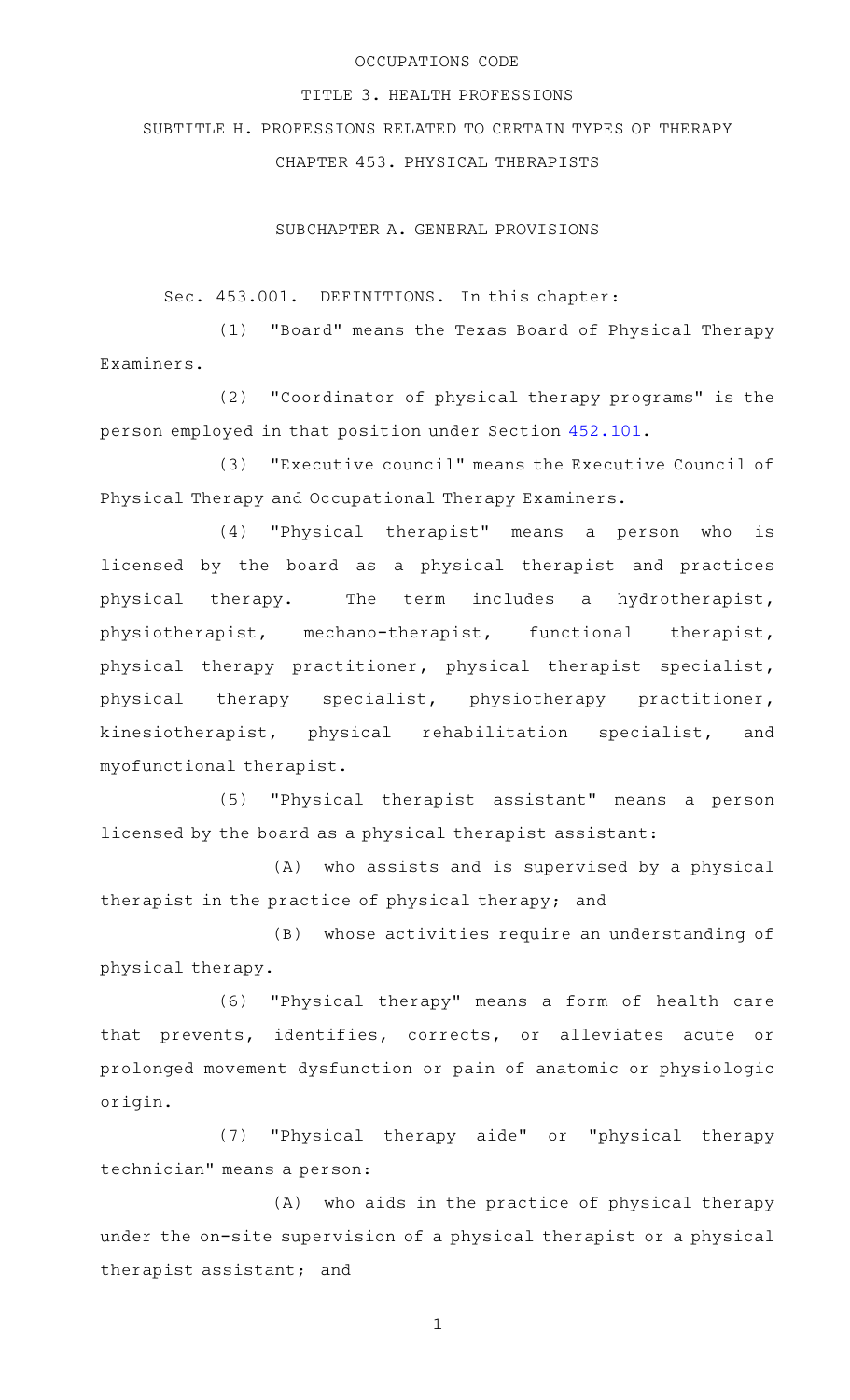(B) whose activities require on-the-job training.

(8) Repealed by Acts 2017, 85th Leg., R.S., Ch. 535 (S.B. [317](http://www.legis.state.tx.us/tlodocs/85R/billtext/html/SB00317F.HTM)), Sec. 2.26(1), eff. September 1, 2019.

(9) "Referring practitioner" means a qualified licensed health care professional who, within the scope of professional licensure, may refer a person for health care services. The term includes:

(A) a physician licensed to practice medicine by a state board of medical examiners;

(B) a dentist licensed by a state board of dental examiners;

(C) a chiropractor licensed by a state board of chiropractic examiners; and

(D) a podiatrist licensed by a state board of podiatric medical examiners.

Acts 1999, 76th Leg., ch. 388, Sec. 1, eff. Sept. 1, 1999. Amended by:

Acts 2017, 85th Leg., R.S., Ch. 535 (S.B. [317](http://www.legis.state.tx.us/tlodocs/85R/billtext/html/SB00317F.HTM)), Sec. 2.26(1), eff. September 1, 2019.

Sec. 453.002. APPLICATION OF SUNSET ACT. The Texas Board of Physical Therapy Examiners is subject to Chapter [325,](https://statutes.capitol.texas.gov/GetStatute.aspx?Code=GV&Value=325) Government Code (Texas Sunset Act). Unless continued in existence as provided by that chapter, the board is abolished and this chapter expires September 1, 2029.

Acts 1999, 76th Leg., ch. 388, Sec. 1, eff. Sept. 1, 1999. Amended by Acts 2003, 78th Leg., ch. 1112, Sec. 3.07, eff. Sept. 1, 2003. Amended by:

Acts 2007, 80th Leg., R.S., Ch. 928 (H.B. [3249\)](http://www.legis.state.tx.us/tlodocs/80R/billtext/html/HB03249F.HTM), Sec. 4.06, eff. June 15, 2007.

Acts 2011, 82nd Leg., R.S., Ch. 1232 (S.B. [652\)](http://www.legis.state.tx.us/tlodocs/82R/billtext/html/SB00652F.HTM), Sec. 3.08, eff. June 17, 2011.

Acts 2017, 85th Leg., R.S., Ch. 535 (S.B. [317](http://www.legis.state.tx.us/tlodocs/85R/billtext/html/SB00317F.HTM)), Sec. 2.01, eff. September 1, 2017.

Sec. 453.003. CONFLICT WITH OTHER LAW. To the extent of any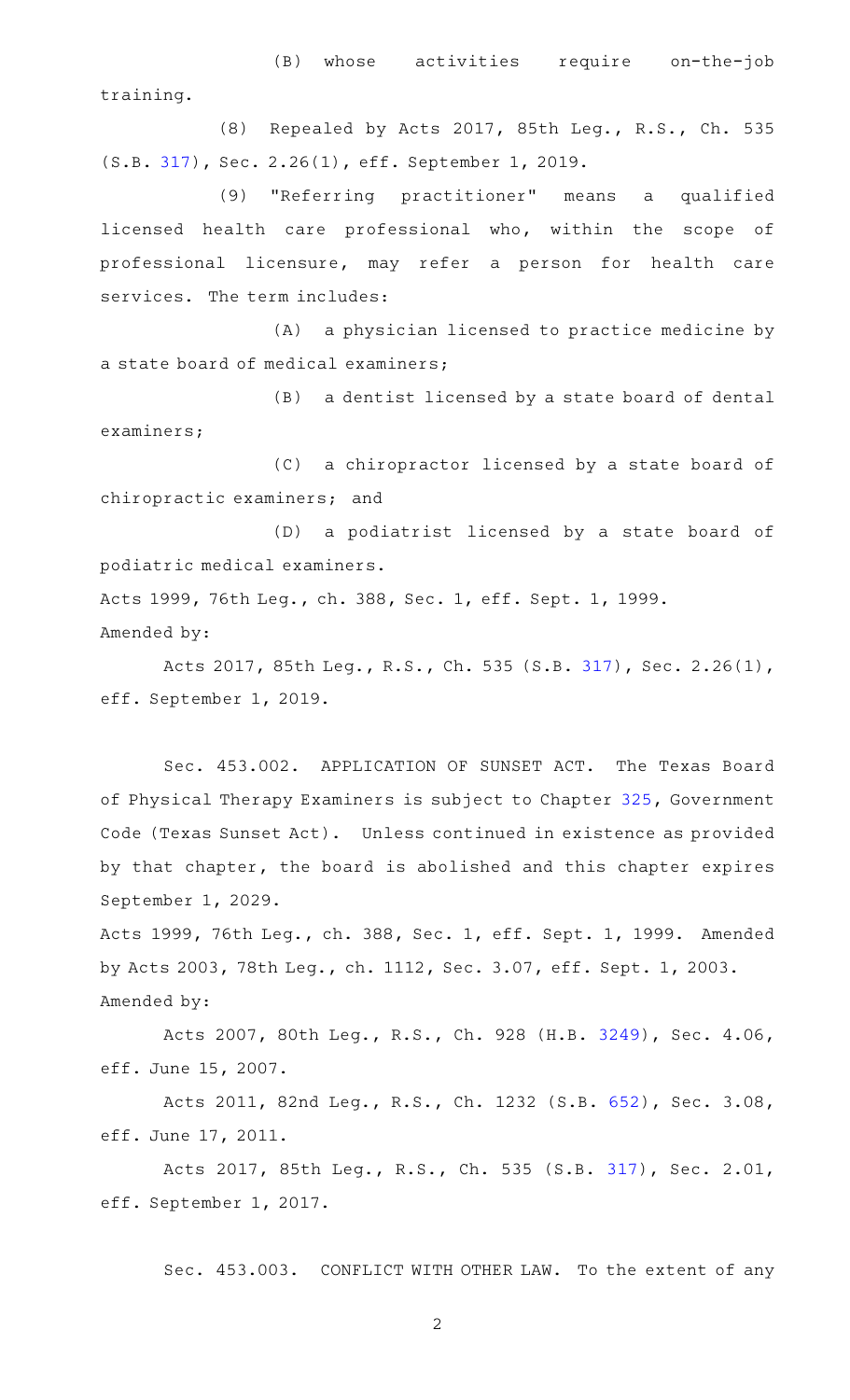conflict between this chapter and Chapter [452,](https://statutes.capitol.texas.gov/GetStatute.aspx?Code=OC&Value=452) Chapter [452](https://statutes.capitol.texas.gov/GetStatute.aspx?Code=OC&Value=452) controls.

Acts 1999, 76th Leg., ch. 388, Sec. 1, eff. Sept. 1, 1999.

Sec. 453.004. EFFECT OF CHAPTER; APPLICABILITY. (a) This chapter does not restrict the holder of a license issued by another state agency from performing health care services within the scope of the applicable licensing act if the license holder:

(1) does not represent to another that the license holder is a physical therapist;

(2) does not violate Sections  $453.201(a)$  $453.201(a)$  and (c) and [453.304;](https://statutes.capitol.texas.gov/GetStatute.aspx?Code=OC&Value=453.304) and

(3) practices strictly in conformity with the statutes and rules relating to the license holder 's license.

 $(b)$  This chapter does not apply to:

 $(1)$  a physical therapy aide;

(2) a physical therapy student or physical therapist assistant student:

(A) participating in an accredited physical therapy or physical therapist assistant educational program; and

(B) being supervised by a license holder under this chapter;

 $(3)$  a student:

(A) participating in an accredited allied health science program leading to licensure by another state agency; and

(B) being supervised by properly licensed, certified, or registered personnel;

(4) a physical therapist who is licensed in another jurisdiction of the United States if the person is engaging, for not more than 90 days in a 12-month period and under the supervision of a physical therapist licensed in this state, in a special project or clinic required for completion of a post-professional degree in physical therapy from an accredited college or university, and the person notifies the board of the person 's intent to practice in this state; or

(5) a person who practices physical therapy or as a physical therapy assistant and who is: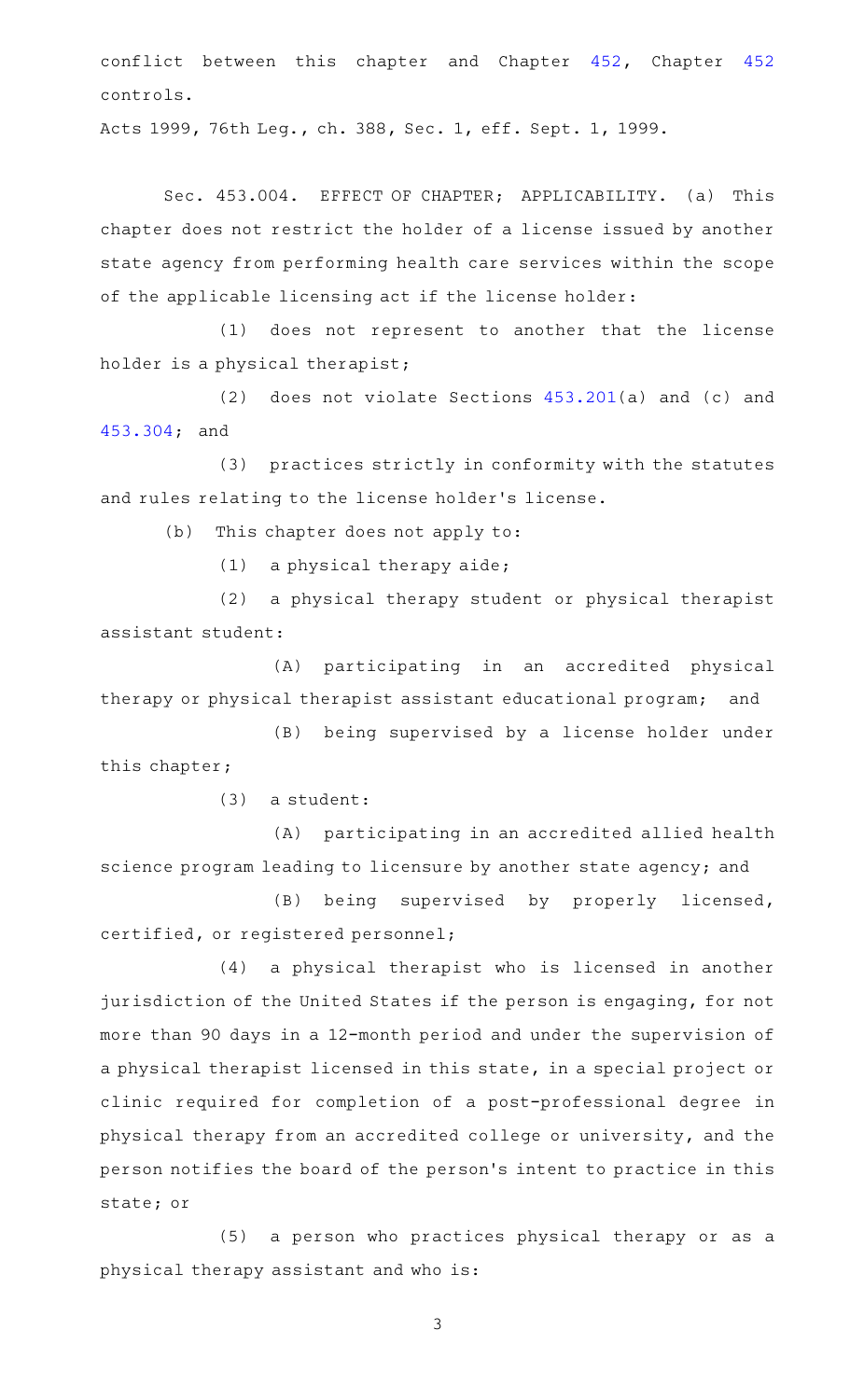(A) practicing physical therapy in the United States armed services, United States Public Health Service, or Veterans Administration in compliance with federal regulations for licensure of health care providers;

(B) licensed in another jurisdiction of the United States or credentialed to practice physical therapy in another country if the person:

(i) is teaching, demonstrating, or practicing physical therapy in an educational seminar in this state for not more than 60 days in a 12-month period, and the person notifies the board of the person 's intent to practice in this state; or

(ii) by contract or employment, is practicing physical therapy in this state for not more than 60 days in a 12-month period for an athletic team or organization or a performing arts company temporarily competing or performing in this state; or

(C) licensed in another jurisdiction of the United States, if the person notifies the board of the person's intent to practice in this state, and:

(i) is practicing physical therapy for not more than 60 days during a declared local, state, or national disaster or emergency; or

(ii) is displaced from the person's residence or place of employment due to a declared local, state, or national disaster and is practicing physical therapy in this state for not more than 60 days after the date the disaster is declared. Acts 1999, 76th Leg., ch. 388, Sec. 1, eff. Sept. 1, 1999. Amended by:

Acts 2009, 81st Leg., R.S., Ch. 1188 (H.B. [3717](http://www.legis.state.tx.us/tlodocs/81R/billtext/html/HB03717F.HTM)), Sec. 1, eff. June 19, 2009.

Sec. 453.005. PRACTICE OF PHYSICAL THERAPY. (a) The practice of physical therapy requires that a person practicing have education, training, and experience in physical therapy.

(b) The practice of physical therapy includes:

(1) measurement or testing of the function of the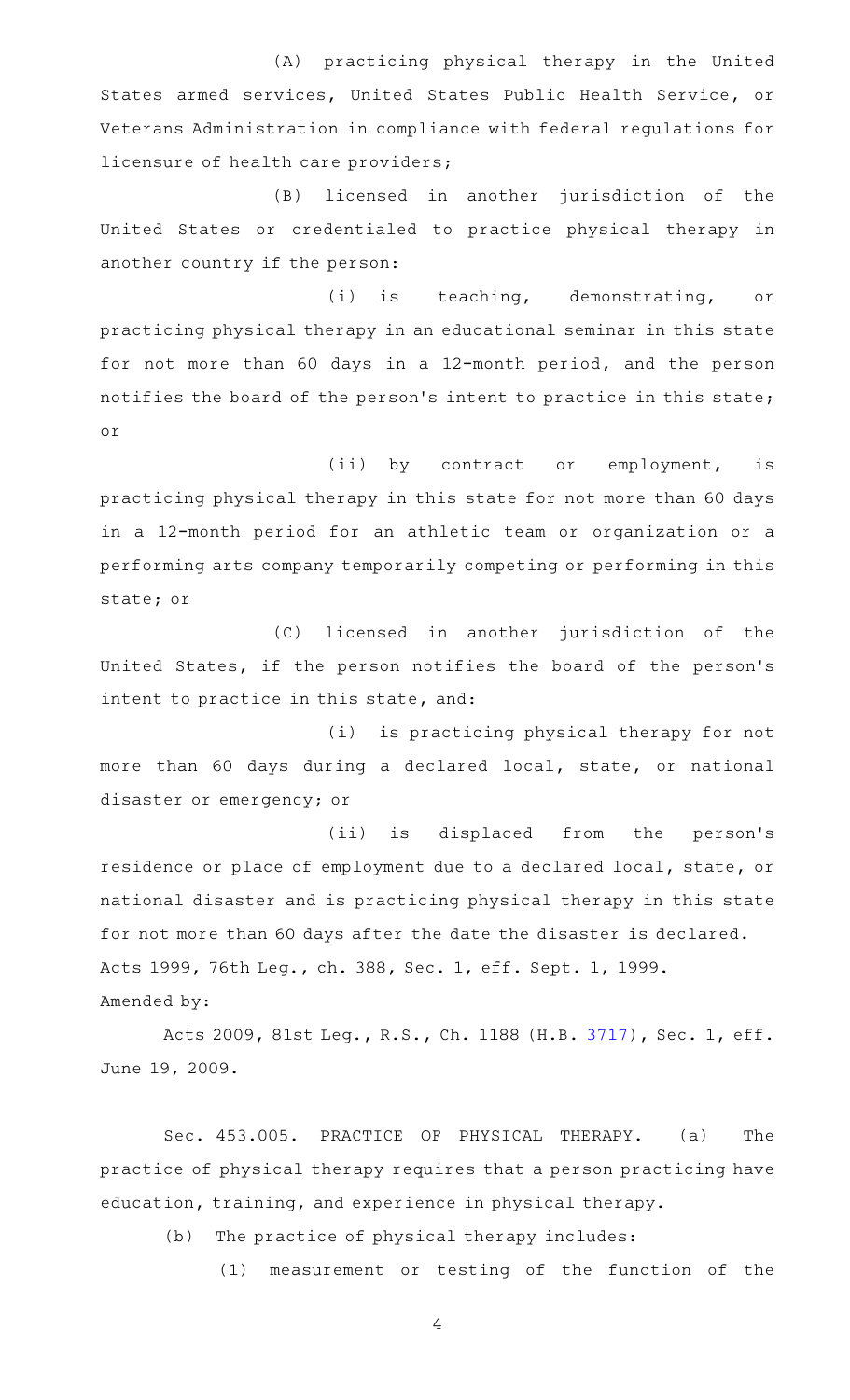musculoskeletal, neurological, pulmonary, or cardiovascular system;

(2) rehabilitative treatment concerned with restoring function or preventing disability caused by illness, injury, or birth defect;

(3) treatment, consultative, educational, or advisory services to reduce the incidence or severity of disability or pain to enable, train, or retrain a person to perform the independent skills and activities of daily living; and

(4) delegation of selective forms of treatment to support personnel while a physical therapist retains the responsibility for caring for the patient and directing and supervising the support personnel.

Acts 1999, 76th Leg., ch. 388, Sec. 1, eff. Sept. 1, 1999.

Sec. 453.006. PRACTICE OF MEDICINE. (a) A person may not engage in diagnosing diseases or in practicing medicine as defined by law on the basis of a license issued under this chapter.

(b) A person may not use an affix indicating or implying that the person is a physician on the basis of a license issued under this chapter.

Acts 1999, 76th Leg., ch. 388, Sec. 1, eff. Sept. 1, 1999.

# SUBCHAPTER B. TEXAS BOARD OF PHYSICAL THERAPY EXAMINERS

Sec. 453.051. BOARD MEMBERSHIP. (a) The Texas Board of Physical Therapy Examiners consists of nine members appointed by the governor with the advice and consent of the senate as follows:

(1) six physical therapist members; and

 $(2)$  three members who represent the public.

(b) Appointments to the board shall be made without regard to the race, creed, sex, religion, disability, age, or national origin of the appointee.

Acts 1999, 76th Leg., ch. 388, Sec. 1, eff. Sept. 1, 1999.

Sec. 453.052. PURPOSE OF BOARD. The board shall regulate the practice of physical therapy in this state to safeguard the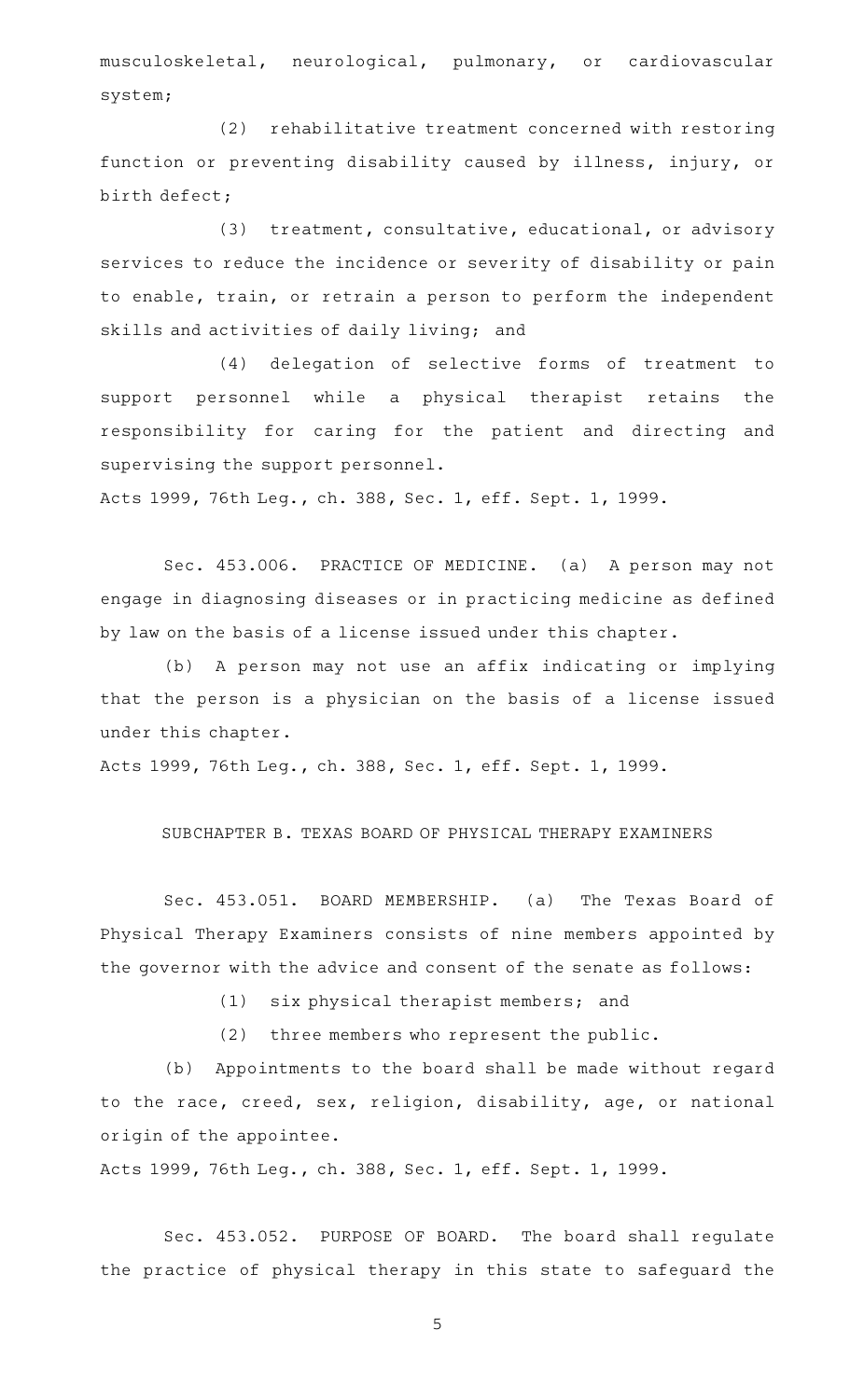public health and welfare. Acts 1999, 76th Leg., ch. 388, Sec. 1, eff. Sept. 1, 1999.

Sec. 453.053. PUBLIC MEMBER ELIGIBILITY. A person is not eligible for appointment as a public member of the board if the person or the person 's spouse:

(1) is registered, certified, or licensed by an occupational regulatory agency in the field of health care;

(2) is employed by or participates in the management of a business entity or other organization regulated by the executive council or board or receiving funds from the executive council or board;

(3) owns or controls, directly or indirectly, more than a 10 percent interest in a business entity or other organization regulated by the executive council or board or receiving funds from the executive council or board; or

(4) uses or receives a substantial amount of tangible goods, services, or funds from the executive council or board, other than compensation or reimbursement authorized by law for executive council or board membership, attendance, or expenses. Acts 1999, 76th Leg., ch. 388, Sec. 1, eff. Sept. 1, 1999.

Sec. 453.054. MEMBERSHIP RESTRICTIONS. (a) In this section, "Texas trade association" means a cooperative and voluntarily joined statewide association of business or professional competitors in this state designed to assist its members and its industry or profession in dealing with mutual business or professional problems and in promoting their common interest.

(b) A person may not be a member of the board if:

(1) the person is an officer, employee, or paid consultant of a Texas trade association in the field of health care; or

 $(2)$  the person's spouse is an officer, manager, or paid consultant of a Texas trade association in the field of health care.

(c) A person may not be a member of the board if the person is required to register as a lobbyist under Chapter [305](https://statutes.capitol.texas.gov/GetStatute.aspx?Code=GV&Value=305), Government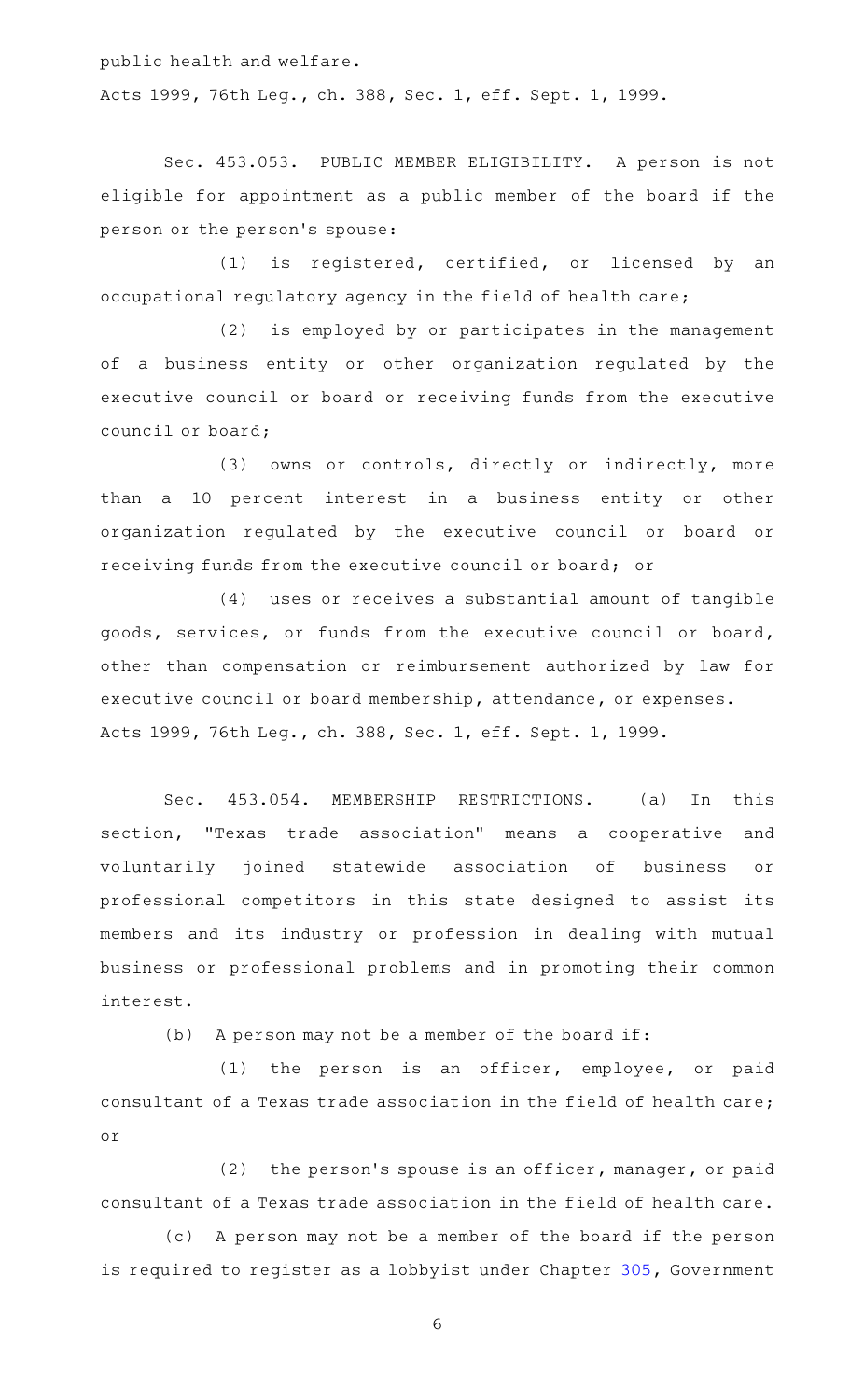Code, because of the person 's activities for compensation on behalf of a profession related to the operation of the board. Acts 1999, 76th Leg., ch. 388, Sec. 1, eff. Sept. 1, 1999. Amended by:

Acts 2017, 85th Leg., R.S., Ch. 535 (S.B. [317](http://www.legis.state.tx.us/tlodocs/85R/billtext/html/SB00317F.HTM)), Sec. 2.02, eff. September 1, 2017.

Sec. 453.055. TERMS; VACANCY. (a) Members of the board serve staggered six-year terms with the terms of two physical therapist members and one public member expiring January 31 of each odd-numbered year.

(b) If a vacancy occurs during a member's term, the governor shall appoint a replacement to fill the unexpired part of the term. Acts 1999, 76th Leg., ch. 388, Sec. 1, eff. Sept. 1, 1999.

Sec. 453.056. GROUNDS FOR REMOVAL. (a) It is a ground for removal from the board that a member:

 $(1)$  does not have at the time of taking office the qualifications required by Section [453.051\(](https://statutes.capitol.texas.gov/GetStatute.aspx?Code=OC&Value=453.051)a);

(2) does not maintain during service on the board the qualifications required by Section [453.051\(](https://statutes.capitol.texas.gov/GetStatute.aspx?Code=OC&Value=453.051)a);

(3) is ineligible for membership under Section [453.053](https://statutes.capitol.texas.gov/GetStatute.aspx?Code=OC&Value=453.053) or [453.054;](https://statutes.capitol.texas.gov/GetStatute.aspx?Code=OC&Value=453.054)

 $(4)$  cannot, because of illness or disability, discharge the member 's duties for a substantial part of the member 's term; or

(5) is absent from more than half of the regularly scheduled board meetings that the member is eligible to attend during a calendar year without an excuse approved by a majority vote of the board.

(b) The validity of an action of the board is not affected by the fact that it is taken when a ground for removal of a board member exists.

(c) If the coordinator of physical therapy programs has knowledge that a potential ground for removal exists, the coordinator shall notify the presiding officer of the board of the potential ground. The presiding officer shall then notify the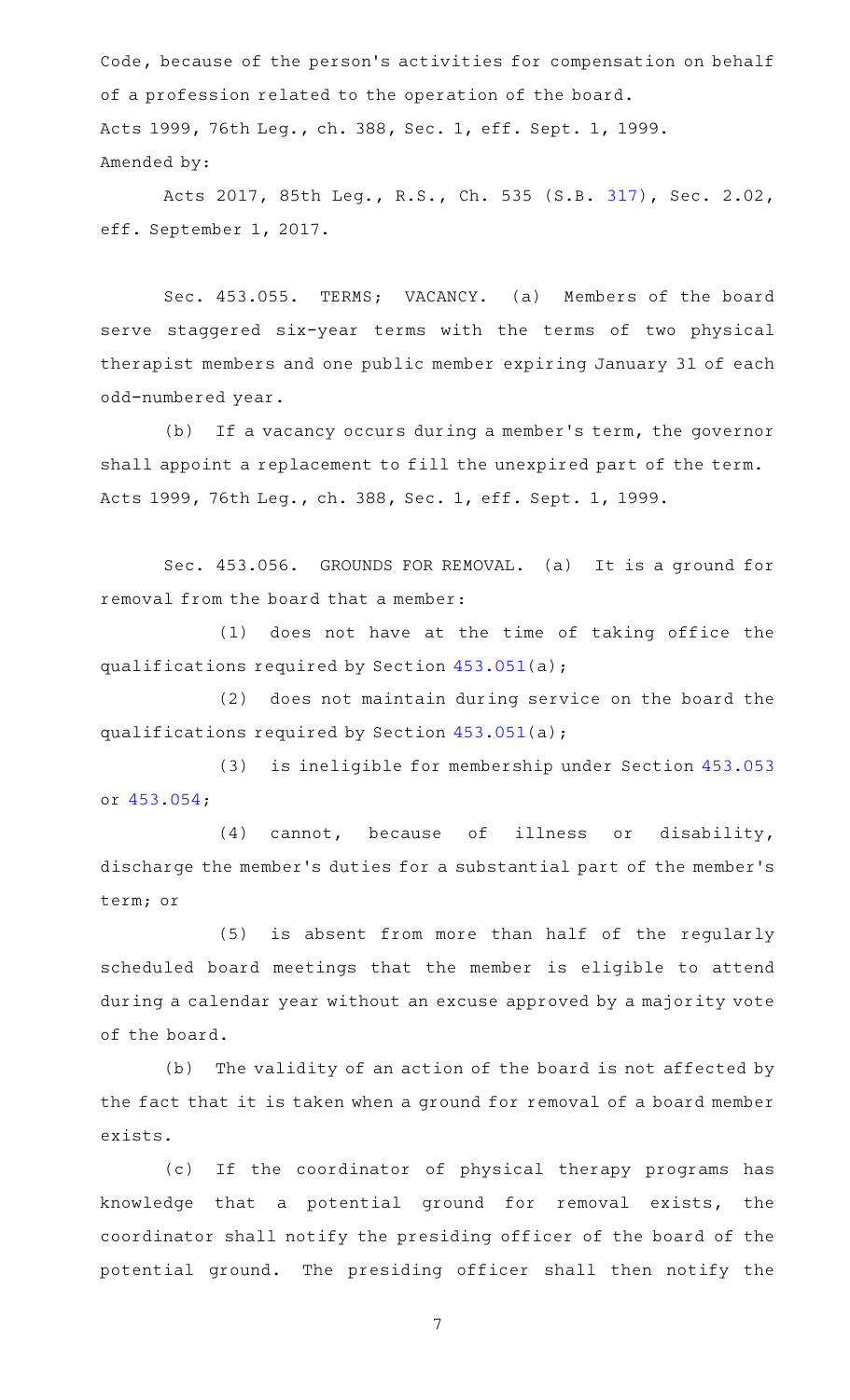governor and the attorney general that a potential ground for removal exists. If the potential ground for removal involves the presiding officer, the coordinator shall notify the next highest ranking officer of the board, who shall then notify the governor and the attorney general that a potential ground for removal exists. Acts 1999, 76th Leg., ch. 388, Sec. 1, eff. Sept. 1, 1999. Amended by:

Acts 2017, 85th Leg., R.S., Ch. 535 (S.B. [317](http://www.legis.state.tx.us/tlodocs/85R/billtext/html/SB00317F.HTM)), Sec. 2.03, eff. September 1, 2017.

Sec. 453.057. PER DIEM REIMBURSEMENT. (a) A member of the board is entitled to a per diem as set by the General Appropriations Act for each day the member engages in the business of the board.

(b) A member may receive reimbursement for meals, lodging, and transportation expenses as provided by the General Appropriations Act.

Acts 1999, 76th Leg., ch. 388, Sec. 1, eff. Sept. 1, 1999.

Sec. 453.058. OFFICERS. (a) The governor shall designate a member of the board as the presiding officer of the board to serve in that capacity at the pleasure of the governor.

(b) After the appointment of members every two years, the members of the board shall elect from among its members a secretary and other officers required to conduct the business of the board. Acts 1999, 76th Leg., ch. 388, Sec. 1, eff. Sept. 1, 1999. Amended by:

Acts 2017, 85th Leg., R.S., Ch. 535 (S.B. [317](http://www.legis.state.tx.us/tlodocs/85R/billtext/html/SB00317F.HTM)), Sec. 2.04, eff. September 1, 2017.

Sec. 453.059. MEETINGS. (a) A special meeting of the board:

(1) may be called jointly by the presiding officer and secretary; or

(2) shall be called on the written request of any two members.

(b) The secretary shall keep a record of each meeting of the board. The record shall be open to public inspection at all times.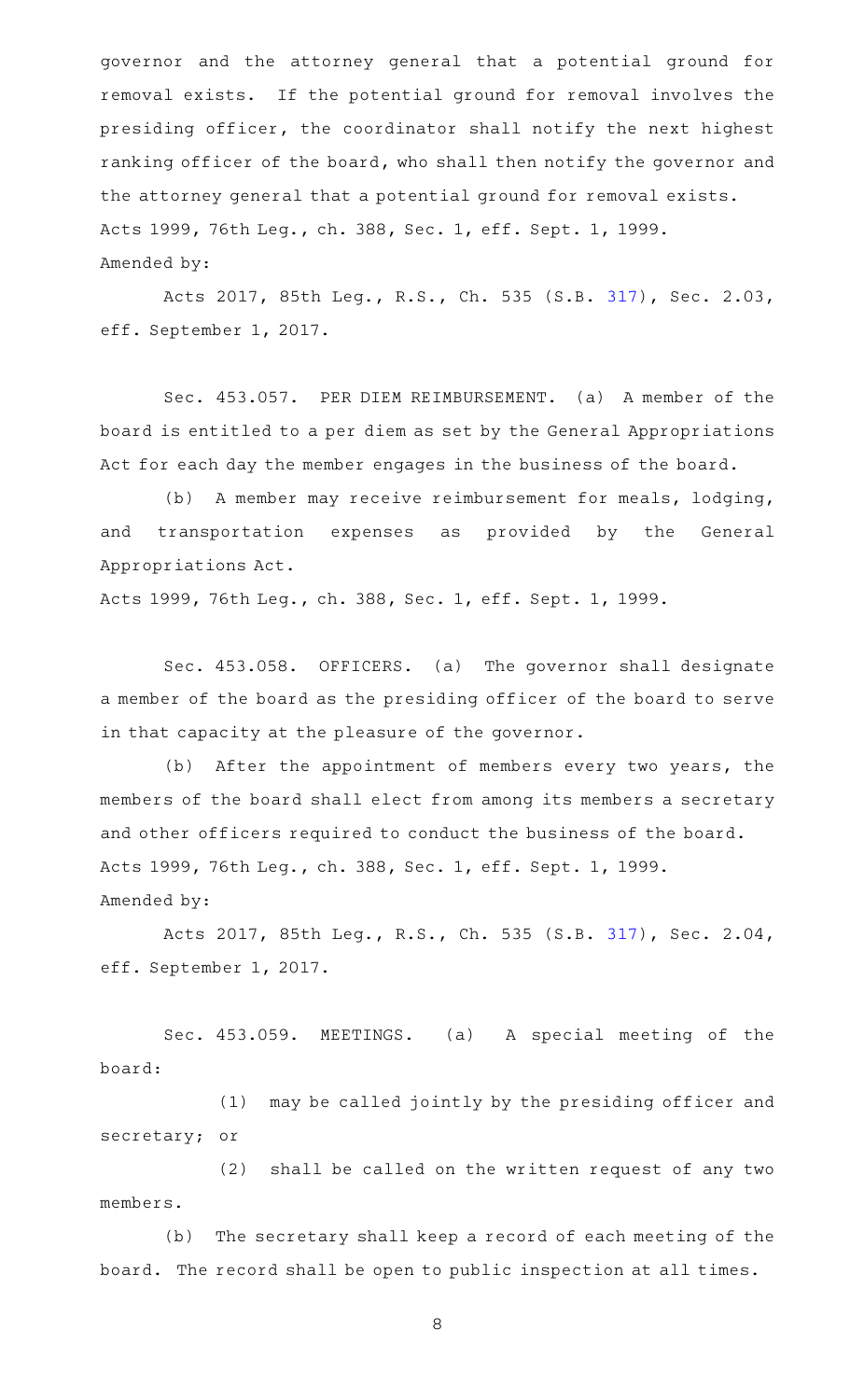Acts 1999, 76th Leg., ch. 388, Sec. 1, eff. Sept. 1, 1999.

Sec. 453.060. TRAINING. (a) A person who is appointed to and qualifies for office as a member of the board may not vote, deliberate, or be counted as a member in attendance at a meeting of the board until the person completes a training program that complies with this section.

(b) The training program must provide the person with information regarding:

(1) the law governing board and executive council operations;

(2) the programs, functions, rules, and budgets of the board and executive council;

(3) the scope of and limitations on the rulemaking authority of the board and executive council;

 $(4)$  the types of board and executive council rules, interpretations, and enforcement actions that may implicate federal antitrust law by limiting competition or impacting prices charged by persons engaged in a profession or business regulated by the board, including rules, interpretations, and enforcement actions that:

(A) regulate the scope of practice of persons engaged in a profession or business regulated by the board;

(B) restrict advertising by persons engaged in a profession or business regulated by the board;

(C) affect the price of goods or services provided by persons engaged in a profession or business regulated by the board; or

(D) restrict participation in a profession or business regulated by the board;

(5) the results of the most recent formal audit of the board and executive council;

 $(6)$  the requirements of:

(A) laws relating to open meetings, public information, administrative procedure, and disclosure of conflicts of interest; and

(B) other laws applicable to members of the board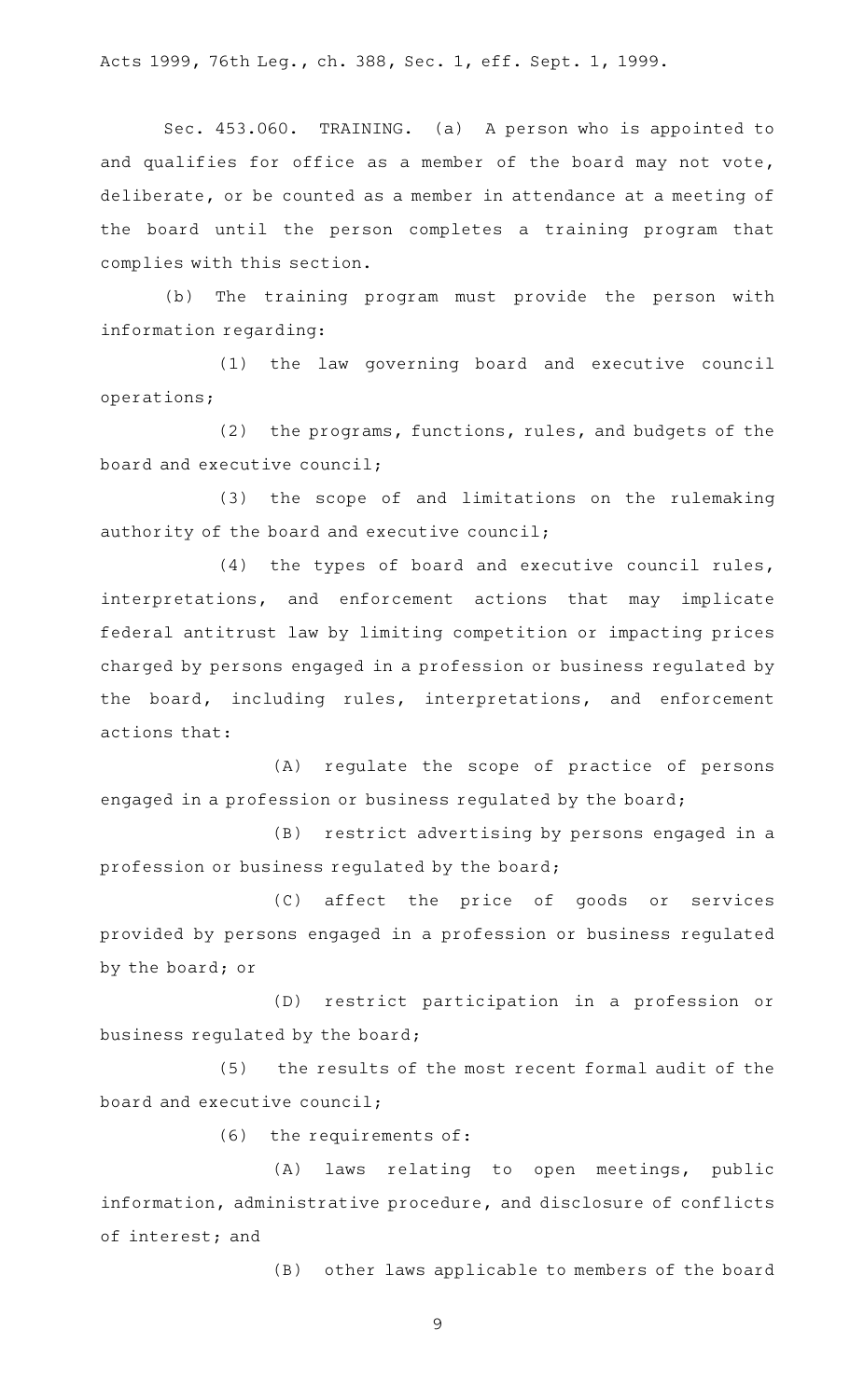in performing their duties; and

(7) any applicable ethics policies adopted by the board or the Texas Ethics Commission.

(c)AAA person appointed to the board is entitled to reimbursement, as provided by the General Appropriations Act, for the travel expenses incurred in attending the training program regardless of whether the person 's attendance at the program occurs before or after the person qualifies for office.

(d) The director of the executive council shall create a training manual that includes the information required by Subsection (b). The director shall distribute a copy of the training manual annually to each board member. On receipt of the training manual, each board member shall sign and submit to the director a statement acknowledging receipt of the training manual. Acts 1999, 76th Leg., ch. 388, Sec. 1, eff. Sept. 1, 1999. Amended by:

Acts 2017, 85th Leg., R.S., Ch. 535 (S.B. [317](http://www.legis.state.tx.us/tlodocs/85R/billtext/html/SB00317F.HTM)), Sec. 2.05, eff. September 1, 2017.

Sec. 453.061. CIVIL LIABILITY. A member of the board is not liable in a civil action for an act performed in good faith in executing duties as a board member. Acts 1999, 76th Leg., ch. 388, Sec. 1, eff. Sept. 1, 1999.

## SUBCHAPTER C. POWERS AND DUTIES

Sec. 453.101. GENERAL POWERS AND DUTIES. Except as provided by Chapter [452](https://statutes.capitol.texas.gov/GetStatute.aspx?Code=OC&Value=452), the board shall administer and enforce this chapter.

Acts 1999, 76th Leg., ch. 388, Sec. 1, eff. Sept. 1, 1999.

Sec. 453.102. RULES. (a) The board may adopt rules necessary to implement this chapter.

(b) The board may adopt bylaws and rules necessary to govern its proceedings.

Acts 1999, 76th Leg., ch. 388, Sec. 1, eff. Sept. 1, 1999.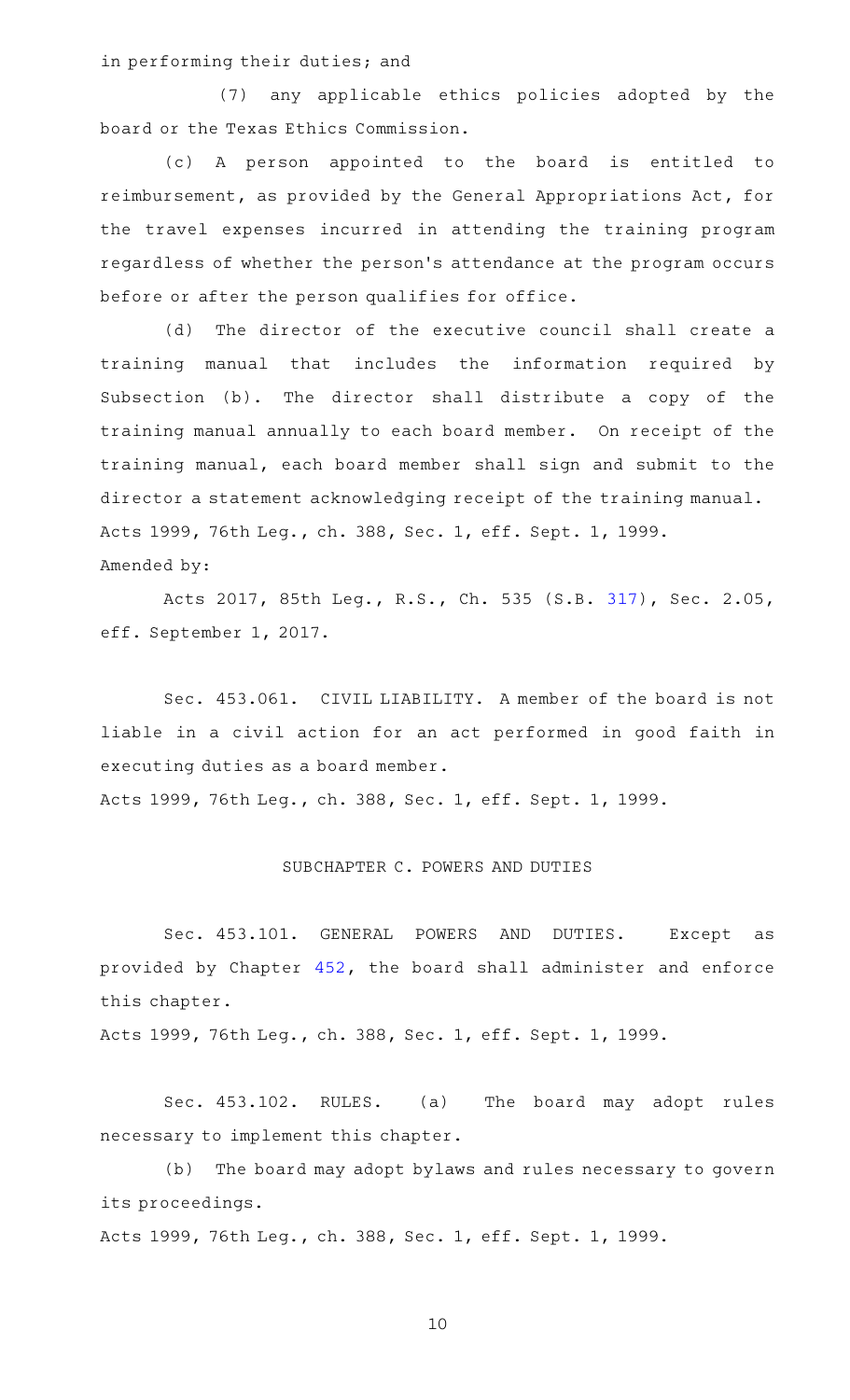Sec. 453.103. RULES REGARDING ADVERTISING OR COMPETITIVE BIDDING. (a) The board may not adopt rules restricting advertising or competitive bidding by a person regulated by the board except to prohibit false, misleading, or deceptive practices by the person.

(b) The board may not include in rules to prohibit false, misleading, or deceptive practices a rule that:

(1) restricts the person's use of any medium for advertising;

 $(2)$  restricts the person's personal appearance or use of the person's voice in an advertisement;

(3) relates to the size or duration of an advertisement by the person; or

(4) restricts the person's advertisement under a trade name.

Acts 1999, 76th Leg., ch. 388, Sec. 1, eff. Sept. 1, 1999.

Sec. 453.104. FEES. (a) The board may recommend to the executive council reasonable and necessary fees for licenses issued or services performed under this chapter that in the aggregate produce sufficient revenue to cover the cost of administering this chapter.

(b) The board may not recommend to the executive council a fee that existed on September 1, 1993, for an amount less than the amount of that fee on that date.

Acts 1999, 76th Leg., ch. 388, Sec. 1, eff. Sept. 1, 1999.

Sec. 453.105. EMPLOYEES; DIVISION OF RESPONSIBILITIES. (a) The board may request the executive council to assign administrative and clerical employees as necessary to carry out the board 's functions.

(b) The board shall develop and implement policies that clearly separate the policymaking responsibilities of the board and the management responsibilities of the director and staff of the executive council.

Acts 1999, 76th Leg., ch. 388, Sec. 1, eff. Sept. 1, 1999. Amended by:

Acts 2017, 85th Leg., R.S., Ch. 535 (S.B. [317](http://www.legis.state.tx.us/tlodocs/85R/billtext/html/SB00317F.HTM)), Sec. 2.06,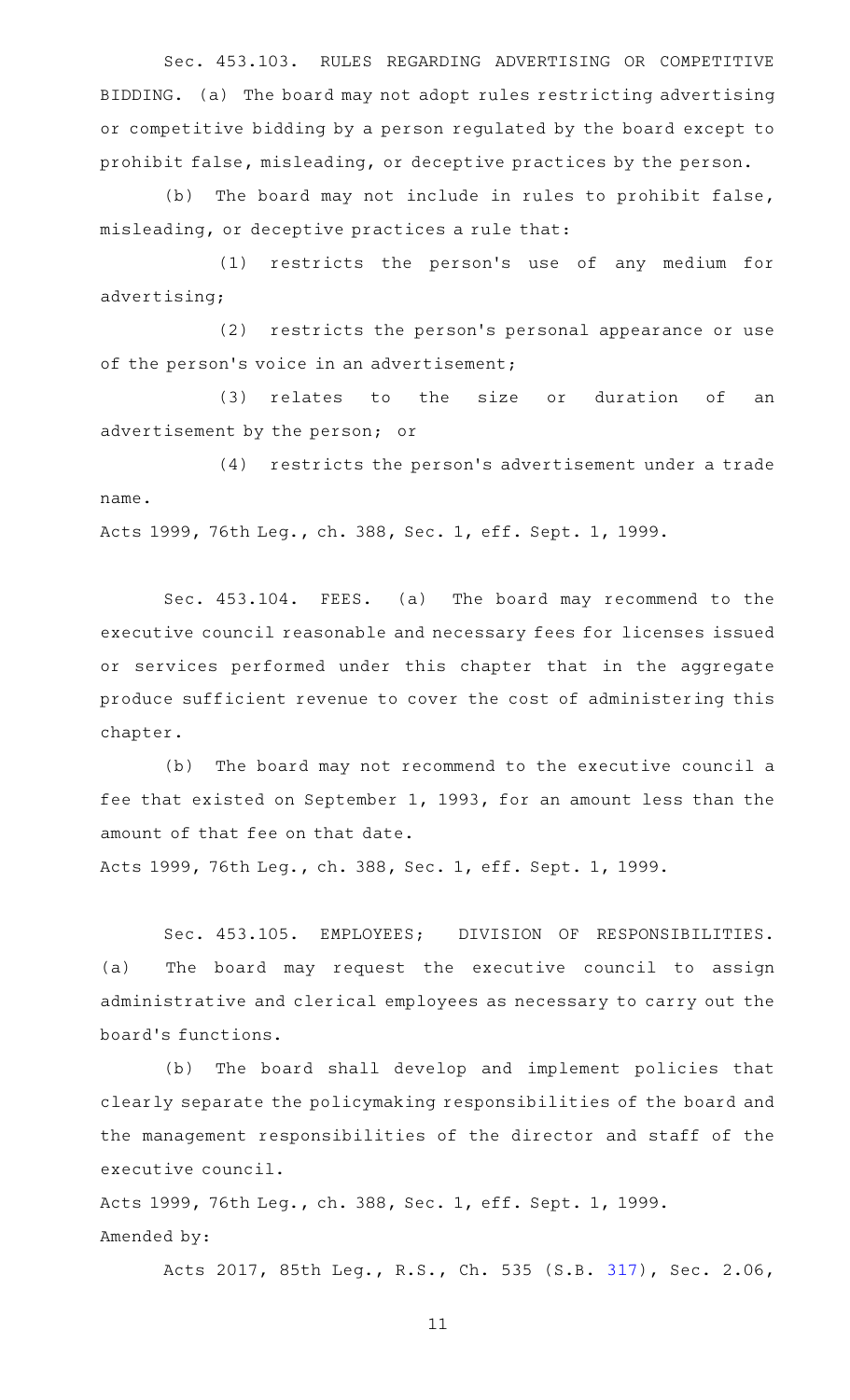eff. September 1, 2017.

Sec. 453.106. LIST OF LICENSE HOLDERS. (a) The secretary shall maintain a list of the names of each physical therapist licensed under this chapter.

(b) The list shall be open to public inspection at all times.

(c) On March 1 of each year, the coordinator of physical therapy programs shall transmit an official copy of the list to the executive council.

(d) A certified copy of the list of license holders is admissible as evidence in a court of this state. Acts 1999, 76th Leg., ch. 388, Sec. 1, eff. Sept. 1, 1999. Amended by Acts 2001, 77th Leg., ch. 1420, Sec. 14.209(a), eff. Sept. 1, 2001.

Sec. 453.1061. PLACE OF EMPLOYMENT. The board may require that a license holder provide current information in a readily accessible and usable format regarding the license holder 's place of employment as a physical therapist or physical therapist assistant.

Added by Acts 2017, 85th Leg., R.S., Ch. 535 (S.B. [317](http://www.legis.state.tx.us/tlodocs/85R/billtext/html/SB00317F.HTM)), Sec. 2.07, eff. September 1, 2019.

Sec. 453.107. BOARD DUTIES REGARDING COMPLAINTS. (a) The board by rule shall:

 $(1)$  adopt a form to standardize information concerning complaints made to the board; and

(2) prescribe information to be provided to a person when the person files a complaint with the board.

(b) The board shall provide reasonable assistance to a person who wishes to file a complaint.

Acts 1999, 76th Leg., ch. 388, Sec. 1, eff. Sept. 1, 1999.

Sec. 453.108. PROSECUTING VIOLATIONS. The board shall assist the proper legal authorities in prosecuting a person who violates this chapter.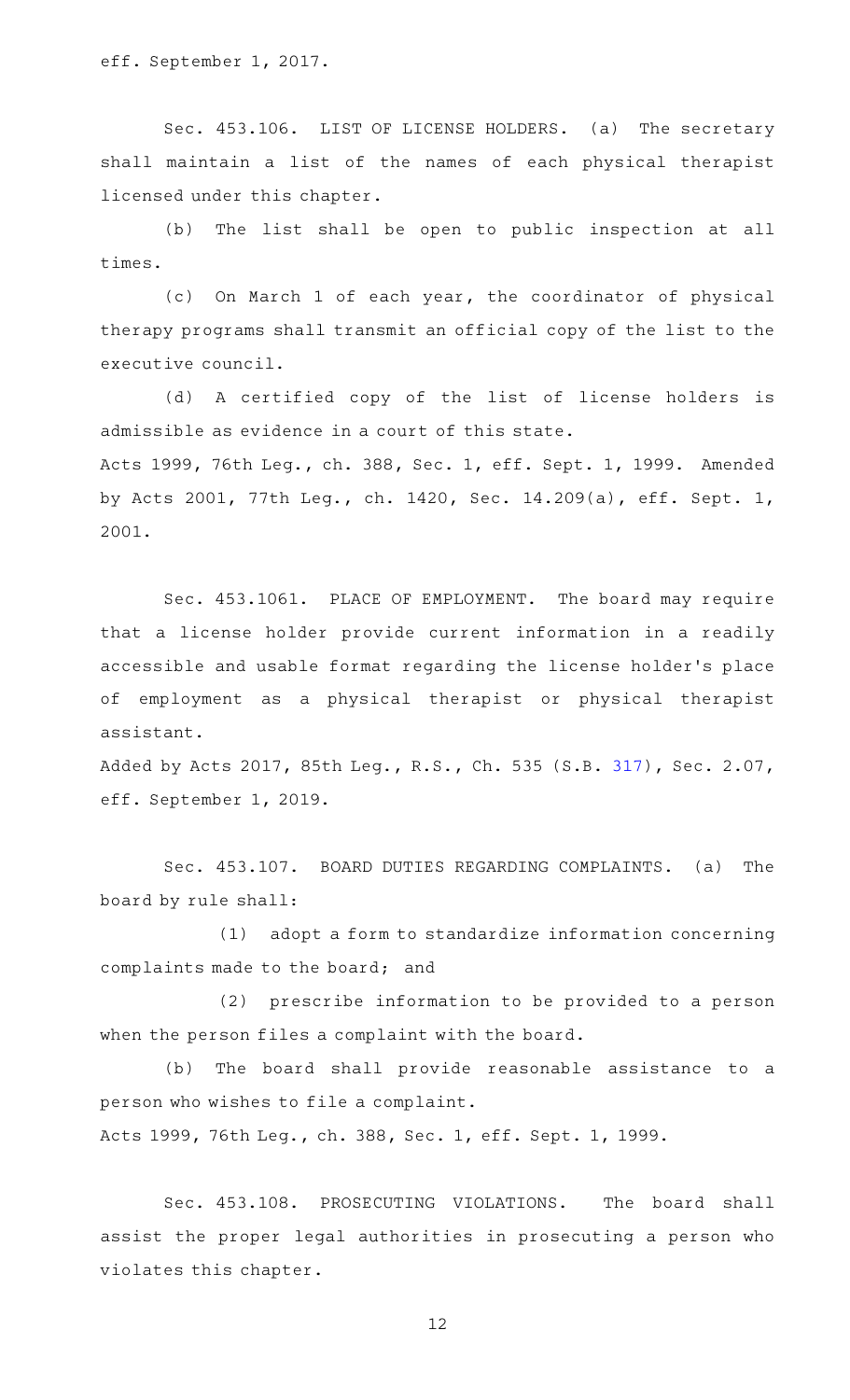Acts 1999, 76th Leg., ch. 388, Sec. 1, eff. Sept. 1, 1999.

Sec. 453.109. NEGOTIATED RULEMAKING; ALTERNATIVE DISPUTE RESOLUTION. (a) The board shall develop a policy to encourage the use of:

(1) negotiated rulemaking under Chapter [2008](https://statutes.capitol.texas.gov/GetStatute.aspx?Code=GV&Value=2008), Government Code, for the adoption of board rules; and

(2) appropriate alternative dispute resolution procedures under Chapter [2009,](https://statutes.capitol.texas.gov/GetStatute.aspx?Code=GV&Value=2009) Government Code, to assist in the resolution of internal and external disputes under the board's jurisdiction.

(b) The board's procedures relating to alternative dispute resolution must conform, to the extent possible, to any model guidelines issued by the State Office of Administrative Hearings for the use of alternative dispute resolution by state agencies.

 $(c)$  The board shall:

(1) coordinate the implementation of the policy adopted under Subsection (a);

(2) provide training as needed to implement the procedures for negotiated rulemaking or alternative dispute resolution; and

(3) collect data concerning the effectiveness of those procedures. Added by Acts 2017, 85th Leg., R.S., Ch. 535 (S.B. [317](http://www.legis.state.tx.us/tlodocs/85R/billtext/html/SB00317F.HTM)), Sec. 2.07,

eff. September 1, 2017.

SUBCHAPTER D. PUBLIC INTEREST INFORMATION AND COMPLAINT PROCEDURES

Sec. 453.151. PUBLIC INTEREST INFORMATION. (a) The board shall prepare information of public interest describing the functions of the board and the procedures by which complaints are filed with and resolved by the board.

(b) The board shall make the information available to the public and appropriate state agencies.

(c) Information maintained by the executive council or the board under this chapter regarding the home address or personal telephone number of a person licensed under this chapter is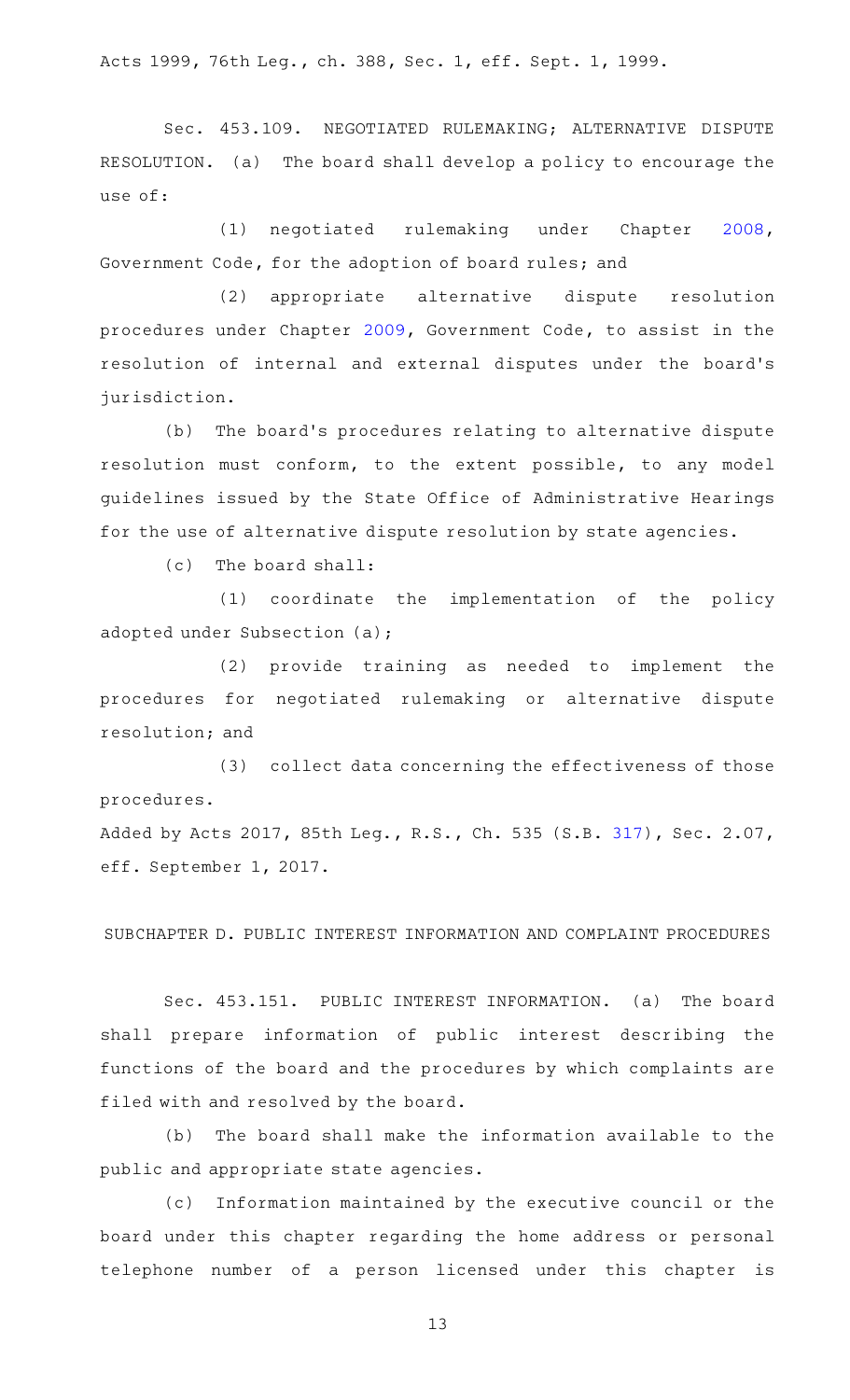confidential and not subject to disclosure under Chapter [552](https://statutes.capitol.texas.gov/GetStatute.aspx?Code=GV&Value=552), Government Code. A person licensed under this chapter must provide the board with a business address or address of record that will be subject to disclosure under Chapter [552,](https://statutes.capitol.texas.gov/GetStatute.aspx?Code=GV&Value=552) Government Code. Acts 1999, 76th Leg., ch. 388, Sec. 1, eff. Sept. 1, 1999. Amended by:

Acts 2013, 83rd Leg., R.S., Ch. 867 (H.B. [588](http://www.legis.state.tx.us/tlodocs/83R/billtext/html/HB00588F.HTM)), Sec. 1, eff. September 1, 2013.

Acts 2017, 85th Leg., R.S., Ch. 535 (S.B. [317](http://www.legis.state.tx.us/tlodocs/85R/billtext/html/SB00317F.HTM)), Sec. 2.08, eff. September 1, 2019.

Sec. 453.152. COMPLAINTS. A license holder shall at all times prominently display in the license holder 's place of business a sign containing:

 $(1)$  the board's name, mailing address, and telephone number; and

(2) a statement informing consumers that a complaint against a license holder can be directed to the board. Acts 1999, 76th Leg., ch. 388, Sec. 1, eff. Sept. 1, 1999.

Sec. 453.153. RECORD OF COMPLAINTS. (a) The board shall keep an information file about each complaint filed with the executive council and referred to the board. The board's information file must be kept current and contain a record for each complaint of:

(1) each person contacted in relation to the complaint;

(2) a summary of findings made at each step of the complaint process;

(3) an explanation of the legal basis and reason for a complaint that is dismissed;

(4) the schedule required under Section [453.154](https://statutes.capitol.texas.gov/GetStatute.aspx?Code=OC&Value=453.154) and a notation about a change in the schedule; and

(5) other relevant information.

(b) If a written complaint is received by the board that the board has authority to resolve, the board, at least quarterly and until final disposition of the complaint, shall notify the parties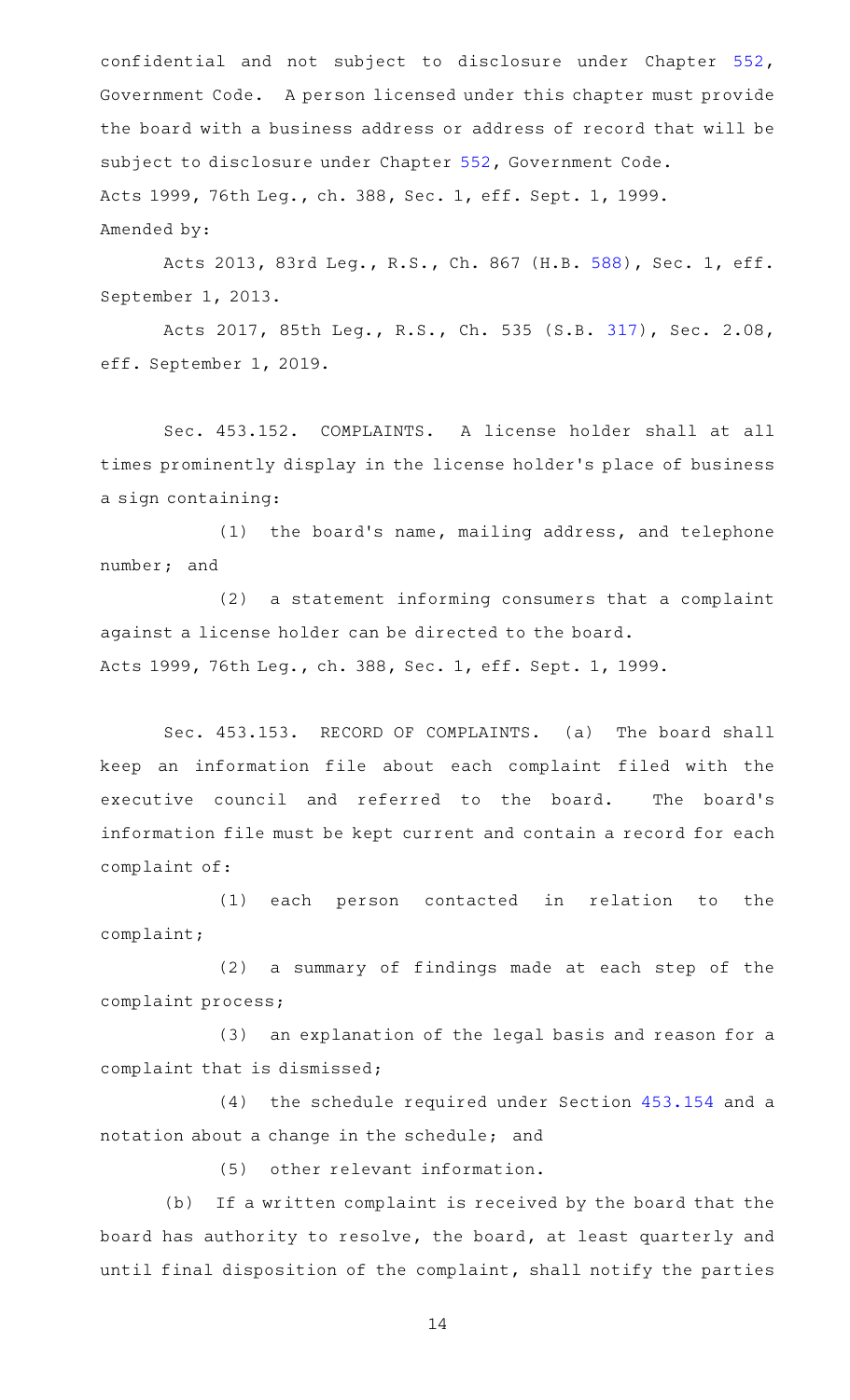to the complaint of the status of the complaint unless notice would jeopardize an undercover investigation.

Acts 1999, 76th Leg., ch. 388, Sec. 1, eff. Sept. 1, 1999.

Sec. 453.154. GENERAL RULES INVOLVING COMPLAINT INVESTIGATION AND DISPOSITION. (a) The board shall adopt rules relating to the investigation of a complaint received by the board. The rules shall:

(1) distinguish between categories of complaints;

(2) ensure that complaints are not dismissed without appropriate consideration;

(3) require that the board be advised of a complaint that is dismissed and that a letter be sent to the person who filed the complaint explaining the action taken on the dismissed complaint;

 $(4)$  ensure that the person who filed the complaint has an opportunity to explain the allegations made in the complaint;

(5) prescribe guidelines concerning the categories of complaints that require the use of a private investigator and the procedures for the board to obtain the services of a private investigator; and

(6) require the board to advise the executive council of complaints that have been disposed of.

 $(b)$  The board shall:

 $(1)$  dispose of each complaint in a timely manner; and

(2) establish a schedule for conducting each phase of the investigation of a complaint that is under the control of the board not later than the 30th day after the date the board receives the complaint.

(c) Each party shall be notified of the projected time requirements for the complaint.

(d) Each party to the complaint must be notified of a change in the schedule not later than the seventh day after the date the change is made.

(e) The staff of the executive council shall notify the board of a complaint that is unresolved after the time prescribed by the board for resolving the complaint so that the board may take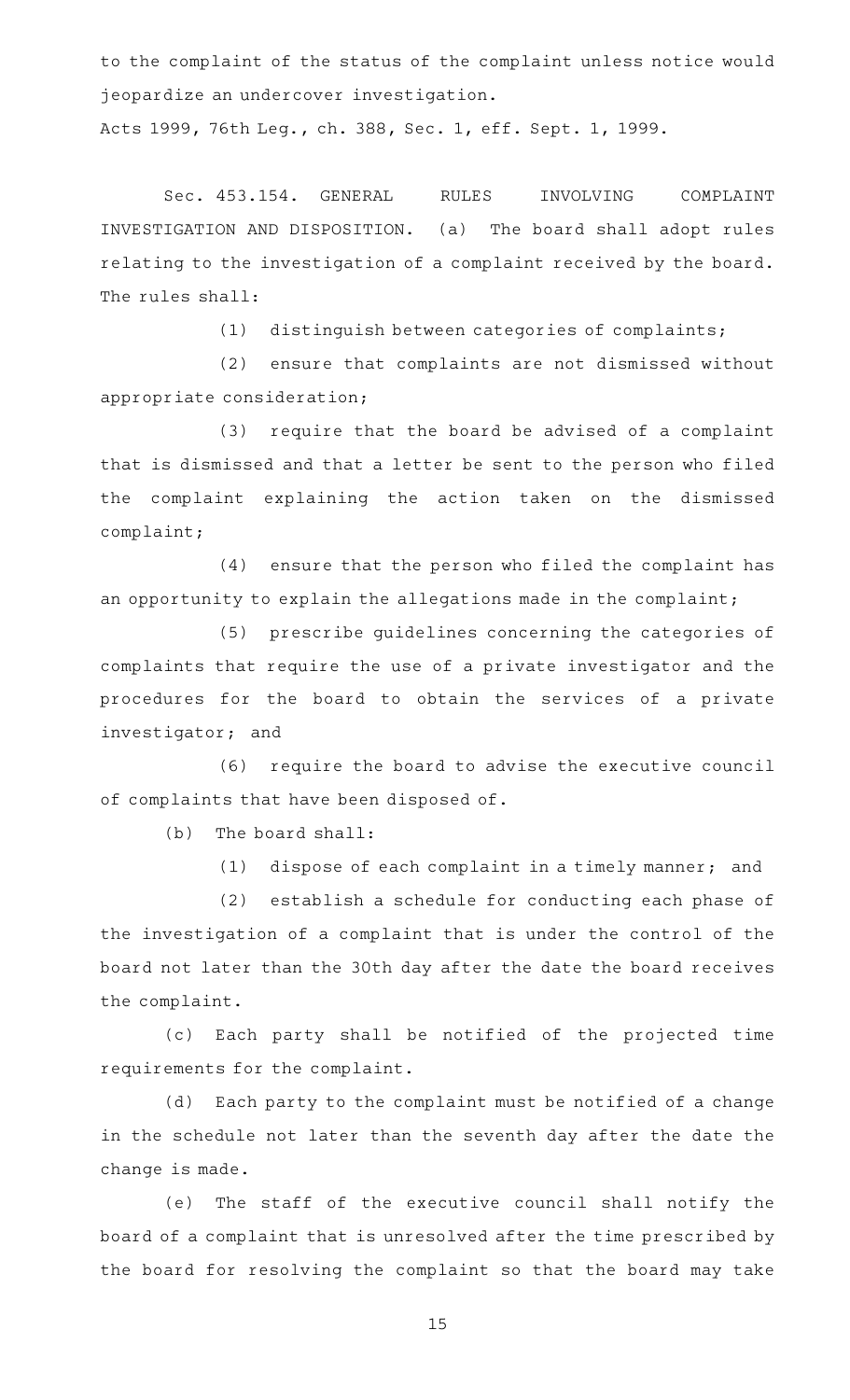necessary action on the complaint.

Acts 1999, 76th Leg., ch. 388, Sec. 1, eff. Sept. 1, 1999. Amended by:

Acts 2017, 85th Leg., R.S., Ch. 535 (S.B. [317](http://www.legis.state.tx.us/tlodocs/85R/billtext/html/SB00317F.HTM)), Sec. 2.09, eff. September 1, 2017.

Sec. 453.155. PUBLIC PARTICIPATION. (a) The board shall develop and implement policies that provide the public with a reasonable opportunity to appear before the board and to speak on any issue under the board's jurisdiction.

(b) The board shall prepare and maintain a written plan that describes how a person who does not speak English can be provided reasonable access to the board 's programs.

Acts 1999, 76th Leg., ch. 388, Sec. 1, eff. Sept. 1, 1999.

# SUBCHAPTER E. LICENSE REQUIREMENTS

Sec. 453.201. LICENSE REQUIRED; USE OF TITLE. (a) A person may not practice physical therapy or practice as a physical therapist assistant, unless the person is an individual who holds a license issued by the board.

(b) A person, including the person's employee or other agent or representative, may not extend or provide physical therapy services unless the services are provided by a physical therapist.

(c) A person is considered to be practicing physical therapy if the person:

(1) performs, offers to perform, or attempts to perform physical therapy; or

(2) publicly professes to be or holds the person out to be a physical therapist or as providing physical therapy.

(d) Unless the person is a physical therapist, a person, including the person's employee or other agent or representative, may not use in connection with the person's name or business activity:

(1) the words "physical therapy," "physical therapist," "physiotherapy," "physiotherapist," "licensed physical therapist," "registered physical therapist," or "physical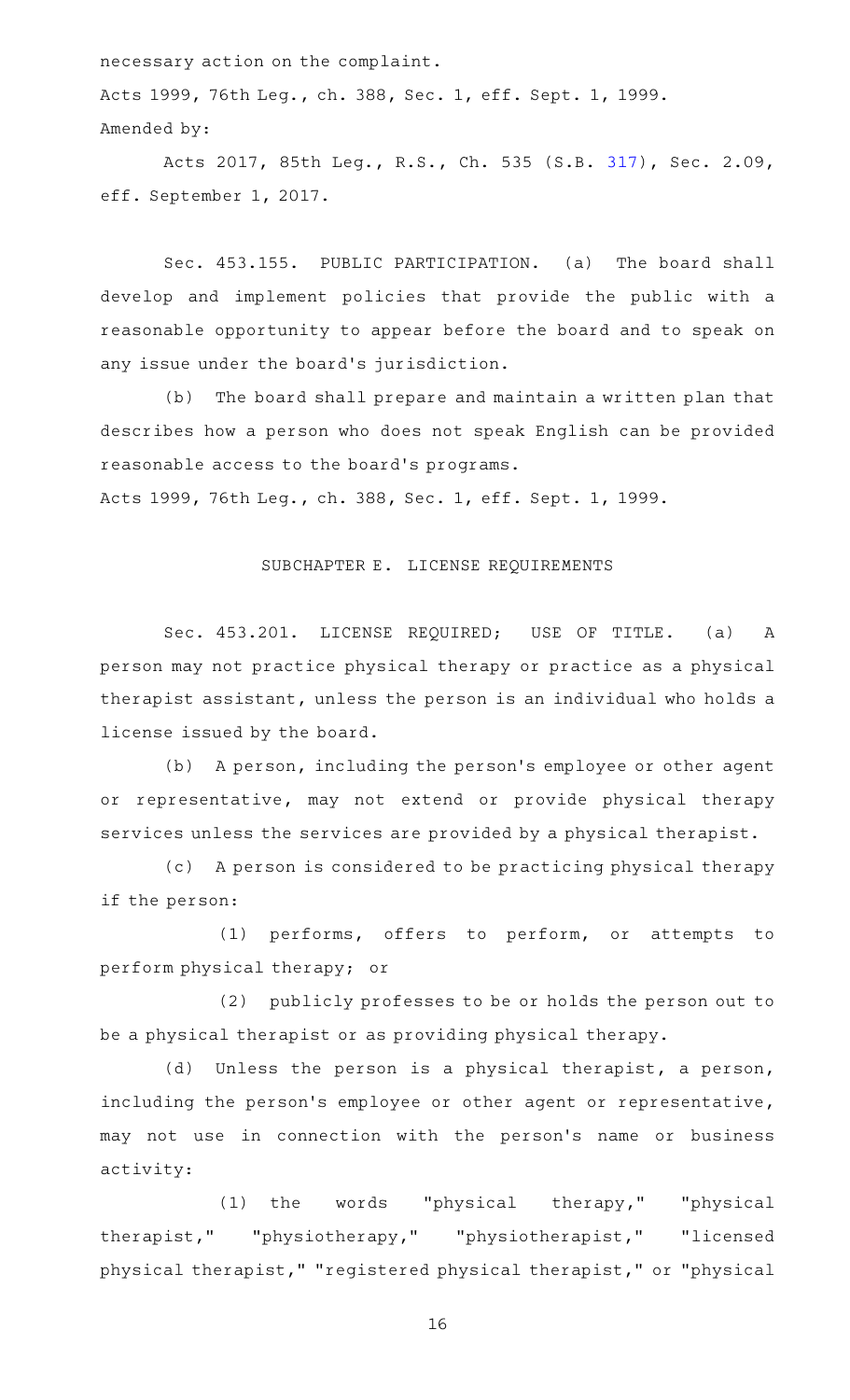therapist assistant";

(2) the letters "PT," "PhT," "LPT," "RPT," "DPT," "MPT," or "PTA"; or

(3) any other words, letters, abbreviations, or insignia indicating or implying, by any means or in any way, that physical therapy is provided or supplied.

(e)AAA person may not use the title "Physical Therapist" unless the person is a physical therapist.

(f)AAA person may not use the title "Physical Therapist Assistant" unless the person is a physical therapist assistant. Acts 1999, 76th Leg., ch. 388, Sec. 1, eff. Sept. 1, 1999. Amended by Acts 2001, 77th Leg., ch. 1420, Sec. 14.2095, eff. Sept. 1, 2001. Amended by:

Acts 2013, 83rd Leg., R.S., Ch. 474 (S.B. [1099](http://www.legis.state.tx.us/tlodocs/83R/billtext/html/SB01099F.HTM)), Sec. 1, eff. September 1, 2013.

Sec. 453.202. LICENSE APPLICATION. (a) An applicant for a physical therapist license or a physical therapist assistant license must submit to the board a written application on a form provided by the board.

(b) The application must be accompanied by a nonrefundable application fee prescribed by the executive council.

(c) Repealed by Acts 2017, 85th Leg., R.S., Ch. 535 (S.B. [317\)](http://www.legis.state.tx.us/tlodocs/85R/billtext/html/SB00317F.HTM), Sec. 2.26(2), eff. September 1, 2017. Acts 1999, 76th Leg., ch. 388, Sec. 1, eff. Sept. 1, 1999. Amended by:

Acts 2017, 85th Leg., R.S., Ch. 535 (S.B. [317](http://www.legis.state.tx.us/tlodocs/85R/billtext/html/SB00317F.HTM)), Sec. 2.11, eff. September 1, 2017.

Acts 2017, 85th Leg., R.S., Ch. 535 (S.B. [317](http://www.legis.state.tx.us/tlodocs/85R/billtext/html/SB00317F.HTM)), Sec. 2.26(2), eff. September 1, 2017.

Sec. 453.203. QUALIFICATIONS FOR PHYSICAL THERAPIST OR PHYSICAL THERAPIST ASSISTANT LICENSE. (a) An applicant for a physical therapist license must, in addition to other requirements and qualifications established by the board, present:

(1) evidence satisfactory to the board that the applicant has completed an accredited physical therapy educational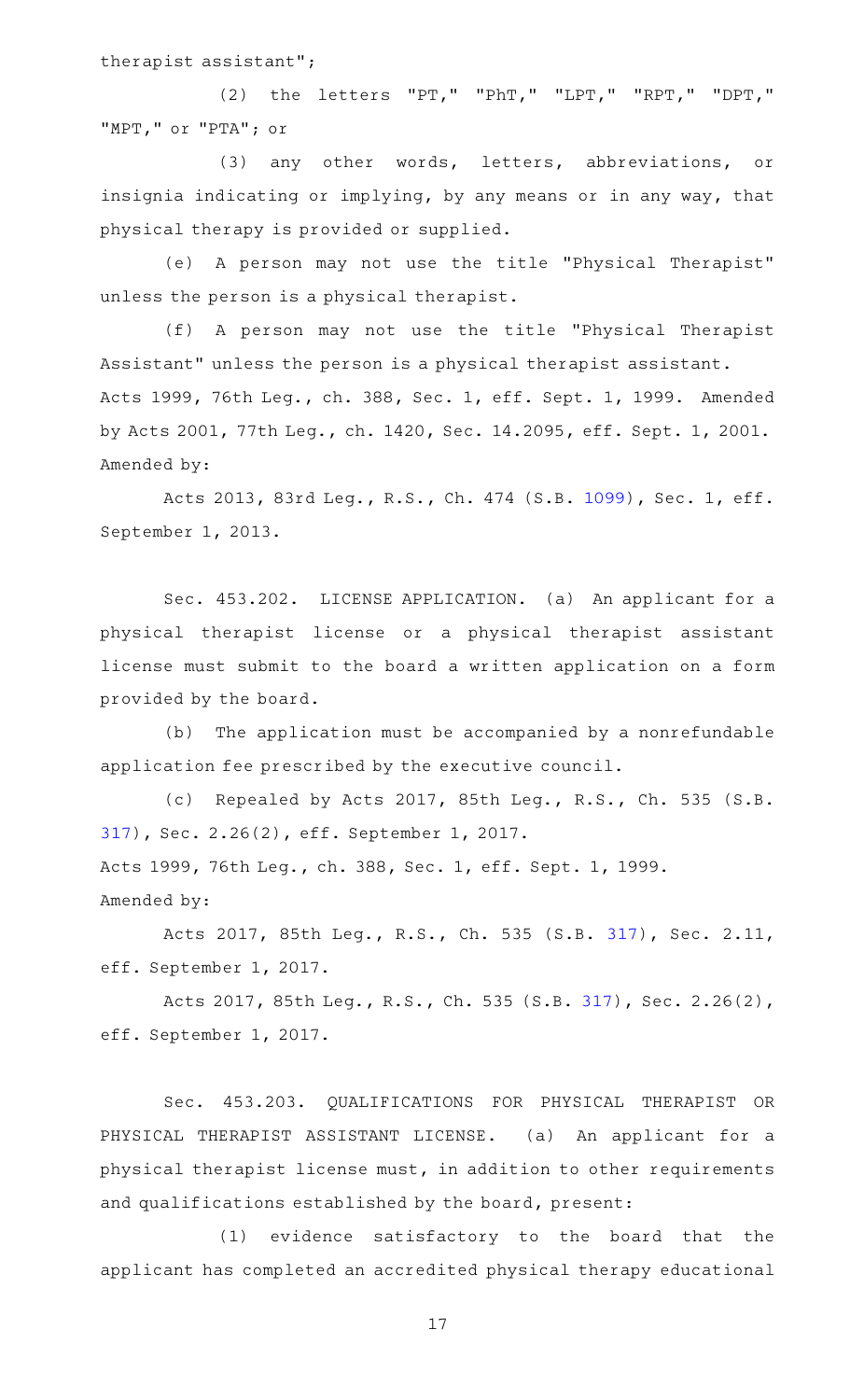program; or

(2) official documentation from an educational credentials review agency approved by the board certifying that the applicant has completed a program equivalent to a Commission on Accreditation in Physical Therapy Education accredited program.

(b) An applicant for a physical therapist assistant license must, in addition to other requirements and qualifications established by the board, present evidence satisfactory to the board that the applicant has completed an accredited physical therapist assistant program or an accredited physical therapy educational program.

(c)AAA physical therapy educational program or physical therapist assistant program is an accredited program if the program is accredited by the Commission on Accreditation in Physical Therapy Education.

Acts 1999, 76th Leg., ch. 388, Sec. 1, eff. Sept. 1, 1999. Amended by:

Acts 2017, 85th Leg., R.S., Ch. 535 (S.B. [317](http://www.legis.state.tx.us/tlodocs/85R/billtext/html/SB00317F.HTM)), Sec. 2.12, eff. September 1, 2017.

Sec. 453.204. FOREIGN-TRAINED APPLICANTS. (a) To obtain a license under this chapter, an applicant who is foreign-trained must satisfy the examination requirements of Section [453.208](https://statutes.capitol.texas.gov/GetStatute.aspx?Code=OC&Value=453.208).

(b) Before allowing a foreign-trained applicant to take the examination, the board shall require the applicant to furnish proof of completion of requirements substantially equal to those under Section [453.203.](https://statutes.capitol.texas.gov/GetStatute.aspx?Code=OC&Value=453.203)

Acts 1999, 76th Leg., ch. 388, Sec. 1, eff. Sept. 1, 1999. Amended by:

Acts 2017, 85th Leg., R.S., Ch. 535 (S.B. [317](http://www.legis.state.tx.us/tlodocs/85R/billtext/html/SB00317F.HTM)), Sec. 2.13, eff. September 1, 2017.

Sec. 453.205. LICENSE EXAMINATION. (a) The board by rule shall recognize a national testing entity to administer the examination required to obtain a physical therapist or physical therapist assistant license.

(b) The physical therapist examination is a national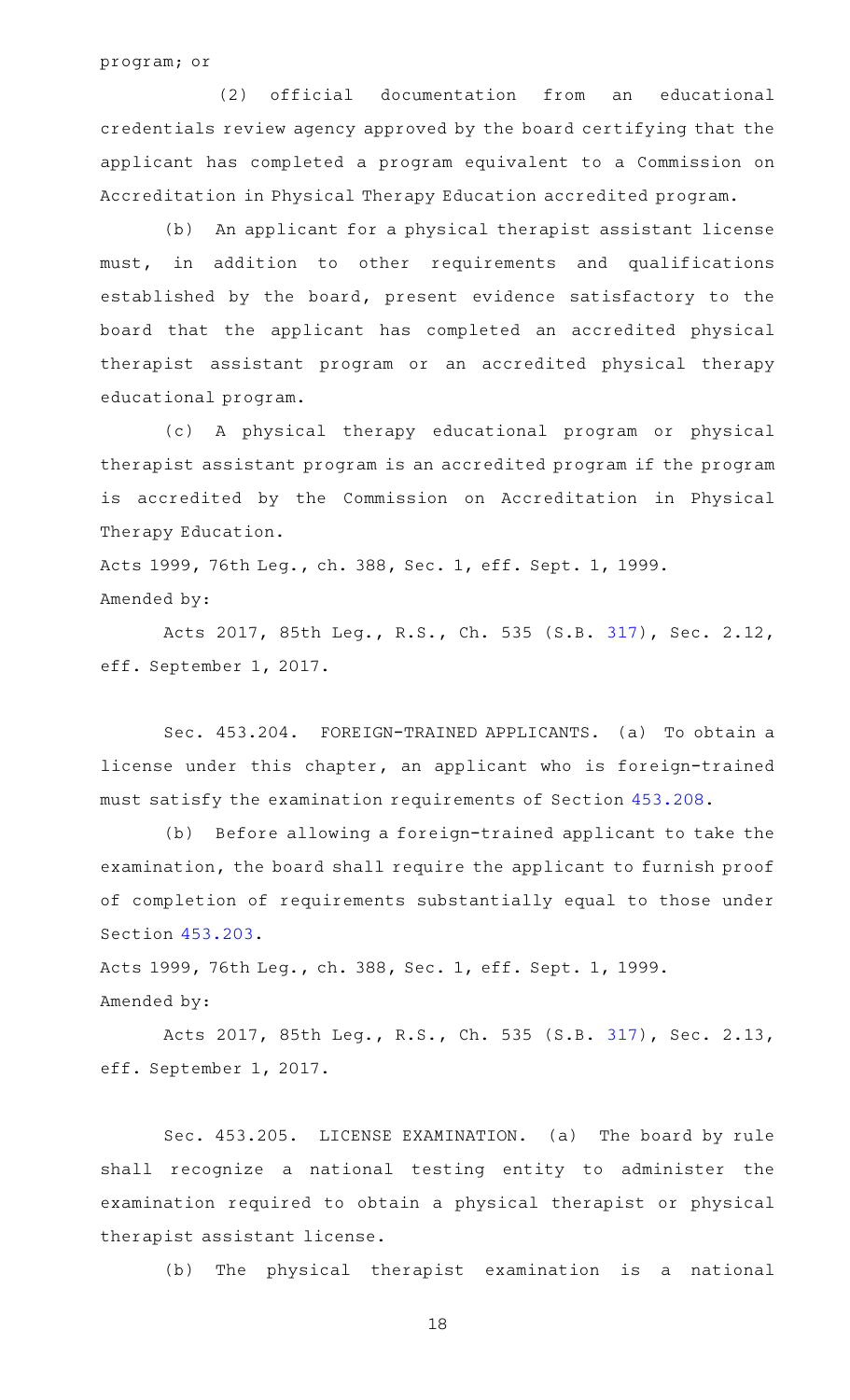examination that tests entry-level competence related to physical therapy theory, examination and evaluation, prognosis, treatment intervention, prevention, and consultation.

(c) The physical therapist assistant examination is a national examination that tests for required knowledge and skills in the technical application of physical therapy services.

(d) An applicant for a license must agree to comply with the security and copyright provisions of the national examination. If the board has knowledge of a violation of the security or copyright provisions or a compromise or attempted compromise of the provisions, the board shall report the matter to the testing entity.

(e) The board may disqualify an applicant from taking or retaking an examination for a period specified by the board if the board determines that the applicant engaged or attempted to engage in conduct that compromises or undermines the integrity of the examination process, including a violation of security or copyright provisions related to the national examination.

(f) If the board enters into a contract with a national testing entity under Subsection (a), the contract must include a provision requiring the national testing entity to provide to the board an examination score report for each applicant for a license under this chapter who took the examination.

(g) The board may require an applicant for a physical therapist or physical therapist assistant license to pass a jurisprudence examination.

Acts 1999, 76th Leg., ch. 388, Sec. 1, eff. Sept. 1, 1999.

Amended by:

Acts 2017, 85th Leg., R.S., Ch. 535 (S.B. [317](http://www.legis.state.tx.us/tlodocs/85R/billtext/html/SB00317F.HTM)), Sec. 2.14, eff. September 1, 2017.

Sec. 453.207. REEXAMINATION. (a) An applicant who fails to pass an examination under Section [453.205](https://statutes.capitol.texas.gov/GetStatute.aspx?Code=OC&Value=453.205) may retake the examination under the policies of the national testing entity.

(b) Before retaking an examination, the applicant must:

(1) submit to the board a reexamination application prescribed by the board; and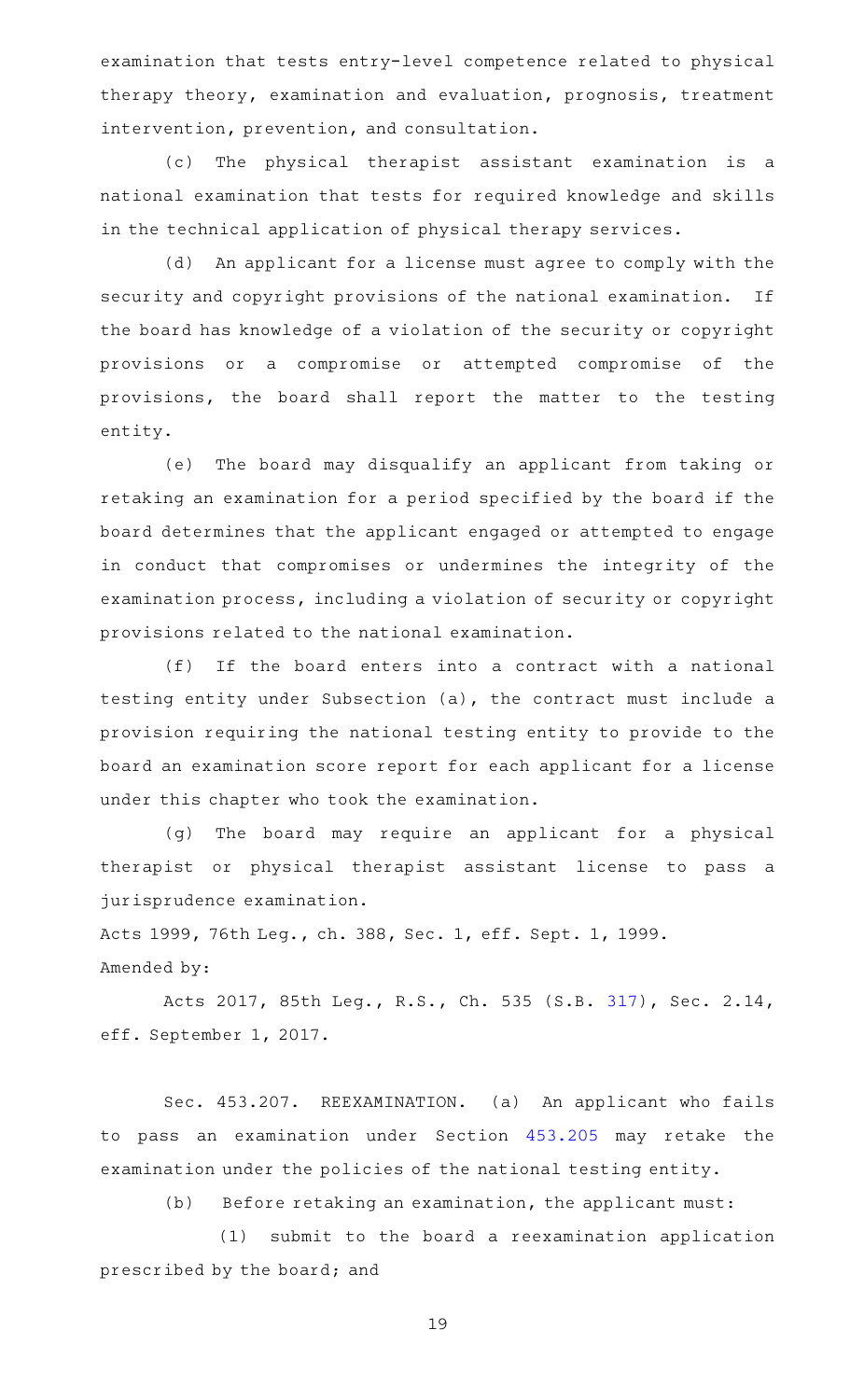(2) pay a nonrefundable application fee prescribed by the executive council.

Acts 1999, 76th Leg., ch. 388, Sec. 1, eff. Sept. 1, 1999. Amended by:

Acts 2017, 85th Leg., R.S., Ch. 535 (S.B. [317](http://www.legis.state.tx.us/tlodocs/85R/billtext/html/SB00317F.HTM)), Sec. 2.15, eff. September 1, 2017.

Sec. 453.208. ISSUANCE OF LICENSE. (a) The board shall issue a license to an applicant who:

(1) passes the examination under Section  $453.205$ ;

(2) meets the qualifications prescribed by Section [453.203;](https://statutes.capitol.texas.gov/GetStatute.aspx?Code=OC&Value=453.203) and

(3) has not committed an act that constitutes a ground for denial of a license under Section [453.351](https://statutes.capitol.texas.gov/GetStatute.aspx?Code=OC&Value=453.351).

(b) The board may issue a physical therapist assistant license to a person who has not completed an accredited physical therapist assistant program if the person:

(1) meets the requirements under Section  $453.203(a)$  $453.203(a)$ ; and

(2) has not been the subject of disciplinary action in another state or nation.

Acts 1999, 76th Leg., ch. 388, Sec. 1, eff. Sept. 1, 1999.

Sec. 453.209. PROVISIONAL LICENSE. (a) The board may issue a provisional license to an applicant licensed in another state that maintains professional standards considered by the board to be equivalent to and has licensing requirements that are substantially equivalent to the requirements under this chapter. An applicant for a provisional license under this section must:

(1) present proof to the board that the applicant is licensed in good standing as a physical therapist or physical therapist assistant in that state;

(2) have passed a national examination or other examination recognized by the board relating to the practice of physical therapy; and

(3) be sponsored by a person licensed under this chapter with whom the provisional license holder may practice.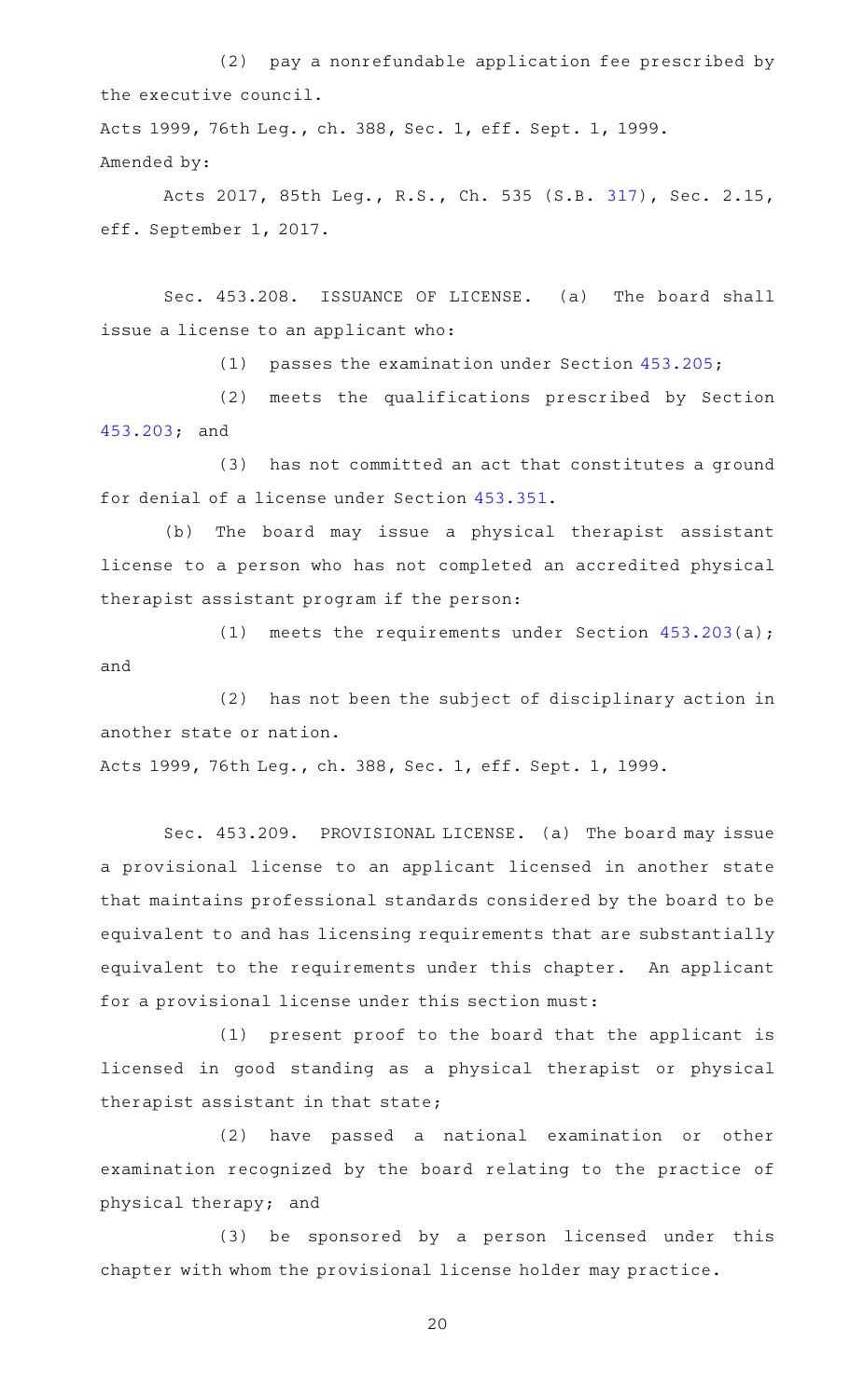(b) The board may waive the requirement of Subsection  $(a)(3)$ for an applicant if the board determines that compliance with that requirement constitutes a hardship to the applicant.

(c) A provisional license is valid until the date the board approves or denies the provisional license holder 's application for a physical therapist or physical therapist assistant license.

(d) The board shall issue a physical therapist or physical therapist assistant license to the provisional license holder if:

(1) the provisional license holder passes a jurisprudence examination, if required;

(2) the board verifies that the provisional license holder has the academic and experience requirements for a physical therapist or physical therapist assistant license; and

(3) the provisional license holder satisfies any other requirements for a physical therapist or physical therapist assistant license.

(e) The board must complete the processing of a provisional license holder 's application for a license not later than the 180th day after the date the provisional license is issued. The board may extend that deadline if the results on an examination have not been received by the board.

Acts 1999, 76th Leg., ch. 388, Sec. 1, eff. Sept. 1, 1999.

Sec. 453.210. TEMPORARY LICENSE. (a) The board by rule may provide for the issuance of a temporary license.

(b) The holder of a temporary license must practice under the supervision of a physical therapist.

(c)AAA rule adopted under this section must include a time limit for a person to hold a temporary license. Acts 1999, 76th Leg., ch. 388, Sec. 1, eff. Sept. 1, 1999.

Sec. 453.211. INACTIVE STATUS. (a) The board by rule may provide for a license holder to place the holder 's license under this chapter on inactive status.

(b) A rule adopted under this section must include a time limit for a license holder 's license to remain on inactive status. Acts 1999, 76th Leg., ch. 388, Sec. 1, eff. Sept. 1, 1999.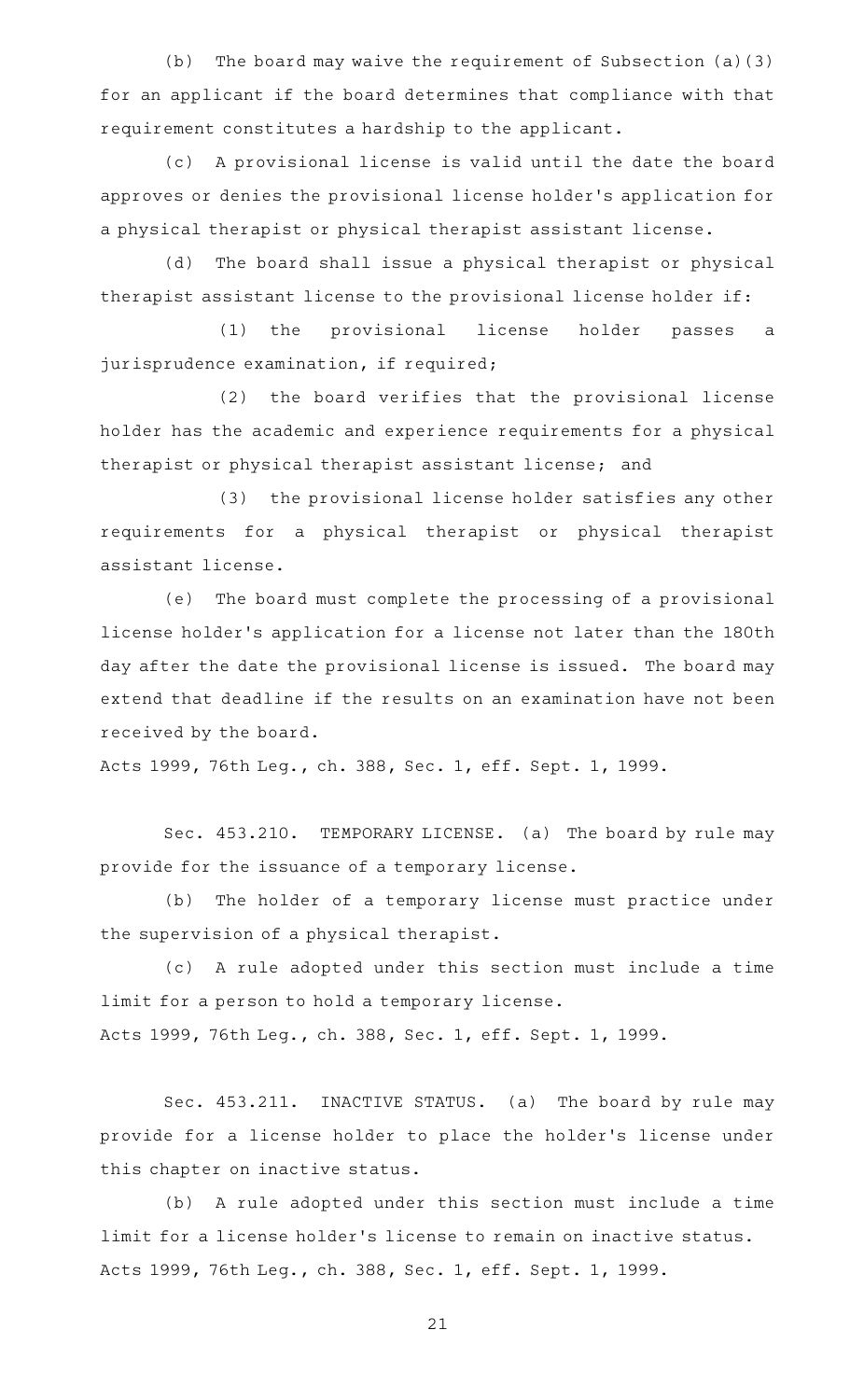Sec. 453.212. DISPLAY OF LICENSE. A license holder under this chapter shall display the license holder 's license in a conspicuous place in the principal office in which the license holder practices physical therapy.

Acts 1999, 76th Leg., ch. 388, Sec. 1, eff. Sept. 1, 1999. Amended by:

Acts 2013, 83rd Leg., R.S., Ch. 867 (H.B. [588](http://www.legis.state.tx.us/tlodocs/83R/billtext/html/HB00588F.HTM)), Sec. 2, eff. September 1, 2013.

Sec. 453.214. LICENSE BY ENDORSEMENT. (a) The board shall issue a physical therapist license or a physical therapist assistant license, as applicable, to an applicant who holds a current, unrestricted license in another jurisdiction that maintains licensing requirements that are substantially equivalent to the requirements under this chapter. An applicant for a license under this section must:

 $(1)$  present proof to the board that the applicant is licensed in good standing as a physical therapist or physical therapist assistant in that jurisdiction;

(2) provide to the board information regarding the status of any other professional license that the applicant holds or has held in this state or another jurisdiction;

(3) present proof to the board that the applicant has passed a jurisprudence examination required by the board;

(4) meet the qualifications required by Section [453.203](https://statutes.capitol.texas.gov/GetStatute.aspx?Code=OC&Value=453.203) or [453.204,](https://statutes.capitol.texas.gov/GetStatute.aspx?Code=OC&Value=453.204) as applicable;

(5) not have committed an act that is grounds for denial of a license under Section [453.351](https://statutes.capitol.texas.gov/GetStatute.aspx?Code=OC&Value=453.351);

(6) submit to the board a current photograph that meets the requirements for a United States passport; and

(7) meet any additional requirements provided by board rule.

(b) The board shall adopt rules for issuing a provisional license under Section [453.209](https://statutes.capitol.texas.gov/GetStatute.aspx?Code=OC&Value=453.209) to an applicant for a license by endorsement who encounters a delay that is outside the applicant 's control in submitting to the board the documentation required by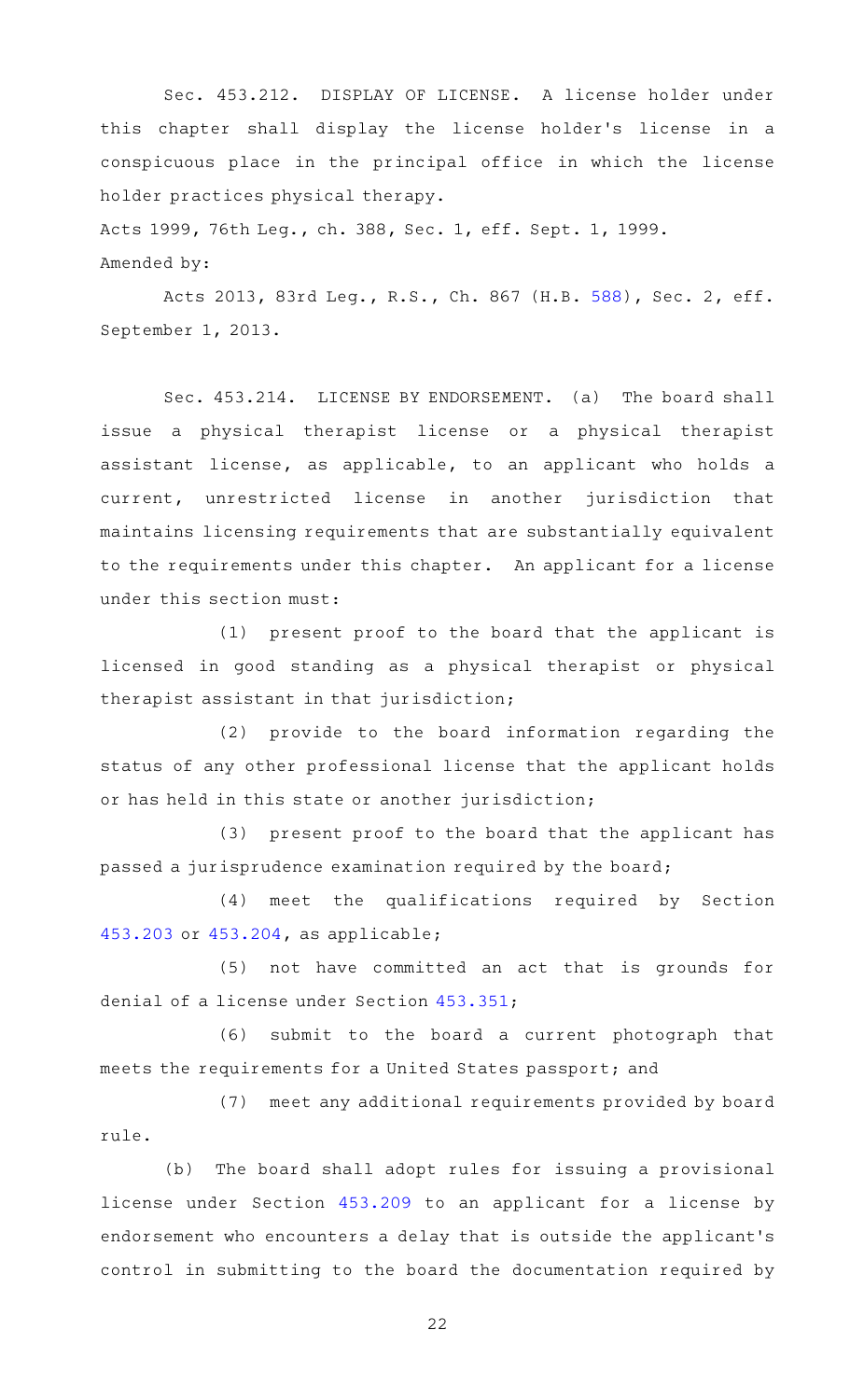this section.

Added by Acts 2017, 85th Leg., R.S., Ch. 535 (S.B. [317](http://www.legis.state.tx.us/tlodocs/85R/billtext/html/SB00317F.HTM)), Sec. 2.16, eff. September 1, 2017.

Sec. 453.215. CRIMINAL HISTORY RECORD INFORMATION FOR LICENSE ISSUANCE. (a) The board shall require that an applicant for a license submit a complete and legible set of fingerprints, on a form prescribed by the board, to the board or to the Department of Public Safety for the purpose of obtaining criminal history record information from the Department of Public Safety and the Federal Bureau of Investigation.

(b) The board may not issue a license to a person who does not comply with the requirement of Subsection (a).

(c) The board shall conduct a criminal history record information check of each applicant for a license using information:

(1) provided by the individual under this section; and

(2) made available to the board by the Department of Public Safety, the Federal Bureau of Investigation, and any other criminal justice agency under Chapter [411,](https://statutes.capitol.texas.gov/GetStatute.aspx?Code=GV&Value=411) Government Code.

(d) The board may:

(1) enter into an agreement with the Department of Public Safety to administer a criminal history record information check required under this section; and

(2) authorize the Department of Public Safety to collect from each applicant the costs incurred by the Department of Public Safety in conducting the criminal history record information check.

Added by Acts 2017, 85th Leg., R.S., Ch. 535 (S.B. [317](http://www.legis.state.tx.us/tlodocs/85R/billtext/html/SB00317F.HTM)), Sec. 2.16, eff. September 1, 2017.

## SUBCHAPTER F. LICENSE RENEWAL

Sec. 453.251. LICENSE EXPIRATION. (a) A physical therapist or physical therapist assistant license expires on the later of:

(1) the second anniversary of the date the license is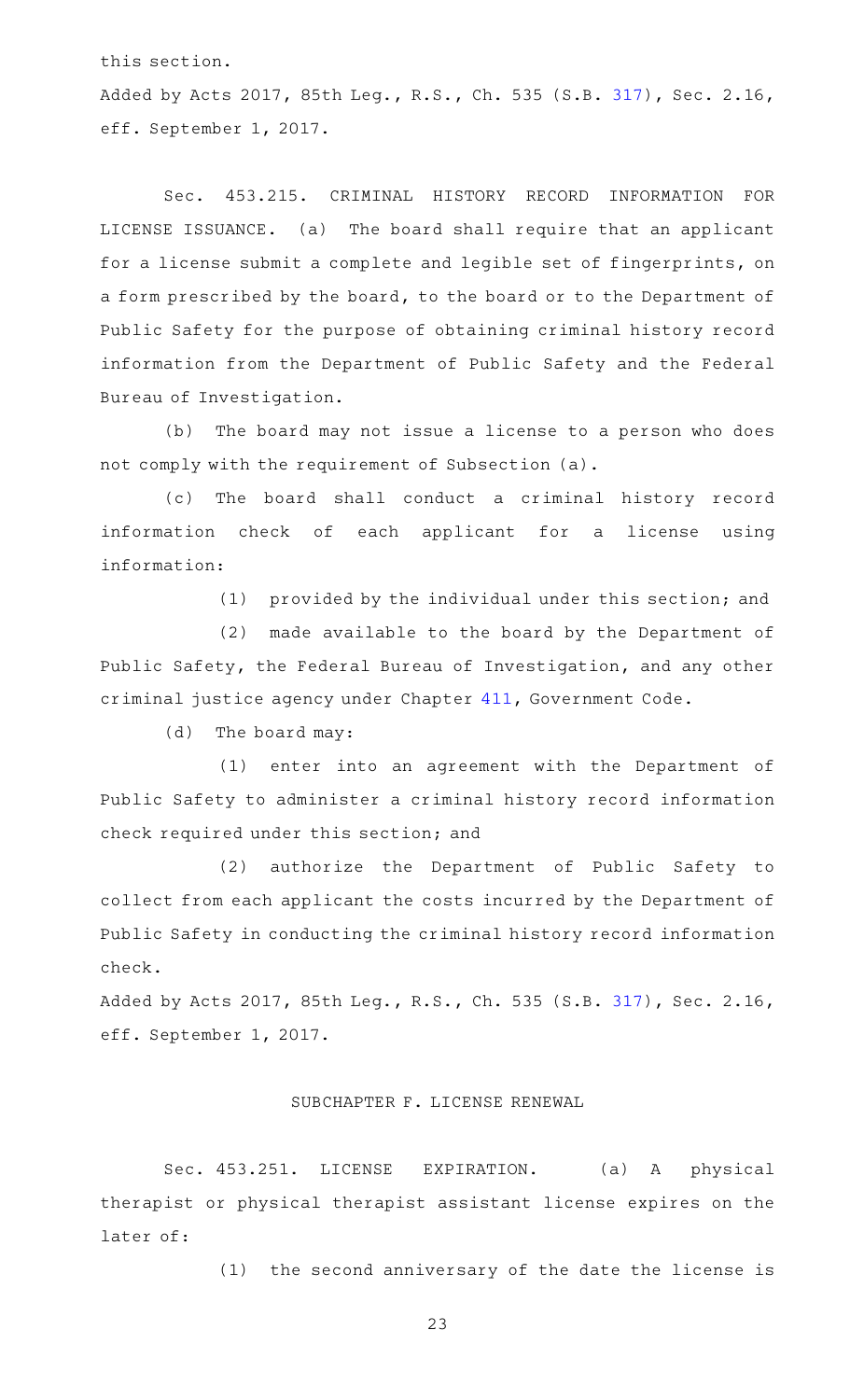issued; or

(2) another date determined by the board.

(b) The board may adopt a system under which licenses expire on various dates during the year. For the term in which the license expiration date is changed, license fees shall be prorated on a monthly basis so that each license holder pays only that portion of the license fee that is allocable to the number of months during which the license is valid. On renewal of the license on the new expiration date, the total license renewal fee is payable. Acts 1999, 76th Leg., ch. 388, Sec. 1, eff. Sept. 1, 1999. Amended by:

Acts 2017, 85th Leg., R.S., Ch. 535 (S.B. [317](http://www.legis.state.tx.us/tlodocs/85R/billtext/html/SB00317F.HTM)), Sec. 2.17, eff. September 1, 2017.

Sec. 453.252. RENEWAL OF LICENSE. (a) A person may renew an unexpired license by paying the required renewal fee to the executive council before the expiration date of the license.

(b) A person whose license has been expired for 90 days or less may renew the license by paying to the executive council the renewal fee and a late fee set by the executive council in an amount that does not exceed one-half of the amount charged for renewal of the license. If a person's license has been expired for more than 90 days but less than one year, the person may renew the license by paying to the executive council all unpaid renewal fees and a late fee set by the executive council in an amount that does not exceed the amount charged for renewal of the license.

(c) A person whose license has been expired for one year or longer must comply with the board 's requirements and procedures to reinstate the license and pay a reinstatement fee in the amount set by the executive council. If the person is unable to comply with the board's requirements to reinstate the license, the person may obtain a new license by submitting to reexamination and complying with the requirements and procedures for obtaining an original license.

(d) At least 30 days before the expiration of a person's license, the executive council shall provide the person with notice of the impending license expiration.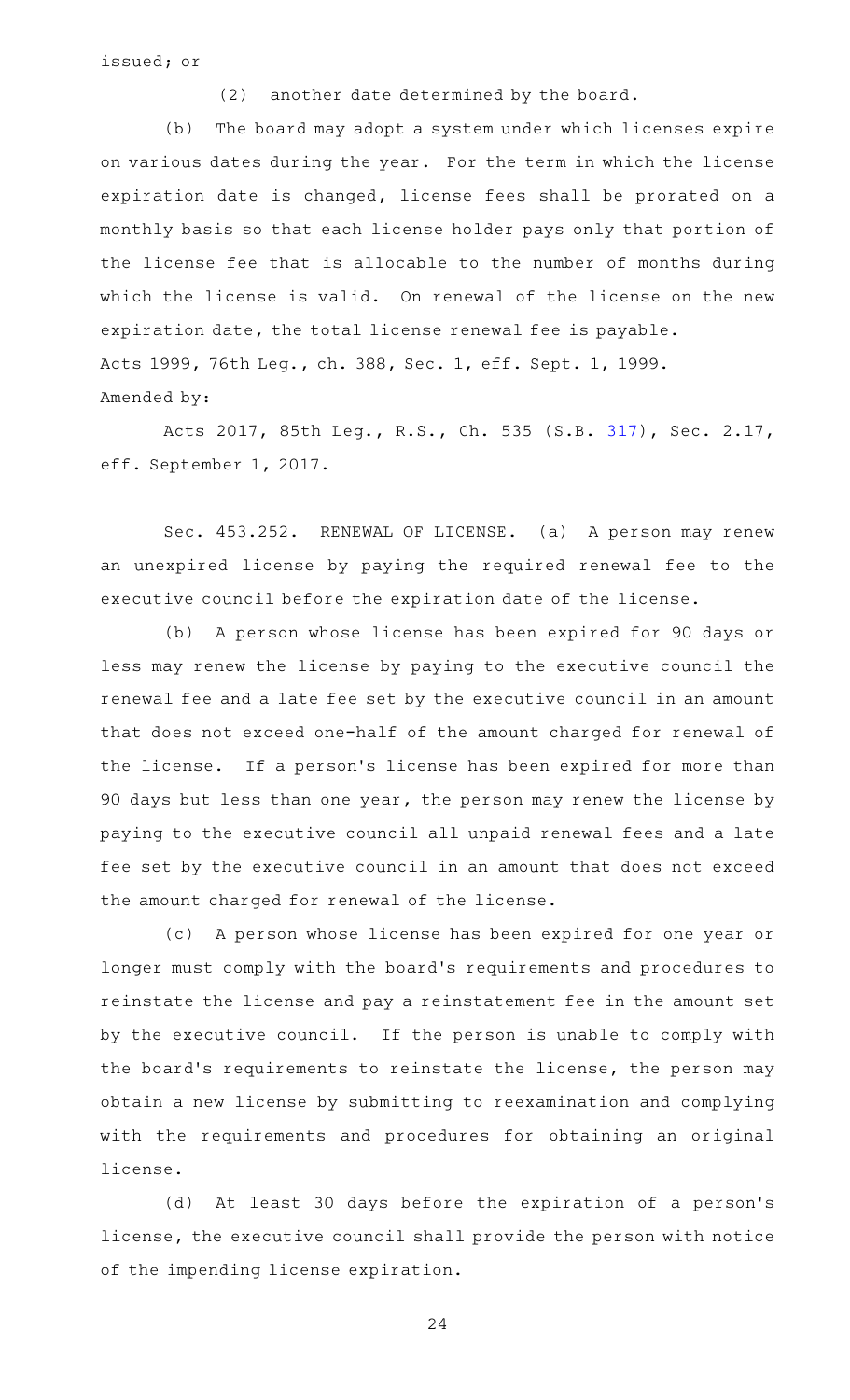Acts 1999, 76th Leg., ch. 388, Sec. 1, eff. Sept. 1, 1999. Amended by:

Acts 2013, 83rd Leg., R.S., Ch. 867 (H.B. [588](http://www.legis.state.tx.us/tlodocs/83R/billtext/html/HB00588F.HTM)), Sec. 3, eff. September 1, 2013.

Acts 2017, 85th Leg., R.S., Ch. 535 (S.B. [317](http://www.legis.state.tx.us/tlodocs/85R/billtext/html/SB00317F.HTM)), Sec. 2.18, eff. September 1, 2017.

Sec. 453.253. RENEWAL OF EXPIRED LICENSE BY OUT-OF-STATE PRACTITIONER. (a) The board may renew without reexamination the expired license of a person who was licensed to practice as a physical therapist or physical therapist assistant in this state, moved to another state, is currently licensed and in good standing in the other state, and meets the board's requirements for renewal.

(b) The person must pay to the executive council a renewal fee set by the executive council under this section in an amount that does not exceed the renewal fee for the license. Acts 1999, 76th Leg., ch. 388, Sec. 1, eff. Sept. 1, 1999.

Amended by:

Acts 2013, 83rd Leg., R.S., Ch. 867 (H.B. [588](http://www.legis.state.tx.us/tlodocs/83R/billtext/html/HB00588F.HTM)), Sec. 4, eff. September 1, 2013.

Acts 2017, 85th Leg., R.S., Ch. 535 (S.B. [317](http://www.legis.state.tx.us/tlodocs/85R/billtext/html/SB00317F.HTM)), Sec. 2.19, eff. September 1, 2017.

Sec. 453.254. CONTINUING COMPETENCE. (a) The board by rule shall:

(1) adopt requirements for continuing competence for license holders in subjects pertaining to the practice of physical therapy;

(2) establish a minimum number of continuing competence units required to renew a license; and

(3) develop a process to approve continuing competence activities.

(b) The board may require license holders to complete continuing competence activities specified by the board. The board shall adopt a procedure to assess a license holder 's participation and performance in continuing competence activities.

(c) The board may identify the key factors for the competent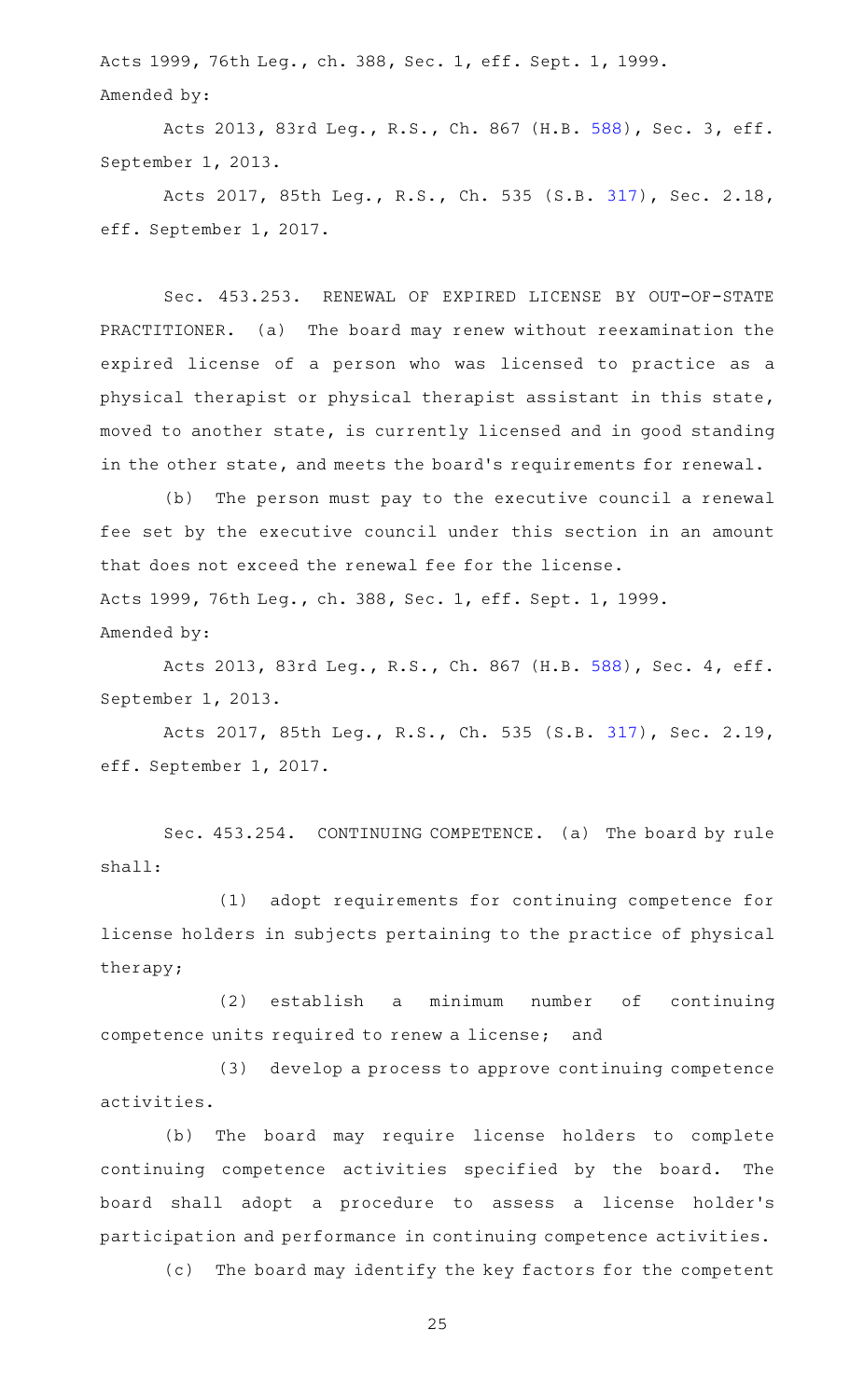performance by a license holder of the license holder 's professional duties.

In developing a process under Subsection (a) for the approval of continuing competence activities, the board may authorize appropriate organizations to approve the activities.

(e) The board by rule shall establish a process for selecting an appropriate organization to approve continuing competence activities under Subsection (d). The selection process must include a request for proposal and bidding process. If the board authorizes an organization to approve continuing competence activities under Subsection (d), the board shall request bids and proposals from that organization and other organizations at least once every four years.

Acts 1999, 76th Leg., ch. 388, Sec. 1, eff. Sept. 1, 1999. Amended by Acts 2001, 77th Leg., ch. 1420, Sec. 14.210(a), eff. Sept. 1, 2001.

Amended by:

Acts 2009, 81st Leg., R.S., Ch. 1021 (H.B. [4281](http://www.legis.state.tx.us/tlodocs/81R/billtext/html/HB04281F.HTM)), Sec. 1, eff. June 19, 2009.

Acts 2017, 85th Leg., R.S., Ch. 535 (S.B. [317](http://www.legis.state.tx.us/tlodocs/85R/billtext/html/SB00317F.HTM)), Sec. 2.20, eff. September 1, 2017.

Sec. 453.255. CRIMINAL HISTORY RECORD INFORMATION REQUIREMENT FOR LICENSE RENEWAL. (a) An applicant renewing a license issued under this chapter shall submit a complete and legible set of fingerprints for purposes of performing a criminal history record information check of the applicant as provided by Section [453.215.](https://statutes.capitol.texas.gov/GetStatute.aspx?Code=OC&Value=453.215)

(b) The board may administratively suspend or refuse to renew the license of a person who does not comply with the requirement of Subsection (a).

(c)AAA license holder is not required to submit fingerprints under this section for the renewal of the license if the license holder has previously submitted fingerprints under:

 $(1)$  Section  $453.215$  for the initial issuance of the license; or

(2) this section as part of a prior license renewal.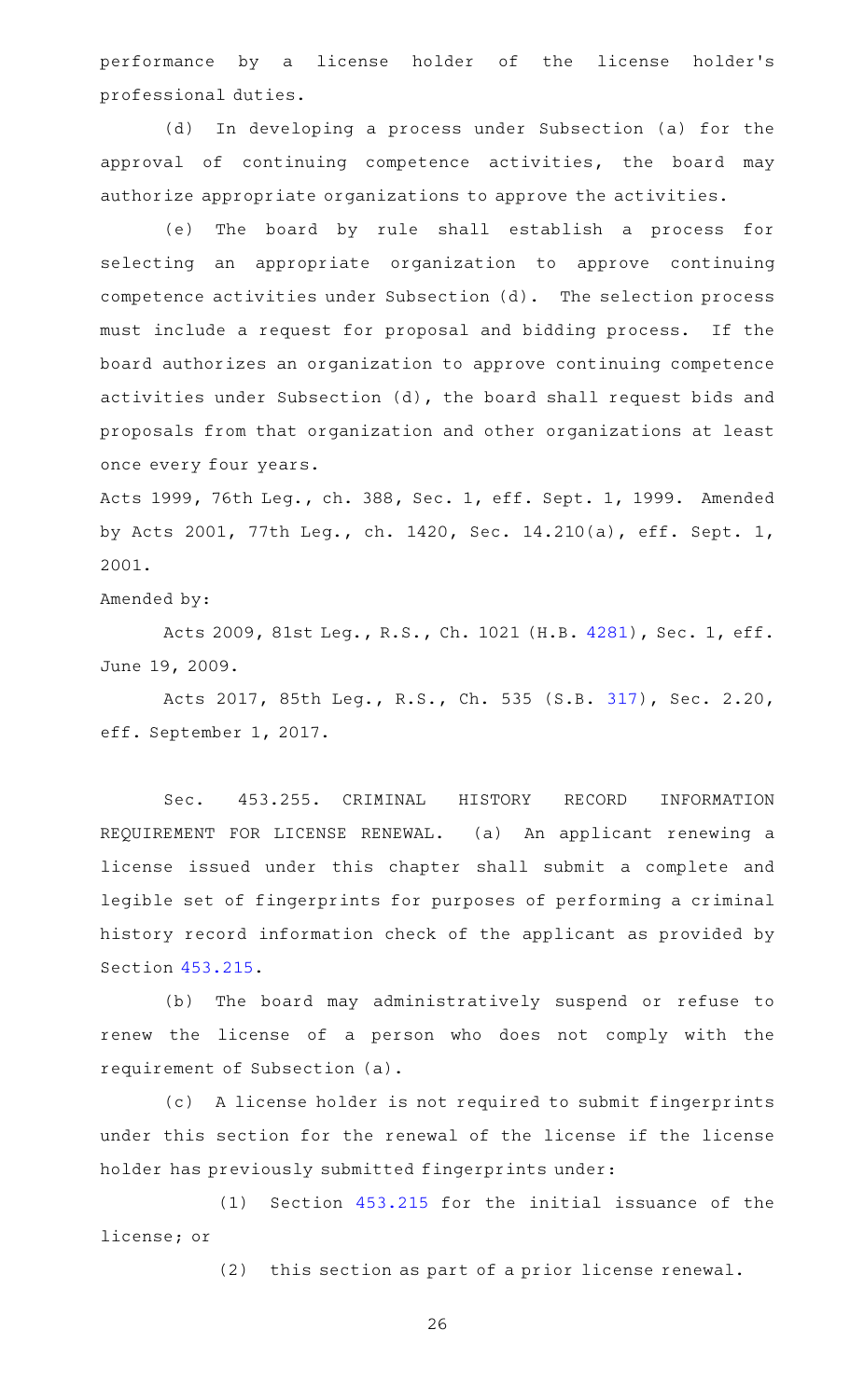Added by Acts 2017, 85th Leg., R.S., Ch. 535 (S.B. [317](http://www.legis.state.tx.us/tlodocs/85R/billtext/html/SB00317F.HTM)), Sec. 2.21, eff. September 1, 2017.

#### SUBCHAPTER G. PRACTICE BY LICENSE HOLDER

Sec. 453.301. PRACTICE BY PHYSICAL THERAPIST. (a) A physical therapist may treat a patient for an injury or condition in a manner described by Section [453.005](https://statutes.capitol.texas.gov/GetStatute.aspx?Code=OC&Value=453.005) without a referral if the physical therapist:

(1) has been licensed to practice physical therapy for at least one year;

(2) is covered by professional liability insurance in the minimum amount required by board rule; and

(3) either:

(A) possesses a doctoral degree in physical therapy from:

(i) a program that is accredited by the Commission on Accreditation in Physical Therapy Education; or

(ii) an institution that is accredited by an agency or association recognized by the United States secretary of education; or

(B) has completed at least 30 hours of continuing competence activities in the area of differential diagnosis.

 $(a-1)$  Except as provided by Subsection  $(a-2)$ , a physical therapist may treat a patient under Subsection (a) for not more than 10 consecutive business days.

(a-2) A physical therapist may treat a patient under Subsection (a) for not more than 15 consecutive business days if the physical therapist:

(1) possesses a doctoral degree described by Subsection  $(a)(3)(A)$ ; and

(2) either:

(A) has completed a residency or fellowship; or

(B) is certified by an entity approved by the board.

(b) The physical therapist must obtain a referral from a referring practitioner before the physical therapist may continue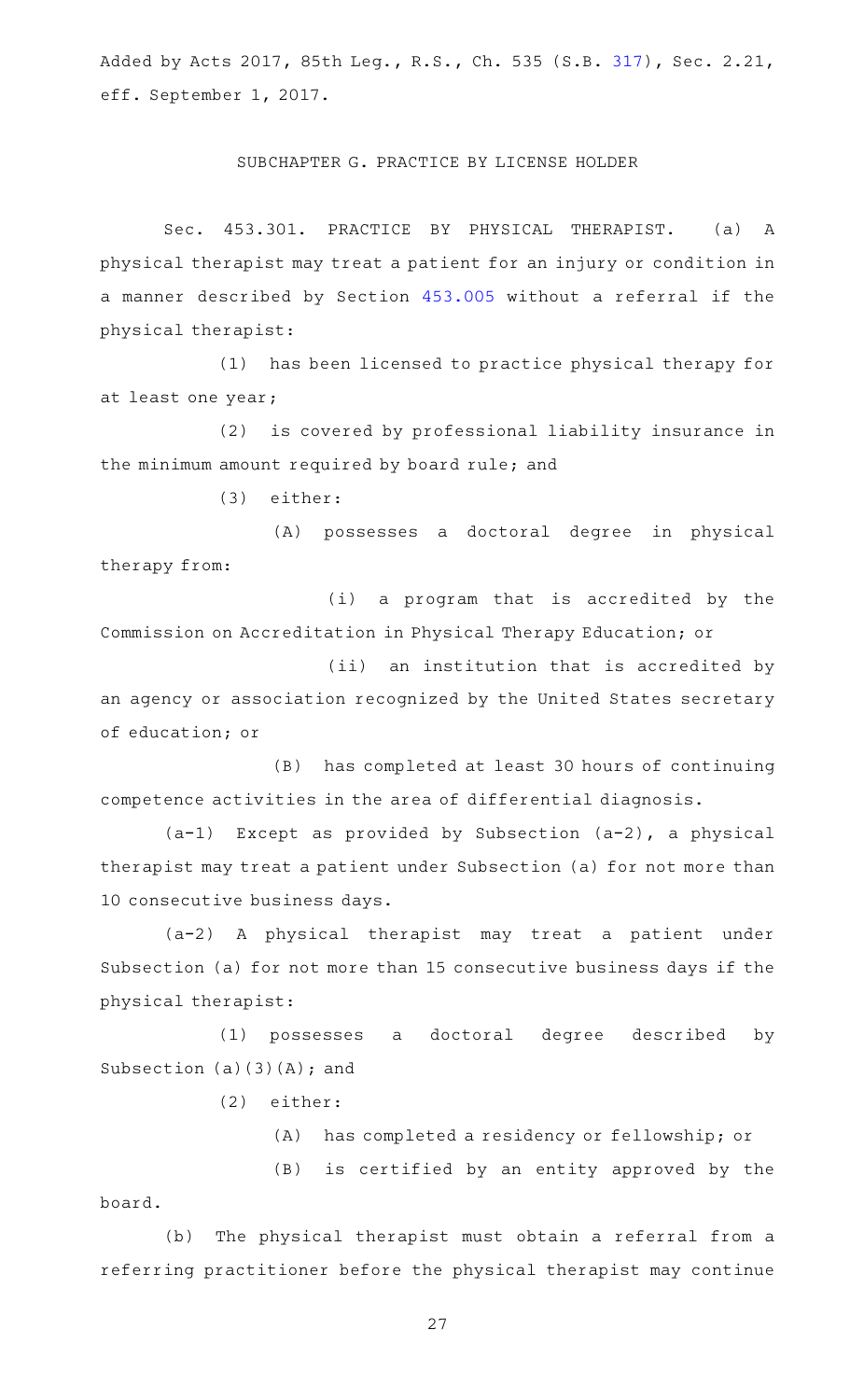treatment that exceeds treatment authorized under Subsection (a-1) or (a-2), as applicable.

(c)AAA physical therapist who treats a patient without a referral shall obtain from the patient a signed disclosure on a form prescribed by the board in which the patient acknowledges that:

(1) physical therapy is not a substitute for a medical diagnosis by a physician;

(2) physical therapy is not based on radiological imaging;

(3) a physical therapist cannot diagnose an illness or disease; and

(4) the patient's health insurance may not include coverage for the physical therapist 's services. Acts 1999, 76th Leg., ch. 388, Sec. 1, eff. Sept. 1, 1999. Amended by:

Acts 2019, 86th Leg., R.S., Ch. 1021 (H.B. [29](http://www.legis.state.tx.us/tlodocs/86R/billtext/html/HB00029F.HTM)), Sec. 1, eff. September 1, 2019.

Acts 2021, 87th Leg., R.S., Ch. 140 (H.B. [1363](http://www.legis.state.tx.us/tlodocs/87R/billtext/html/HB01363F.HTM)), Sec. 1, eff. September 1, 2021.

Sec. 453.302. TREATING PATIENT WITHOUT REFERRAL. (a) In this section:

(1) "Emergency circumstance" means an instance in which emergency medical care is necessary.

(2) "Emergency medical care" means a bona fide emergency service provided after the sudden onset of a medical condition manifesting itself by acute symptoms of sufficient severity, including severe pain, such that the absence of immediate medical attention could reasonably be expected to result in:

 $(A)$  serious jeopardy to the patient's health;

(B) serious dysfunction of any bodily organ or

part; or

(C) serious impairment to bodily functions.

(b) In an emergency circumstance, including a minor emergency, a physical therapist may provide emergency medical care to a person to the best of the therapist 's ability without a referral from a referring practitioner.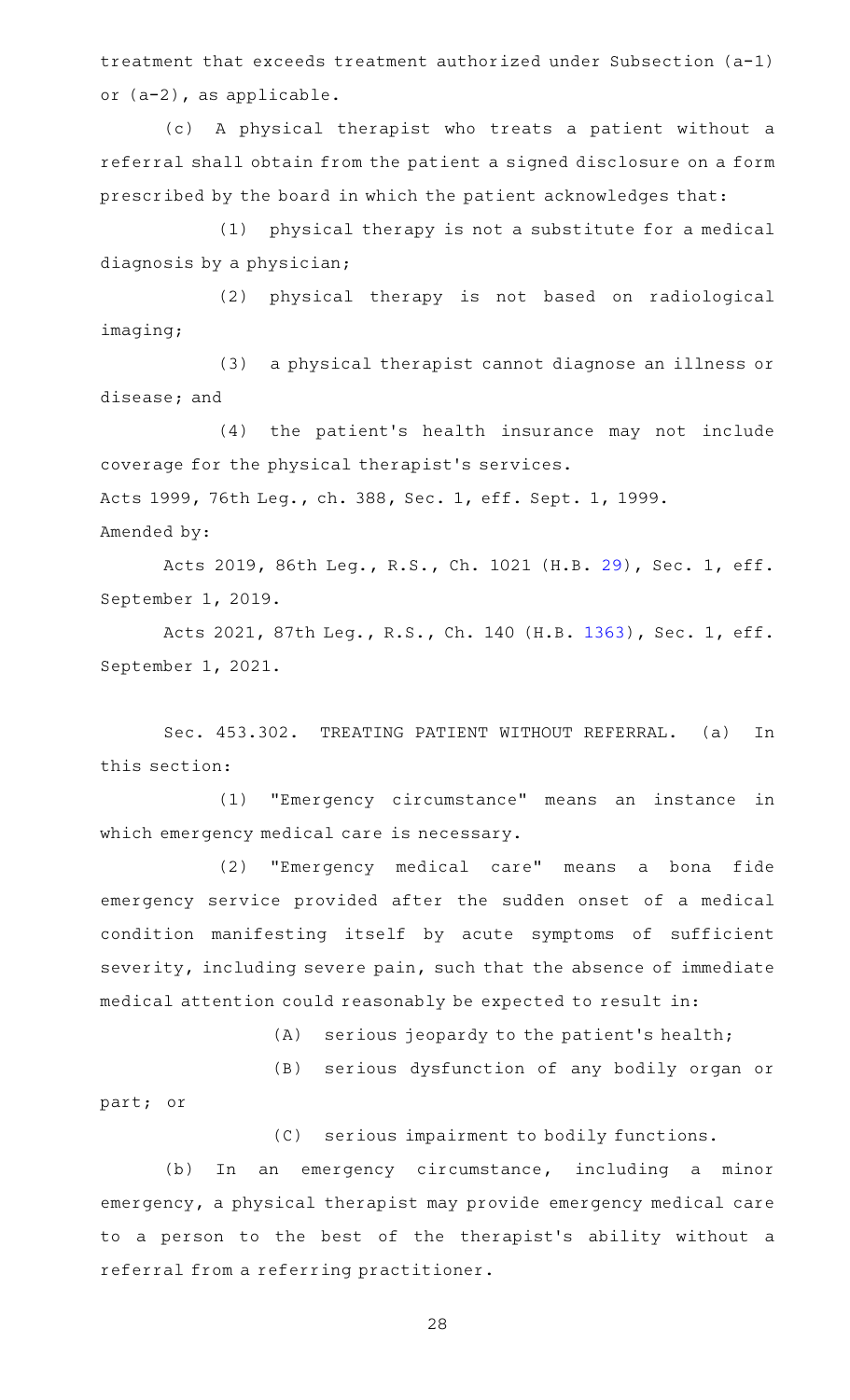(c)AAA physical therapist may provide physical assessments or instructions to an asymptomatic person without a referral from a referring practitioner.

Acts 1999, 76th Leg., ch. 388, Sec. 1, eff. Sept. 1, 1999.

Sec. 453.303. PROHIBITED USE OF CERTAIN PROCEDURES. In practicing physical therapy, a person may not use:

(1) roentgen rays or radium for a diagnostic or therapeutic purpose; or

(2) electricity for a surgical purpose, including cauterization.

Acts 1999, 76th Leg., ch. 388, Sec. 1, eff. Sept. 1, 1999.

Sec. 453.304. PROHIBITED PRACTICE. It is a violation of this chapter for an individual licensed by the board to violate Section [102.001.](https://statutes.capitol.texas.gov/GetStatute.aspx?Code=OC&Value=102.001)

Acts 1999, 76th Leg., ch. 388, Sec. 1, eff. Sept. 1, 1999. Amended by Acts 2001, 77th Leg., ch. 1420, Sec. 14.826, eff. Sept. 1, 2001.

SUBCHAPTER H. DISCIPLINARY ACTION AND PROCEDURE

Sec. 453.351. GROUNDS FOR DENIAL OF LICENSE OR DISCIPLINE OF LICENSE HOLDER. (a) The board may deny a license or suspend or revoke a license, place a license holder on probation, reprimand a license holder, impose an administrative penalty, or otherwise discipline a license holder if the applicant or license holder has:

(1) except as provided by Section  $453.302$ , provided care to a person outside the scope of the physical therapist 's practice;

(2) used drugs or intoxicating liquors to an extent that affects the license holder 's or applicant 's professional competence;

(3) been convicted of a felony, including a finding or verdict of guilty, an admission of guilt, or a plea of nolo contendere, in this state or in any other state or nation;

(4) obtained or attempted to obtain a license by fraud or deception;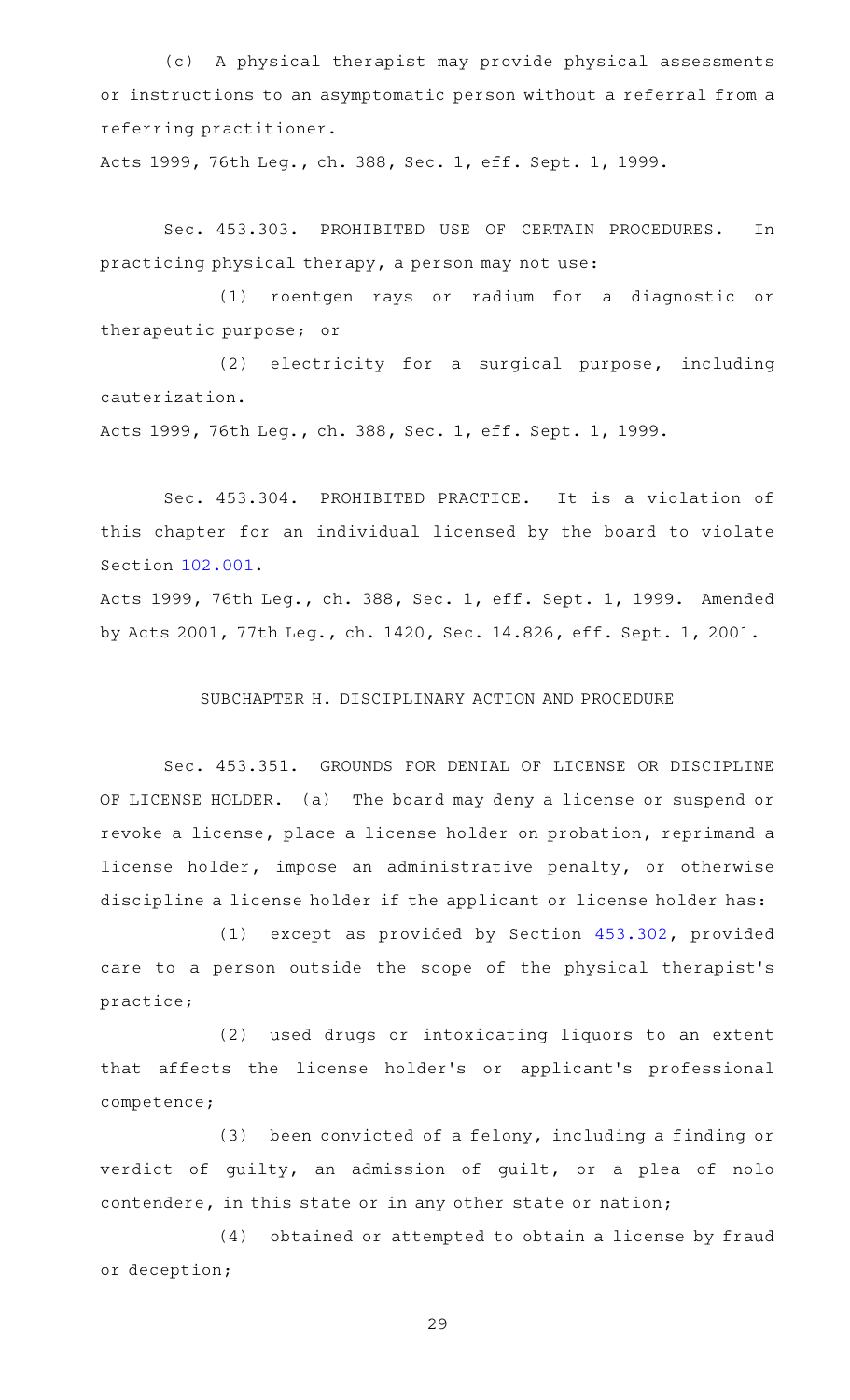(5) been grossly negligent in the practice of physical therapy or in acting as a physical therapist assistant;

 $(6)$  been found to be mentally incompetent by a court;

(7) practiced physical therapy in a manner detrimental to the public health and welfare;

(8) had a license to practice physical therapy revoked or suspended or had other disciplinary action taken against the license holder or applicant;

(9) had the license holder's or applicant's application for a license refused, revoked, or suspended by the proper licensing authority of another state or nation; or

 $(10)$  in the case of a physical therapist assistant, treated a person other than under the direction of a physical therapist.

(b) The board shall revoke or suspend a license, place on probation a person whose license has been suspended, or reprimand a license holder for a violation of this chapter or a rule adopted by the board.

(c) If a license suspension is probated, the board may require the license holder to:

(1) report regularly to the board on matters that are the basis of the probation;

(2) limit practice to the areas prescribed by the board; or

(3) continue or review continuing professional education until the license holder attains a degree of skill satisfactory to the board in those areas that are the basis of the probation.

Acts 1999, 76th Leg., ch. 388, Sec. 1, eff. Sept. 1, 1999.

Amended by:

Acts 2019, 86th Leg., R.S., Ch. 1021 (H.B. [29](http://www.legis.state.tx.us/tlodocs/86R/billtext/html/HB00029F.HTM)), Sec. 2, eff. September 1, 2019.

Sec. 453.352. PROCEDURE FOR LICENSE DENIAL OR DISCIPLINARY ACTION; SCHEDULE OF SANCTIONS. (a) A person whose application for a license is denied is entitled to a hearing before the State Office of Administrative Hearings if the applicant submits a written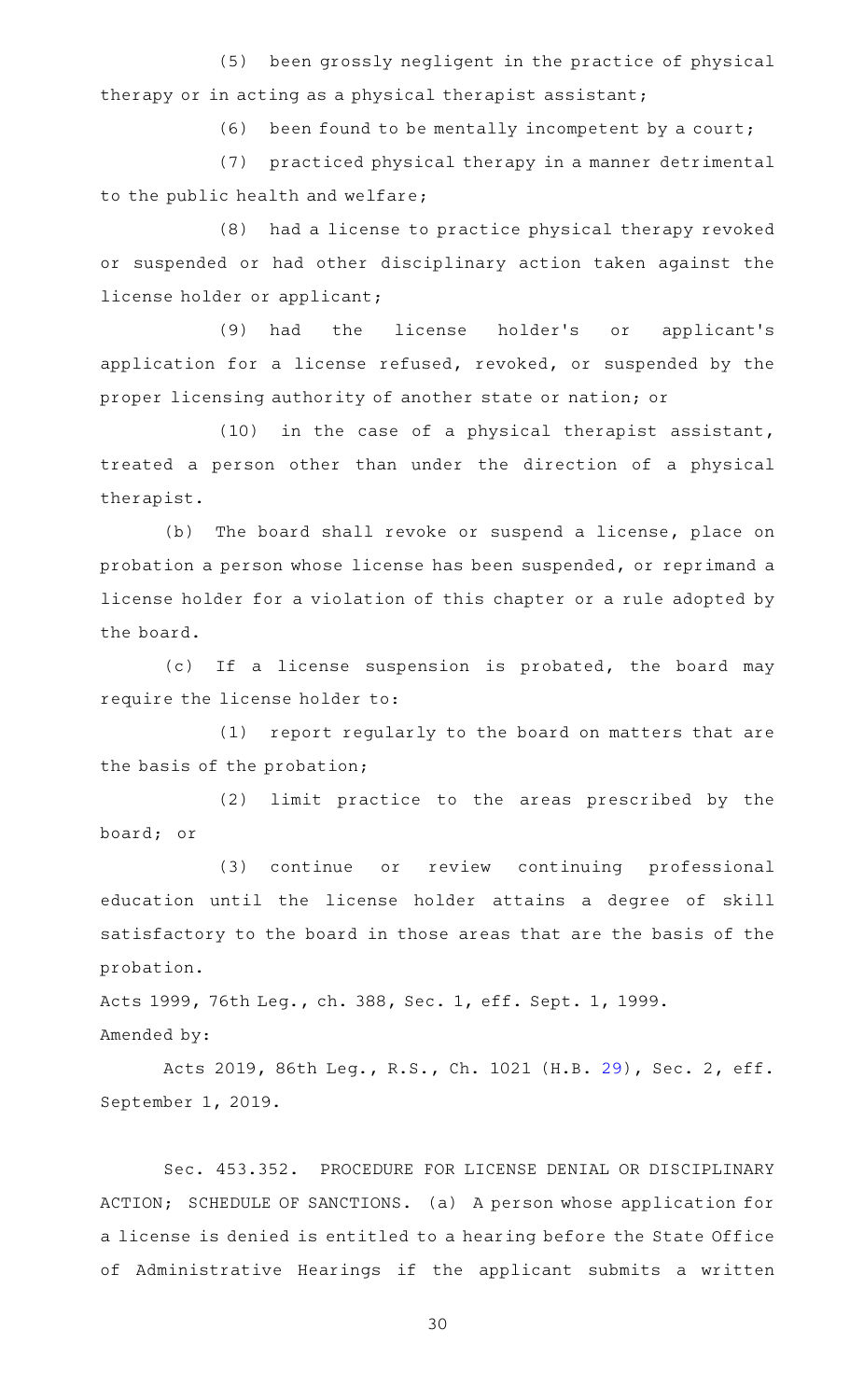request for a hearing to the board.

(b) A proceeding to take action under Section [453.351](https://statutes.capitol.texas.gov/GetStatute.aspx?Code=OC&Value=453.351) or an appeal from the proceeding is a contested case for the purposes of Chapter [2001](https://statutes.capitol.texas.gov/GetStatute.aspx?Code=GV&Value=2001), Government Code.

(c) The State Office of Administrative Hearings shall use the schedule of sanctions adopted by the board by rule for a sanction imposed as the result of a hearing conducted by the office. Acts 1999, 76th Leg., ch. 388, Sec. 1, eff. Sept. 1, 1999.

Sec. 453.3525. SCHEDULE OF SANCTIONS. (a) The board by rule shall adopt a schedule of administrative penalties and other sanctions that the board may impose under this chapter. In adopting the schedule of sanctions, the board shall ensure that the amount of the penalty or severity of the sanction imposed is appropriate to the type of violation or conduct that is the basis for disciplinary action. In determining the appropriate disciplinary action, including the amount of any administrative penalty to assess, the board shall consider:

 $(1)$  the seriousness of the violation, including:

(A) the nature, circumstances, extent, and gravity of the violation; and

(B) the hazard or potential hazard created to the health, safety, or economic welfare of the public;

 $(2)$  the history of previous violations;

 $(3)$  the amount necessary to deter future violations;

 $(4)$  efforts to correct the violation;

(5) the economic harm to the public interest or public confidence caused by the violation;

(6) whether the violation was intentional; and

(7) any other matter that justice may require.

(b) The board shall make the schedule of sanctions adopted under Subsection (a) available to the public on request. Added by Acts 2017, 85th Leg., R.S., Ch. 535 (S.B. [317](http://www.legis.state.tx.us/tlodocs/85R/billtext/html/SB00317F.HTM)), Sec. 2.22, eff. September 1, 2017.

Sec. 453.353. SUBPOENAS. (a) The board may request or compel by subpoena: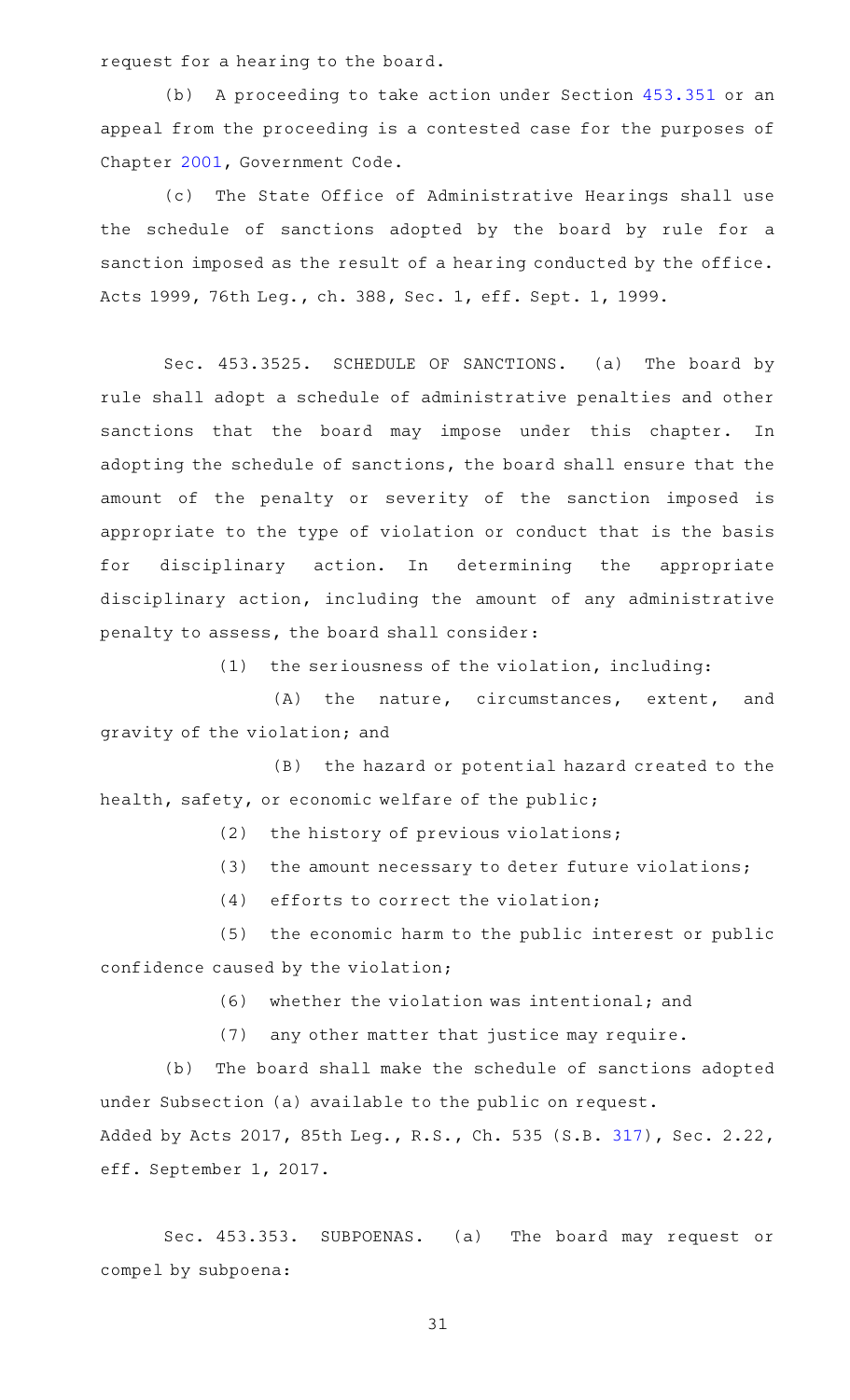(1) the attendance of a witness for examination under oath; and

(2) the production for inspection or copying of evidence relevant to an investigation of an alleged violation of this chapter.

(b) If a person fails to comply with the subpoena, the board, acting through the attorney general, may file suit to enforce the subpoena in a district court in Travis County or in the county in which a hearing conducted by the board may be held.

(c) If the court determines that good cause exists for issuing the subpoena, the court shall order the person to comply with the subpoena. The court may punish for contempt a person who fails to obey the court order.

Acts 1999, 76th Leg., ch. 388, Sec. 1, eff. Sept. 1, 1999.

Sec. 453.354. TEMPORARY LICENSE SUSPENSION. (a) The board may temporarily suspend a license issued under this chapter on an emergency basis if the board, by at least a two-thirds vote, determines from the evidence or information presented to the board that the continued practice by the license holder constitutes a continuing or imminent threat to the public health or welfare.

(b) The board may suspend a license under this section without notice or a hearing if, at the time the suspension is ordered, a hearing on whether to institute disciplinary proceedings against the license holder is scheduled to be held not later than the 14th day after the date of the temporary suspension.

(c) The board shall hold a second hearing on the license suspension not later than the 60th day after the date the temporary suspension was ordered. If the second hearing is not held within the required time, the suspended license is automatically reinstated.

(d) The board shall adopt rules that establish procedures and standards for the temporary suspension of a license under this section.

Acts 1999, 76th Leg., ch. 388, Sec. 1, eff. Sept. 1, 1999.

Sec. 453.355. REISSUANCE OF LICENSE; ISSUANCE OF LICENSE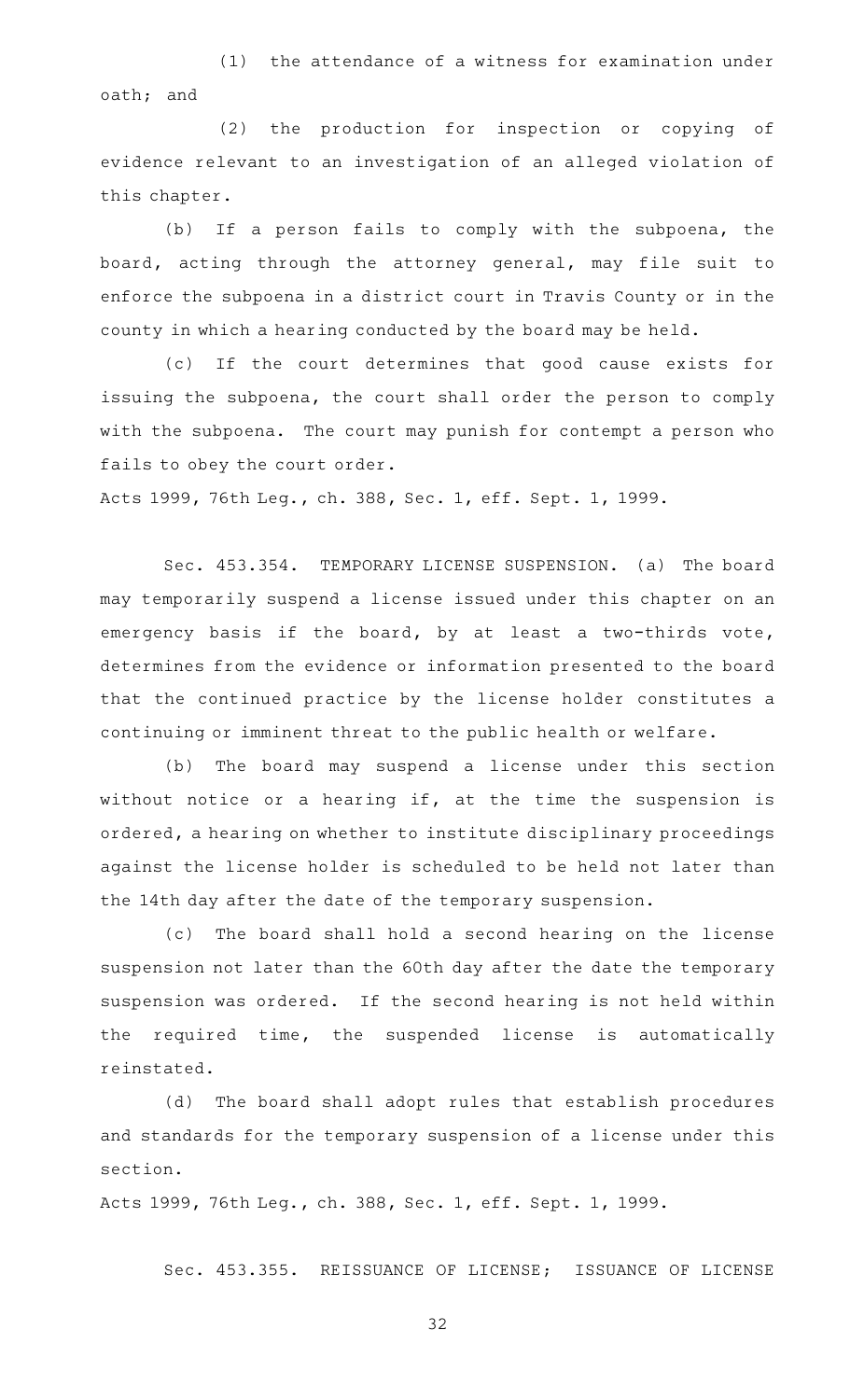AFTER DENIAL. (a) On application by the person, the board may reissue a license to a person whose license has been revoked.

(b) An application to reinstate a revoked license:

(1) may not be made before the 180th day after the date the revocation order became final; and

(2) must be made in the manner and form the board requires.

(c) On application by the person, the board may issue a license to a person whose license application has been denied. The application may not be made before the first anniversary of the date of the denial.

Acts 1999, 76th Leg., ch. 388, Sec. 1, eff. Sept. 1, 1999.

Sec. 453.356. INFORMAL PROCEEDINGS. (a) The board by rule shall adopt procedures governing:

(1) informal disposition of a contested case under Section [2001.056](https://statutes.capitol.texas.gov/GetStatute.aspx?Code=GV&Value=2001.056), Government Code; and

(2) informal proceedings held in compliance with Section [2001.054](https://statutes.capitol.texas.gov/GetStatute.aspx?Code=GV&Value=2001.054), Government Code.

(b) A rule adopted under this section must:

(1) provide the complainant and the license holder an opportunity to be heard; and

(2) require the presence of the board's legal counsel or a representative of the attorney general to advise the board or the board's employees.

Acts 1999, 76th Leg., ch. 388, Sec. 1, eff. Sept. 1, 1999.

# SUBCHAPTER I. ADMINISTRATIVE PENALTY

Sec. 453.401. IMPOSITION OF PENALTY. The board may impose an administrative penalty on a person licensed or regulated under this chapter who violates this chapter or a rule or order adopted under this chapter.

Acts 1999, 76th Leg., ch. 388, Sec. 1, eff. Sept. 1, 1999. Amended by:

Acts 2017, 85th Leg., R.S., Ch. 535 (S.B. [317](http://www.legis.state.tx.us/tlodocs/85R/billtext/html/SB00317F.HTM)), Sec. 2.23, eff. September 1, 2019.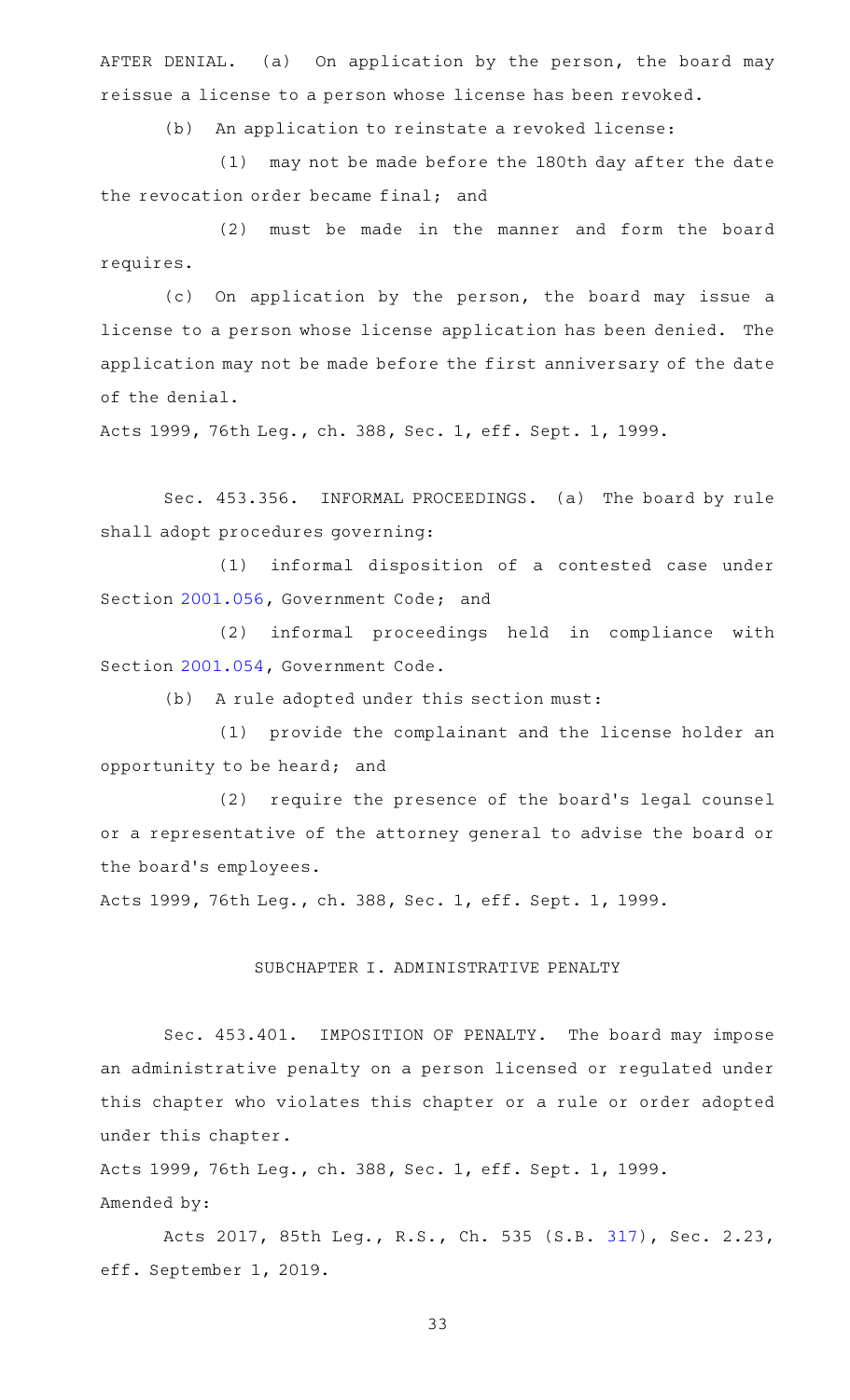Sec. 453.402. AMOUNT OF PENALTY. (a) The amount of an administrative penalty may not exceed \$200 for each violation. Each day a violation continues or occurs is a separate violation for purposes of imposing a penalty.

(b) The amount of the penalty shall be determined according to the sanctions schedule adopted under Section [453.3525](https://statutes.capitol.texas.gov/GetStatute.aspx?Code=OC&Value=453.3525). Acts 1999, 76th Leg., ch. 388, Sec. 1, eff. Sept. 1, 1999. Amended by:

Acts 2017, 85th Leg., R.S., Ch. 535 (S.B. [317](http://www.legis.state.tx.us/tlodocs/85R/billtext/html/SB00317F.HTM)), Sec. 2.24, eff. September 1, 2017.

Sec. 453.403. ADMINISTRATIVE PROCEDURE. (a) The board shall adopt rules that establish procedures for assessing an administrative penalty and that provide for notice and a hearing for a license holder that may be subject to a penalty under this subchapter.

(b) A proceeding under this subchapter is subject to Chapter [2001](https://statutes.capitol.texas.gov/GetStatute.aspx?Code=GV&Value=2001), Government Code.

Acts 1999, 76th Leg., ch. 388, Sec. 1, eff. Sept. 1, 1999.

#### Amended by:

Acts 2017, 85th Leg., R.S., Ch. 535 (S.B. [317](http://www.legis.state.tx.us/tlodocs/85R/billtext/html/SB00317F.HTM)), Sec. 2.25, eff. September 1, 2019.

## SUBCHAPTER J. OTHER PENALTIES AND ENFORCEMENT PROCEDURES

Sec. 453.451. INJUNCTIVE RELIEF. The attorney general, a district attorney, a county attorney, or any other person may institute a proceeding to enforce this chapter, including a suit to enjoin or restrain a person from practicing physical therapy without complying with this chapter.

Acts 1999, 76th Leg., ch. 388, Sec. 1, eff. Sept. 1, 1999.

Sec. 453.452. MONITORING OF LICENSE HOLDER. The board by rule shall develop a system for monitoring a license holder 's compliance with this chapter. The rules must include procedures for: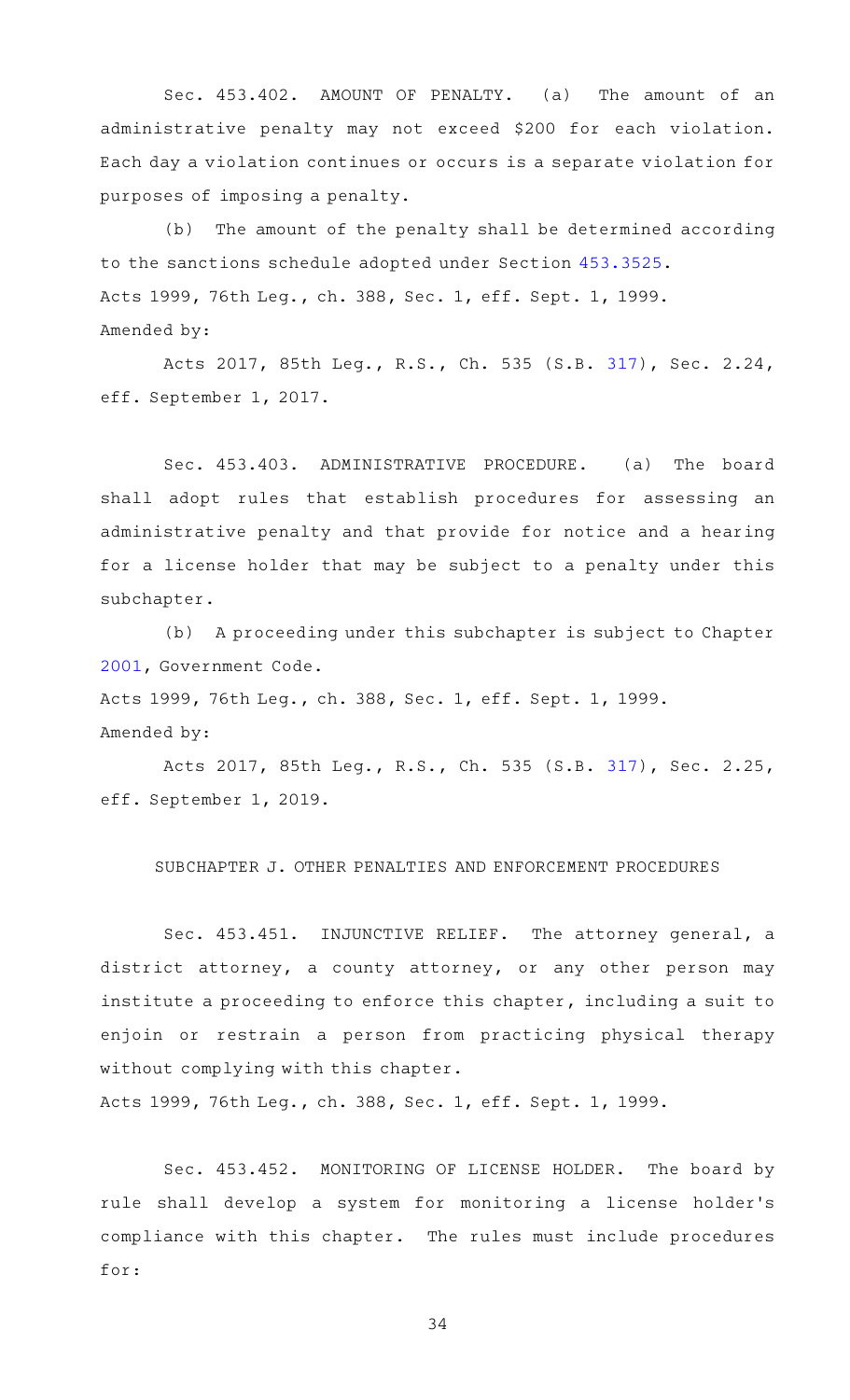(1) monitoring for compliance a license holder who is ordered by the board to perform a certain act; and

(2) identifying and monitoring each license holder who represents a risk to the public.

Acts 1999, 76th Leg., ch. 388, Sec. 1, eff. Sept. 1, 1999.

Sec. 453.453. CIVIL PENALTY. (a) A person found by a court to have violated this chapter is liable to the state for a civil penalty of \$200 for each day the violation continues.

(b) A civil penalty may be recovered in a suit brought by the attorney general, a district attorney, a county attorney, or any other person.

Acts 1999, 76th Leg., ch. 388, Sec. 1, eff. Sept. 1, 1999.

Sec. 453.454. RECOVERY OF COSTS AND FEES. A person other than the attorney general, a district attorney, or a county attorney who brings an action to enforce this chapter or for injunctive relief may recover the person's court costs and attorney 's fees.

Acts 1999, 76th Leg., ch. 388, Sec. 1, eff. Sept. 1, 1999.

Sec. 453.455. CRIMINAL OFFENSE. (a) A person commits an offense if the person knowingly violates this chapter.

(b) An offense under this section is a Class A misdemeanor.

(c) Each day of violation constitutes a separate offense.

Acts 1999, 76th Leg., ch. 388, Sec. 1, eff. Sept. 1, 1999.

## SUBCHAPTER K. PHYSICAL THERAPY LICENSURE COMPACT

Sec. 453.501. PHYSICAL THERAPY LICENSURE COMPACT. The Physical Therapy Licensure Compact is enacted and entered into with all other jurisdictions that legally join in the compact, which reads as follows:

SECTION 1. PURPOSE

The purpose of this Compact is to facilitate interstate practice of physical therapy with the goal of improving public access to physical therapy services. The practice of physical therapy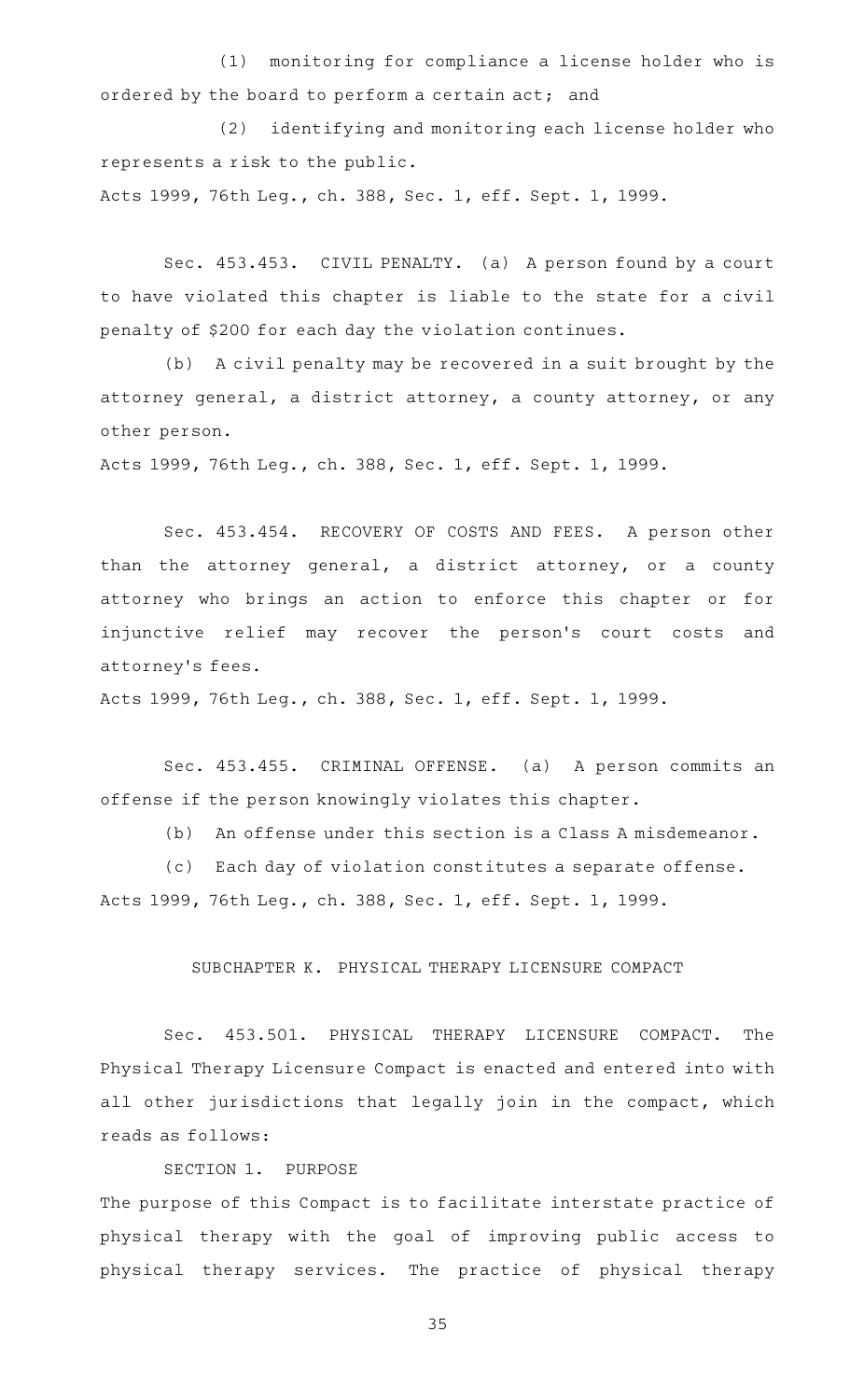occurs in the state where the patient/client is located at the time of the patient/client encounter. The Compact preserves the regulatory authority of states to protect public health and safety through the current system of state licensure.

This Compact is designed to achieve the following objectives:

- 1. Increase public access to physical therapy services by providing for the mutual recognition of other member state licenses;
- 2. Enhance the states' ability to protect the public's health and safety;
- 3. Encourage the cooperation of member states in regulating multi-state physical therapy practice;
- 4. Support spouses of relocating military members;
- 5. Enhance the exchange of licensure, investigative, and disciplinary information between member states; and
- 6. Allow a remote state to hold a provider of services with a compact privilege in that state accountable to that state 's practice standards.

SECTION 2. DEFINITIONS

As used in this Compact, and except as otherwise provided, the following definitions shall apply:

- 1. "Active Duty Military" means full-time duty status in the active uniformed service of the United States, including members of the National Guard and Reserve on active duty orders pursuant to 10 U.S.C. Section 1209 and 1211.
- 2. "Adverse Action" means disciplinary action taken by a physical therapy licensing board based upon misconduct, unacceptable performance, or a combination of both.
- 3. "Alternative Program" means a non-disciplinary monitoring or practice remediation process approved by a physical therapy licensing board. This includes, but is not limited to, substance abuse issues.
- 4. "Compact privilege" means the authorization granted by a remote state to allow a licensee from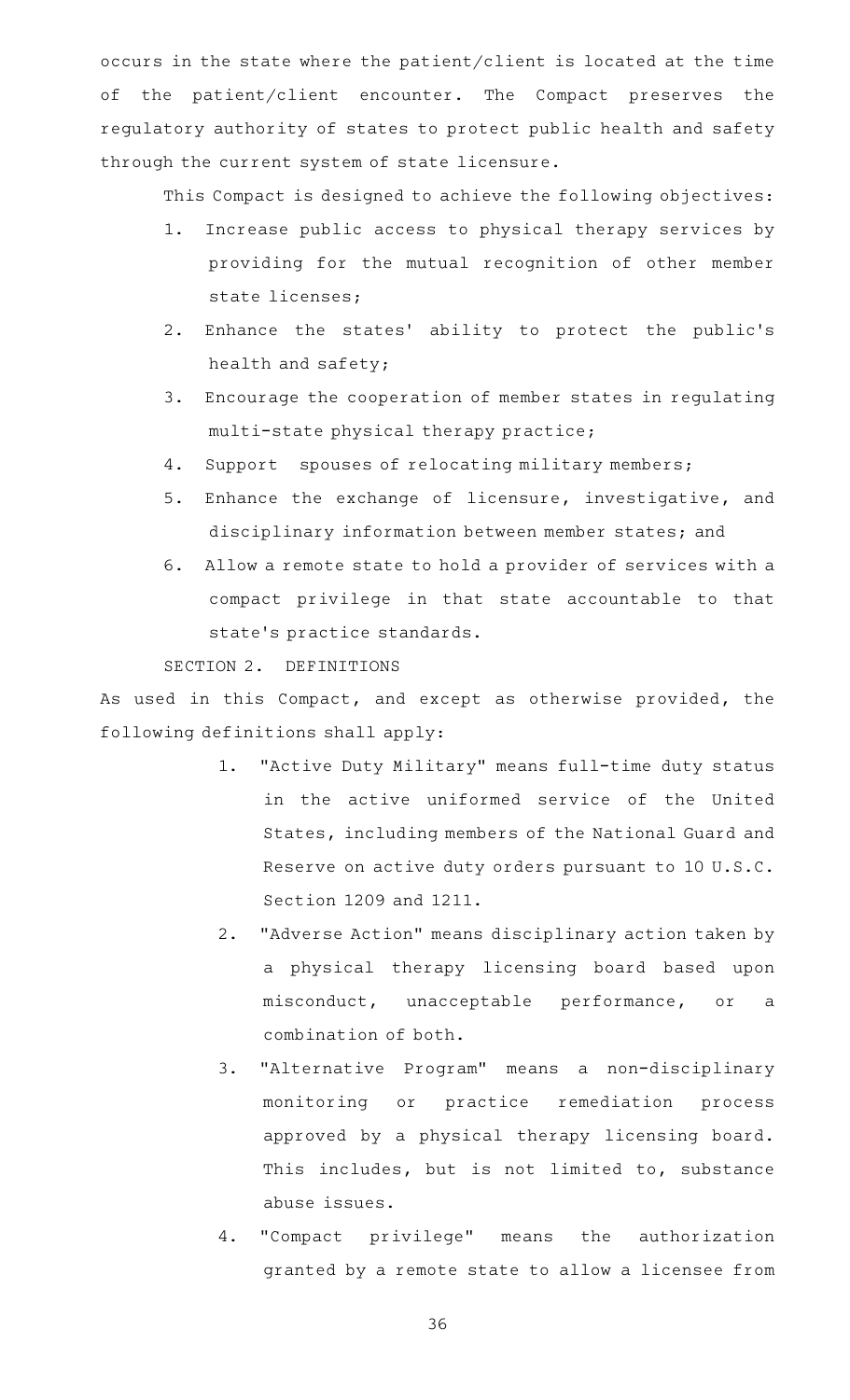another member state to practice as a physical therapist or work as a physical therapist assistant in the remote state under its laws and rules. The practice of physical therapy occurs in the member state where the patient/client is located at the time of the patient/client encounter.

- 5. "Continuing competence" means a requirement, as a condition of license renewal, to provide evidence of participation in, and/or completion of, educational and professional activities relevant to practice or area of work.
- 6. "Data system" means a repository of information about licensees, including examination, licensure, investigative, compact privilege, and adverse action.
- 7. "Encumbered license" means a license that a physical therapy licensing board has limited in any way.
- 8. "Executive Board" means a group of directors elected or appointed to act on behalf of, and within the powers granted to them by, the Commission.
- 9. "Home state" means the member state that is the licensee 's primary state of residence.
- 10. "Investigative information" means information, records, and documents received or generated by a physical therapy licensing board pursuant to an investigation.
- 11. "Jurisprudence Requirement" means the assessment of an individual 's knowledge of the laws and rules governing the practice of physical therapy in a state.
- 12. "Licensee" means an individual who currently holds an authorization from the state to practice as a physical therapist or to work as a physical therapist assistant.
- 13. "Member state" means a state that has enacted the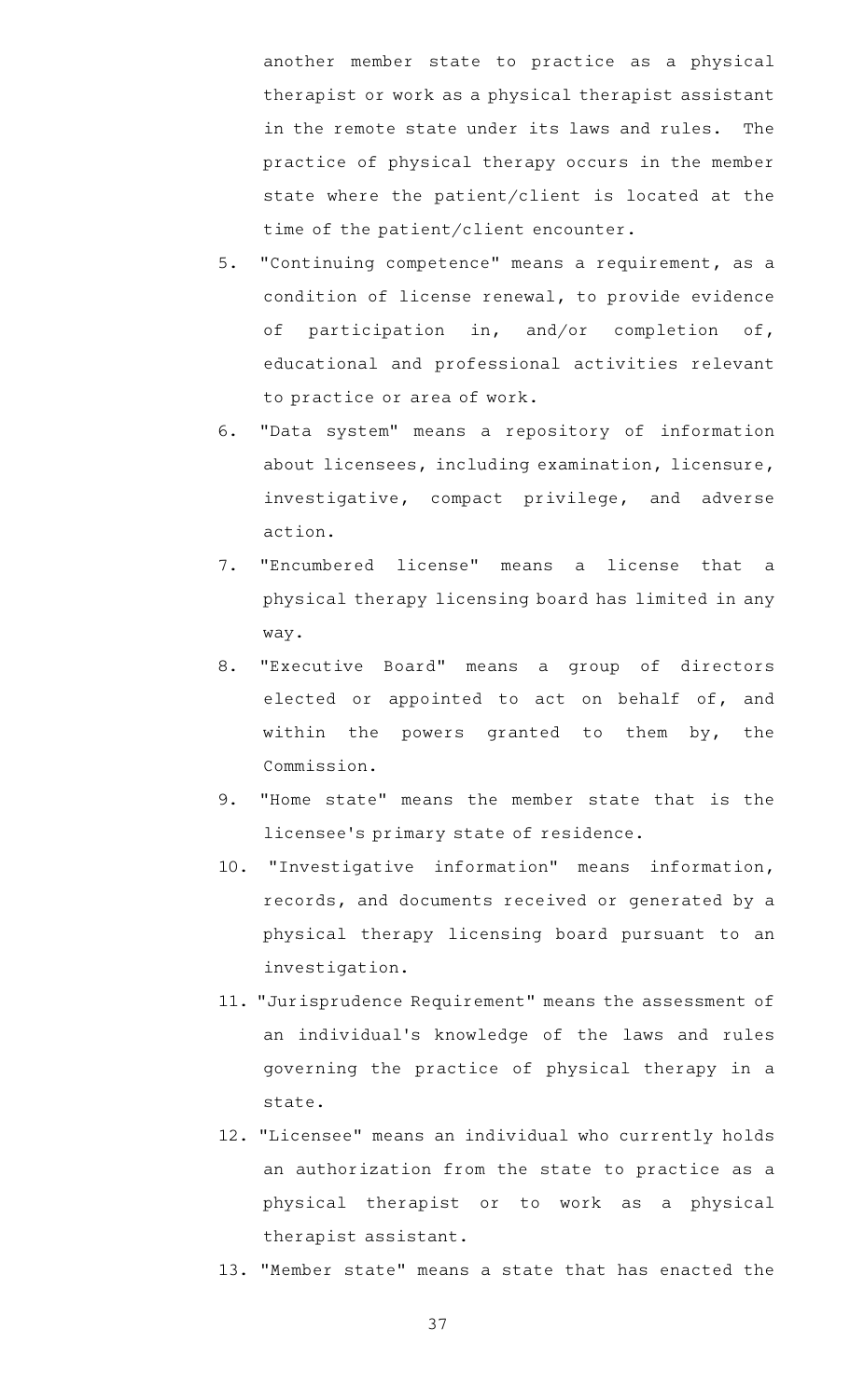Compact.

- 14. "Party state" means any member state in which a licensee holds a current license or compact privilege or is applying for a license or compact privilege.
- 15. "Physical therapist" means an individual who is licensed by a state to practice physical therapy.
- 16. "Physical therapist assistant" means an individual who is licensed/certified by a state and who assists the physical therapist in selected components of physical therapy.
- 17. "Physical therapy," "physical therapy practice," and "the practice of physical therapy" mean the care and services provided by or under the direction and supervision of a licensed physical therapist.
- 18. "Physical Therapy Compact Commission" or "Commission" means the national administrative body whose membership consists of all states that have enacted the Compact.
- 19. "Physical therapy licensing board" or "licensing board" means the agency of a state that is responsible for the licensing and regulation of physical therapists and physical therapist assistants.
- 20. "Remote State" means a member state other than the home state, where a licensee is exercising or seeking to exercise the compact privilege.
- 21. "Rule" means a regulation, principle, or directive promulgated by the Commission that has the force of law.
- 22. "State" means any state, commonwealth, district, or territory of the United States of America that regulates the practice of physical therapy.

SECTION 3. STATE PARTICIPATION IN THE COMPACT

- A. To participate in the Compact, a state must:
	- 1. Participate fully in the Commission's data system,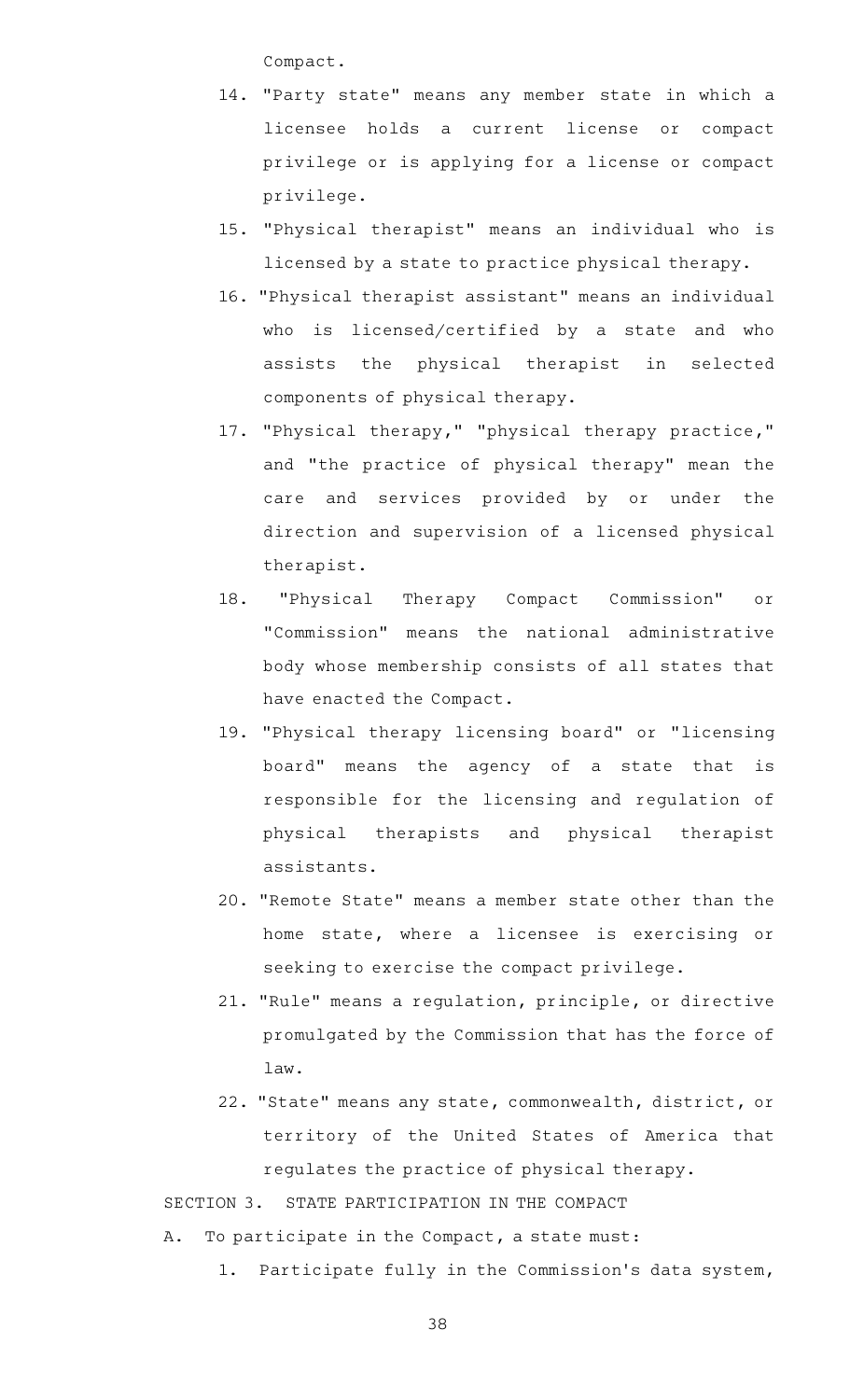including using the Commission 's unique identifier as defined in rules;

- 2. Have a mechanism in place for receiving and investigating complaints about licensees;
- 3. Notify the Commission, in compliance with the terms of the Compact and rules, of any adverse action or the availability of investigative information regarding a licensee;

4. Fully implement a criminal background check requirement, within a time frame established by rule, by receiving the results of the Federal Bureau of Investigation record search on criminal background checks and use the results in making licensure decisions in accordance with Section 3.B.;

- 5. Comply with the rules of the Commission;
- 6. Utilize a recognized national examination as a requirement for licensure pursuant to the rules of the Commission; and
- 7. Have continuing competence requirements as a condition for license renewal.

B. Upon adoption of this statute, the member state shall have the authority to obtain biometric-based information from each physical therapy licensure applicant and submit this information to the Federal Bureau of Investigation for a criminal background check in accordance with 28 U.S.C. Section 534 and 42 U.S.C. Section 14616.

C. A member state shall grant the compact privilege to a licensee holding a valid unencumbered license in another member state in accordance with the terms of the Compact and rules.

D. Member states may charge a fee for granting a compact privilege.

SECTION 4. COMPACT PRIVILEGE

A. To exercise the compact privilege under the terms and provisions of the Compact, the licensee shall:

- 1. Hold a license in the home state;
- 2. Have no encumbrance on any state license;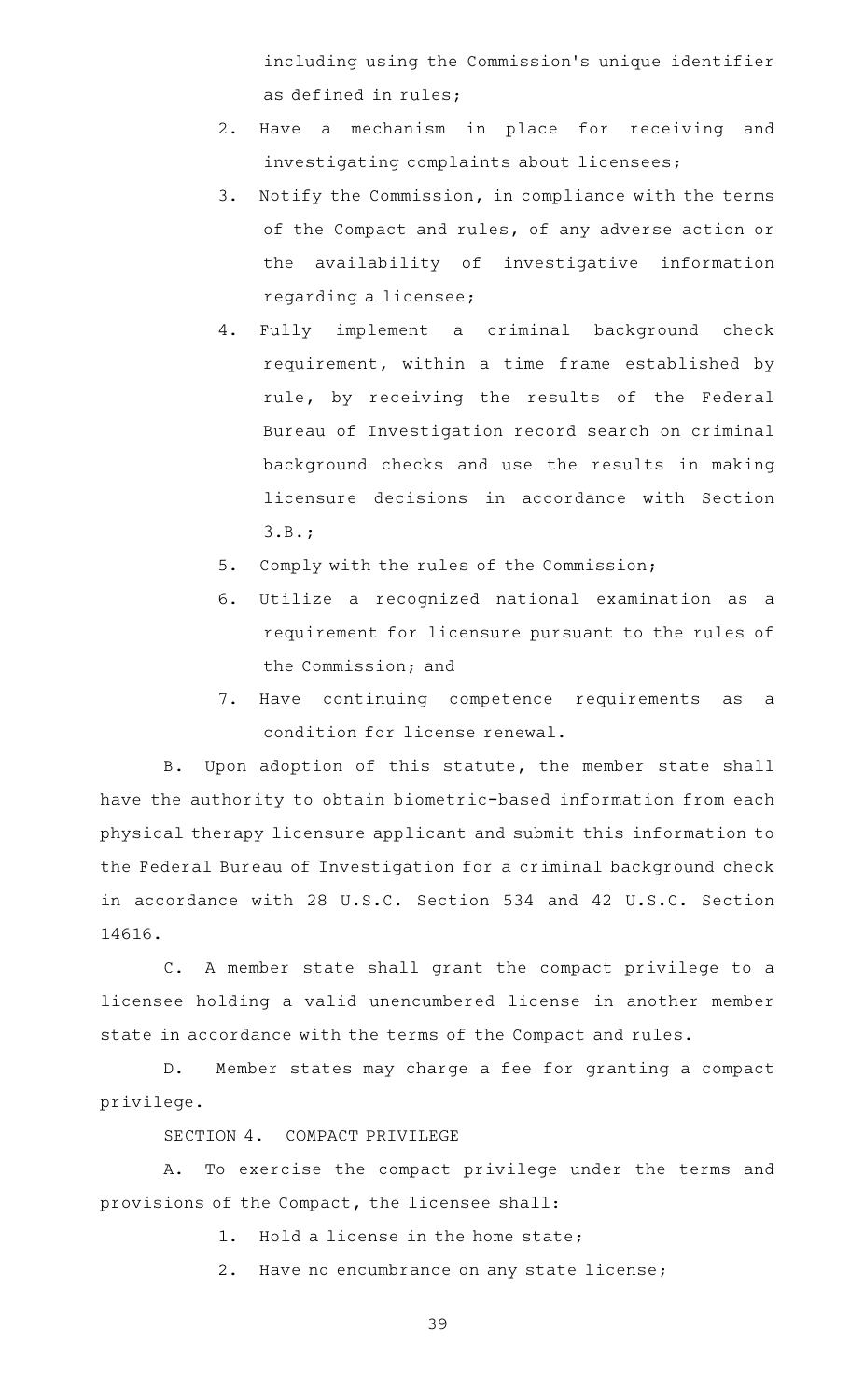- 3. Be eligible for a compact privilege in any member state in accordance with Section 4D, G and H;
- 4. Have not had any adverse action against any license or compact privilege within the previous 2 years;
- 5. Notify the Commission that the licensee is seeking the compact privilege within a remote state(s);
- 6. Pay any applicable fees, including any state fee, for the compact privilege;
- 7. Meet any jurisprudence requirements established by the remote state(s) in which the licensee is seeking a compact privilege; and
- 8. Report to the Commission adverse action taken by any non-member state within 30 days from the date the adverse action is taken.

B. The compact privilege is valid until the expiration date of the home license. The licensee must comply with the requirements of Section 4.A. to maintain the compact privilege in the remote state.

C. A licensee providing physical therapy in a remote state under the compact privilege shall function within the laws and regulations of the remote state.

D. A licensee providing physical therapy in a remote state is subject to that state's regulatory authority. A remote state may, in accordance with due process and that state's laws, remove a licensee 's compact privilege in the remote state for a specific period of time, impose fines, and/or take any other necessary actions to protect the health and safety of its citizens. The licensee is not eligible for a compact privilege in any state until the specific time for removal has passed and all fines are paid.

E. If a home state license is encumbered, the licensee shall lose the compact privilege in any remote state until the following occur:

- 1. The home state license is no longer encumbered; and
- 2. Two years have elapsed from the date of the adverse action.

F. Once an encumbered license in the home state is restored to good standing, the licensee must meet the requirements of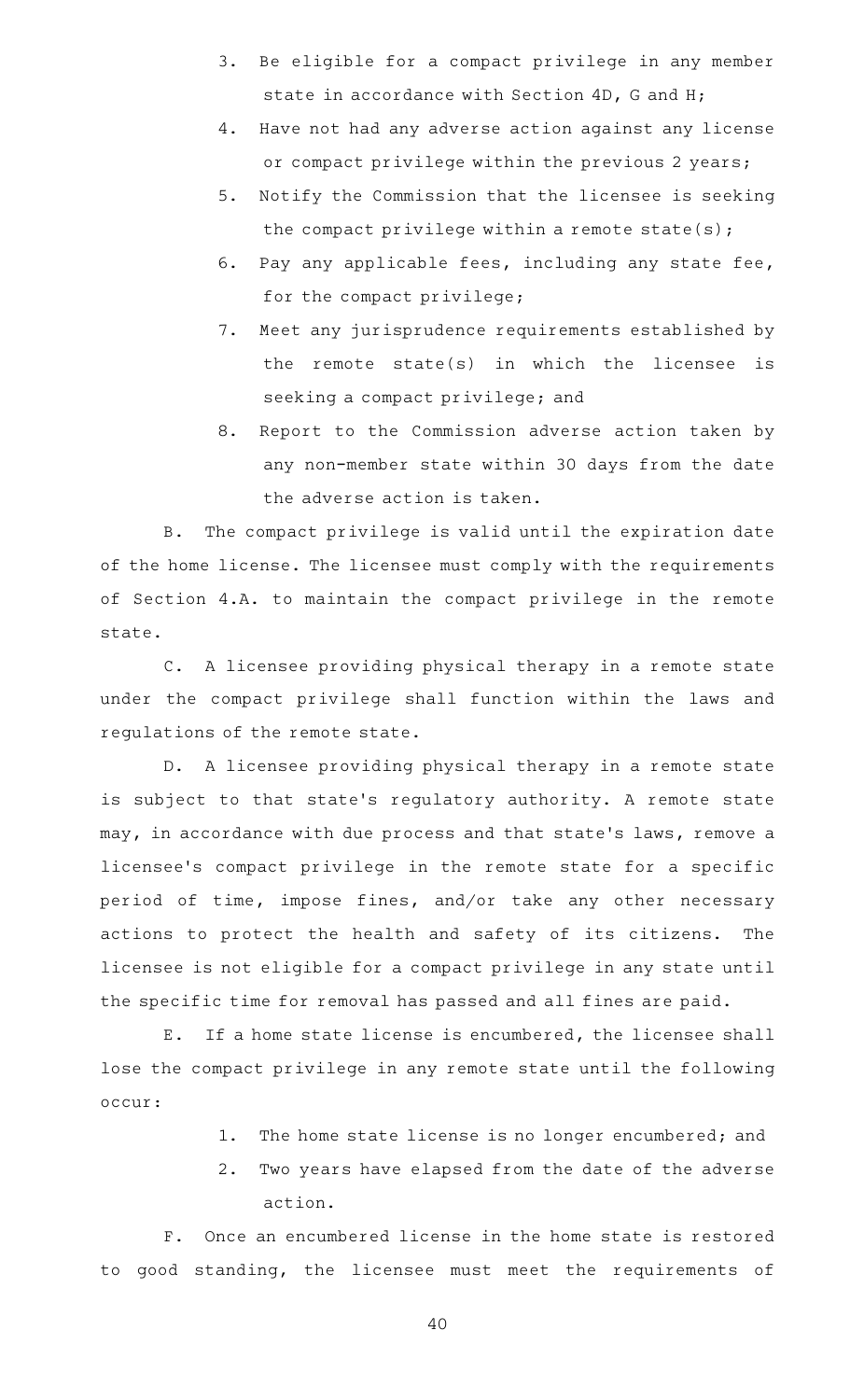Section 4.A. to obtain a compact privilege in any remote state.

G. If a licensee's compact privilege in any remote state is removed, the individual shall lose the compact privilege in any remote state until the following occur:

- 1. The specific period of time for which the compact privilege was removed has ended;
- 2. All fines have been paid; and
- 3. Two years have elapsed from the date of the adverse action.

H. Once the requirements of Section 4G have been met, the license must meet the requirements in Section 4A to obtain a compact privilege in a remote state.

SECTION 5. ACTIVE DUTY MILITARY PERSONNEL OR THEIR SPOUSES

A licensee who is active duty military or is the spouse of an individual who is active duty military may designate one of the following as the home state:

A. Home of record;

B. Permanent Change of Station (PCS); or

C. State of current residence if it is different than the PCS state or home of record.

SECTION 6. ADVERSE ACTIONS

A. A home state shall have exclusive power to impose adverse action against a license issued by the home state.

B. A home state may take adverse action based on the investigative information of a remote state, so long as the home state follows its own procedures for imposing adverse action.

C. Nothing in this Compact shall override a member state's decision that participation in an alternative program may be used in lieu of adverse action and that such participation shall remain non-public if required by the member state 's laws. Member states must require licensees who enter any alternative programs in lieu of discipline to agree not to practice in any other member state during the term of the alternative program without prior authorization from such other member state.

D. Any member state may investigate actual or alleged violations of the statutes and rules authorizing the practice of physical therapy in any other member state in which a physical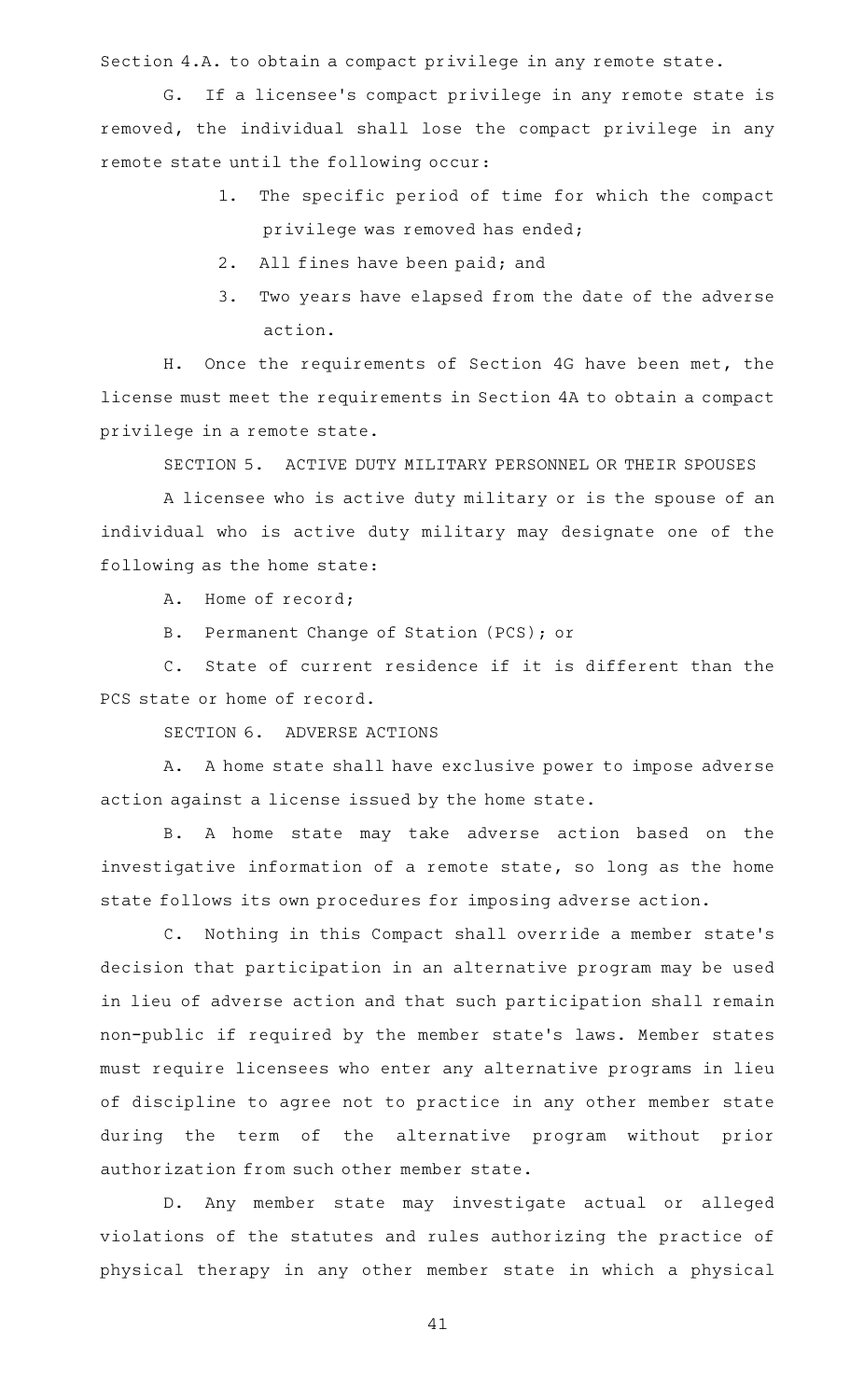therapist or physical therapist assistant holds a license or compact privilege.

- E. A remote state shall have the authority to:
	- 1. Take adverse actions as set forth in Section 4.D. against a licensee 's compact privilege in the state;
	- 2. Issue subpoenas for both hearings and investigations that require the attendance and testimony of witnesses, and the production of evidence. Subpoenas issued by a physical therapy licensing board in a party state for the attendance and testimony of witnesses, and/or the production of evidence from another party state, shall be enforced in the latter state by any court of competent jurisdiction, according to the practice and procedure of that court applicable to subpoenas issued in proceedings pending before it. The issuing authority shall pay any witness fees, travel expenses, mileage, and other fees required by the service statutes of the state where the witnesses and/or evidence are located; and
	- 3. If otherwise permitted by state law, recover from the licensee the costs of investigations and disposition of cases resulting from any adverse action taken against that licensee.
- F. Joint Investigations
	- 1. In addition to the authority granted to a member state by its respective physical therapy practice act or other applicable state law, a member state may participate with other member states in joint investigations of licensees.
	- 2. Member states shall share any investigative, litigation, or compliance materials in furtherance of any joint or individual investigation initiated under the Compact.

SECTION 7. ESTABLISHMENT OF THE PHYSICAL THERAPY COMPACT COMMISSION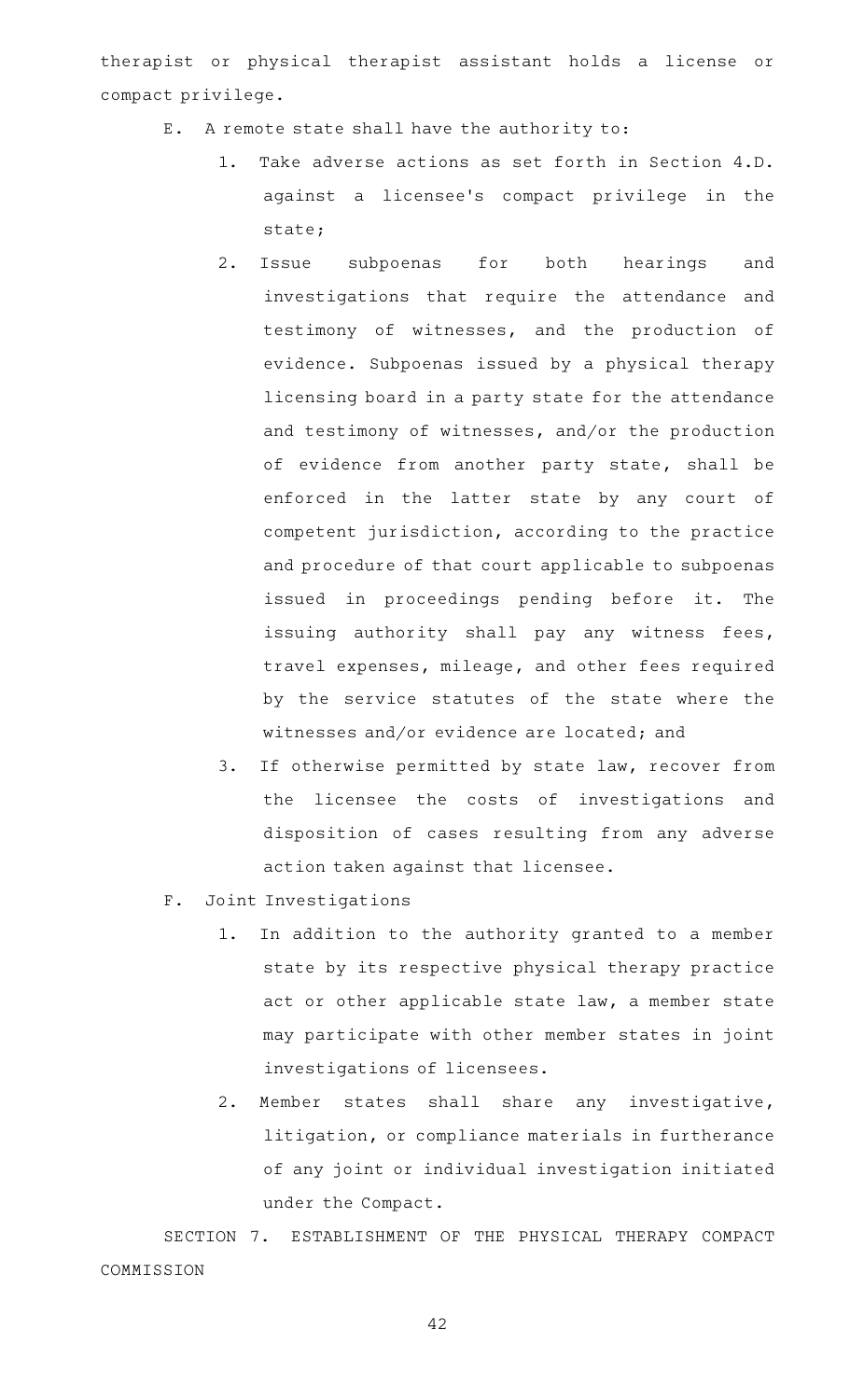A. The Compact member states hereby create and establish a joint public agency known as the Physical Therapy Compact Commission:

- 1. The Commission is an instrumentality of the Compact states.
- 2. Venue is proper and judicial proceedings by or against the Commission shall be brought solely and exclusively in a court of competent jurisdiction where the principal office of the Commission is located. The Commission may waive venue and jurisdictional defenses to the extent it adopts or consents to participate in alternative dispute resolution proceedings.
- 3. Nothing in this Compact shall be construed to be a waiver of sovereign immunity.
- B. Membership, Voting, and Meetings
	- 1. Each member state shall have and be limited to one (1) delegate selected by that member state 's licensing board.
	- 2. The delegate shall be a current member of the licensing board, who is a physical therapist, physical therapist assistant, public member, or the board administrator.
	- 3. Any delegate may be removed or suspended from office as provided by the law of the state from which the delegate is appointed.
	- 4. The member state board shall fill any vacancy occurring in the Commission.
	- 5. Each delegate shall be entitled to one (1) vote with regard to the promulgation of rules and creation of bylaws and shall otherwise have an opportunity to participate in the business and affairs of the Commission.
	- 6. A delegate shall vote in person or by such other means as provided in the bylaws. The bylaws may provide for delegates' participation in meetings by telephone or other means of communication.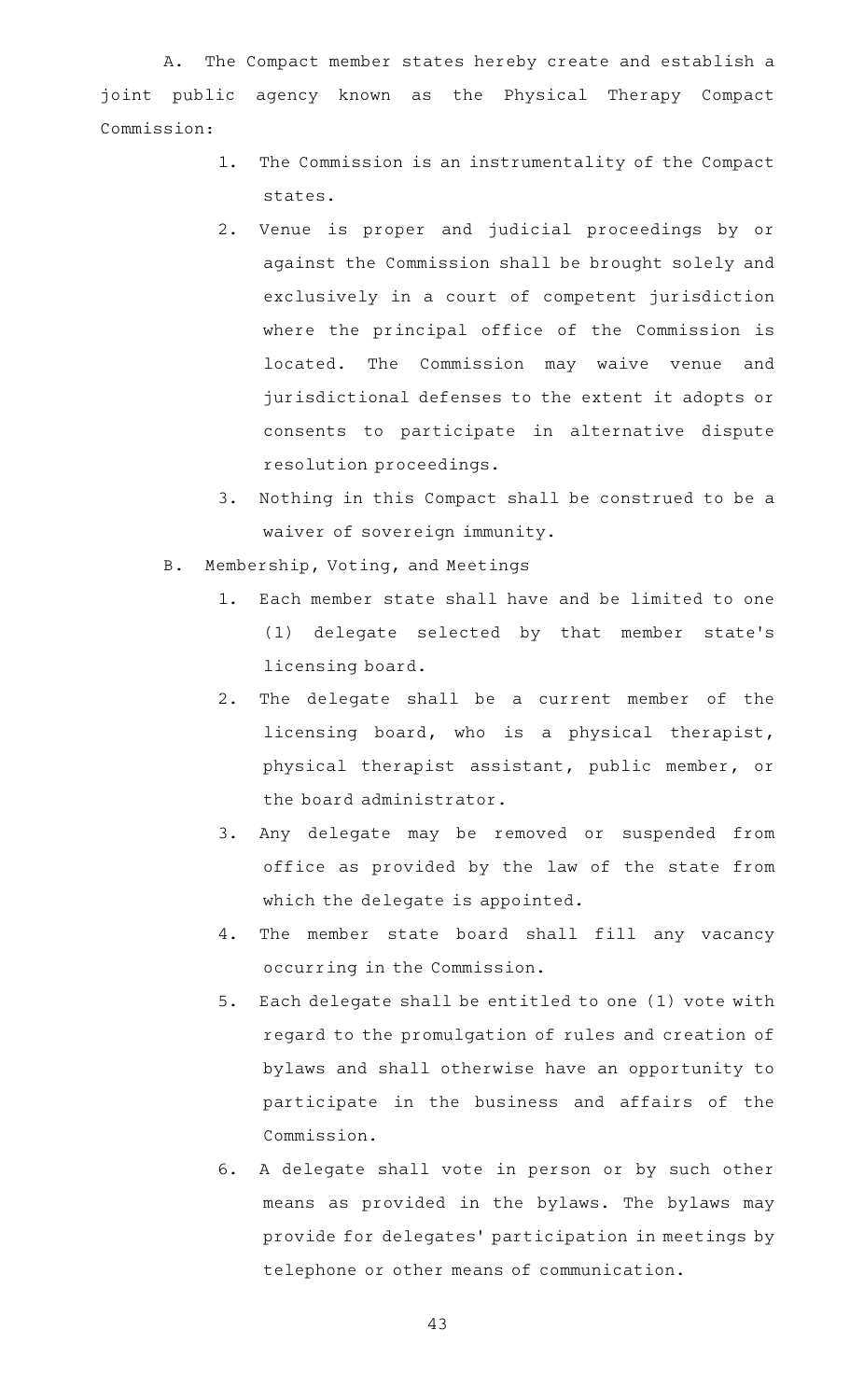7. The Commission shall meet at least once during each calendar year. Additional meetings shall be held as set forth in the bylaws.

C. The Commission shall have the following powers and duties:

- 1. Establish the fiscal year of the Commission;
- 2. Establish bylaws;
- 3. Maintain its financial records in accordance with the bylaws;
- 4. Meet and take such actions as are consistent with the provisions of this Compact and the bylaws;
- 5. Promulgate uniform rules to facilitate and coordinate implementation and administration of this Compact. The rules shall have the force and effect of law and shall be binding in all member states;
- 6. Bring and prosecute legal proceedings or actions in the name of the Commission, provided that the standing of any state physical therapy licensing board to sue or be sued under applicable law shall not be affected;
- 7. Purchase and maintain insurance and bonds;
- 8. Borrow, accept, or contract for services of personnel, including, but not limited to, employees of a member state;
- 9. Hire employees, elect or appoint officers, fix compensation, define duties, grant such individuals appropriate authority to carry out the purposes of the Compact, and to establish the Commission 's personnel policies and programs relating to conflicts of interest, qualifications of personnel, and other related personnel matters;
- 10. Accept any and all appropriate donations and grants of money, equipment, supplies, materials and services, and to receive, utilize and dispose of the same; provided that at all times the Commission shall avoid any appearance of impropriety and/or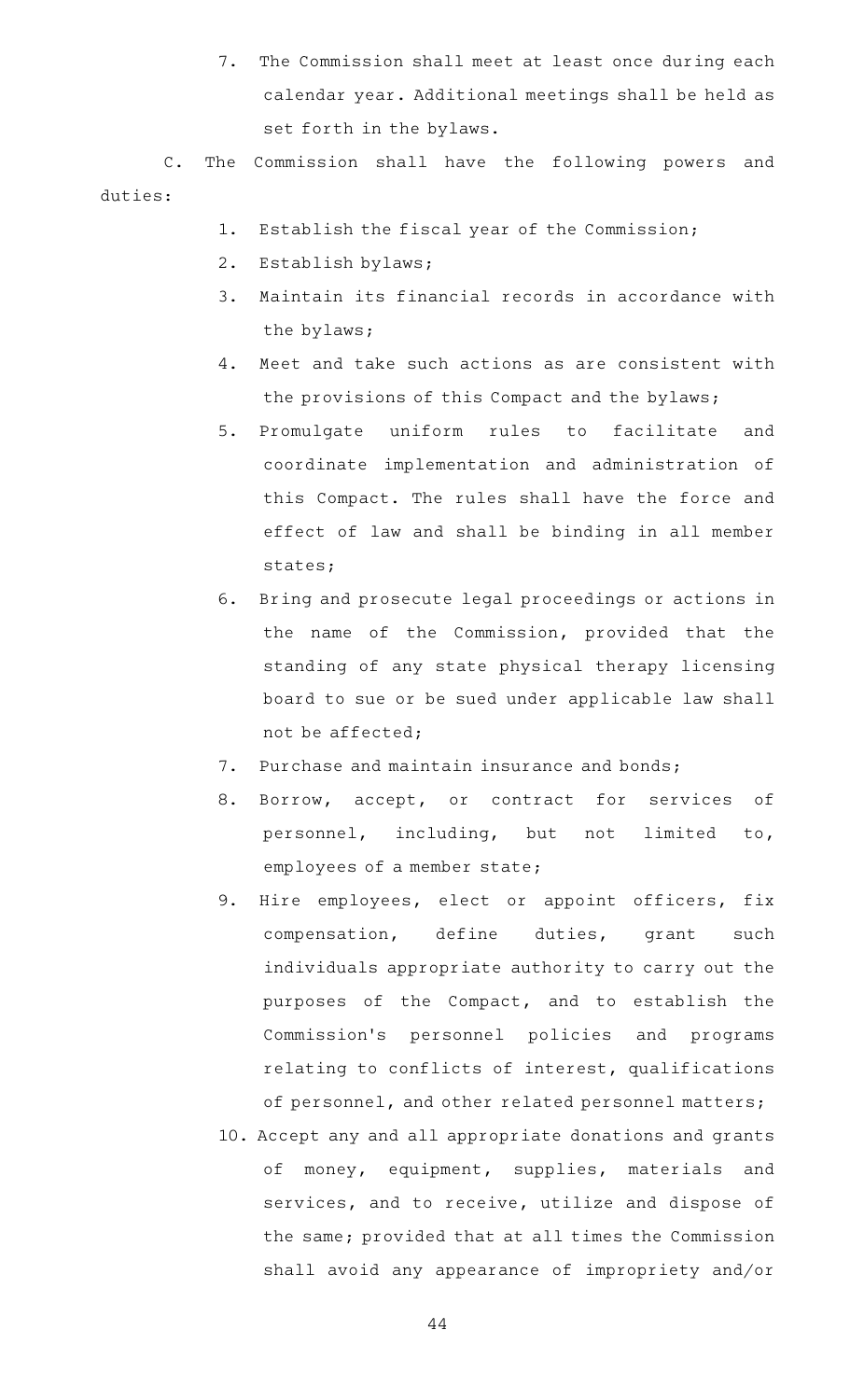conflict of interest;

- 11. Lease, purchase, accept appropriate gifts or donations of, or otherwise to own, hold, improve or use, any property, real, personal or mixed; provided that at all times the Commission shall avoid any appearance of impropriety;
- 12. Sell convey, mortgage, pledge, lease, exchange, abandon, or otherwise dispose of any property real, personal, or mixed;
- 13. Establish a budget and make expenditures;
- 14. Borrow money;
- 15. Appoint committees, including standing committees composed of members, state regulators, state legislators or their representatives, and consumer representatives, and such other interested persons as may be designated in this Compact and the bylaws;
- 16. Provide and receive information from, and cooperate with, law enforcement agencies;
- 17. Establish and elect an Executive Board; and
- 18. Perform such other functions as may be necessary or appropriate to achieve the purposes of this Compact consistent with the state regulation of physical therapy licensure and practice.
- D. The Executive Board

The Executive Board shall have the power to act on behalf of the Commission according to the terms of this Compact.

- 1. The Executive Board shall be composed of nine members:
	- a. Seven voting members who are elected by the Commission from the current membership of the Commission;
	- b. One ex-officio, nonvoting member from the recognized national physical therapy professional association; and
	- c. One ex-officio, nonvoting member from the recognized membership organization of the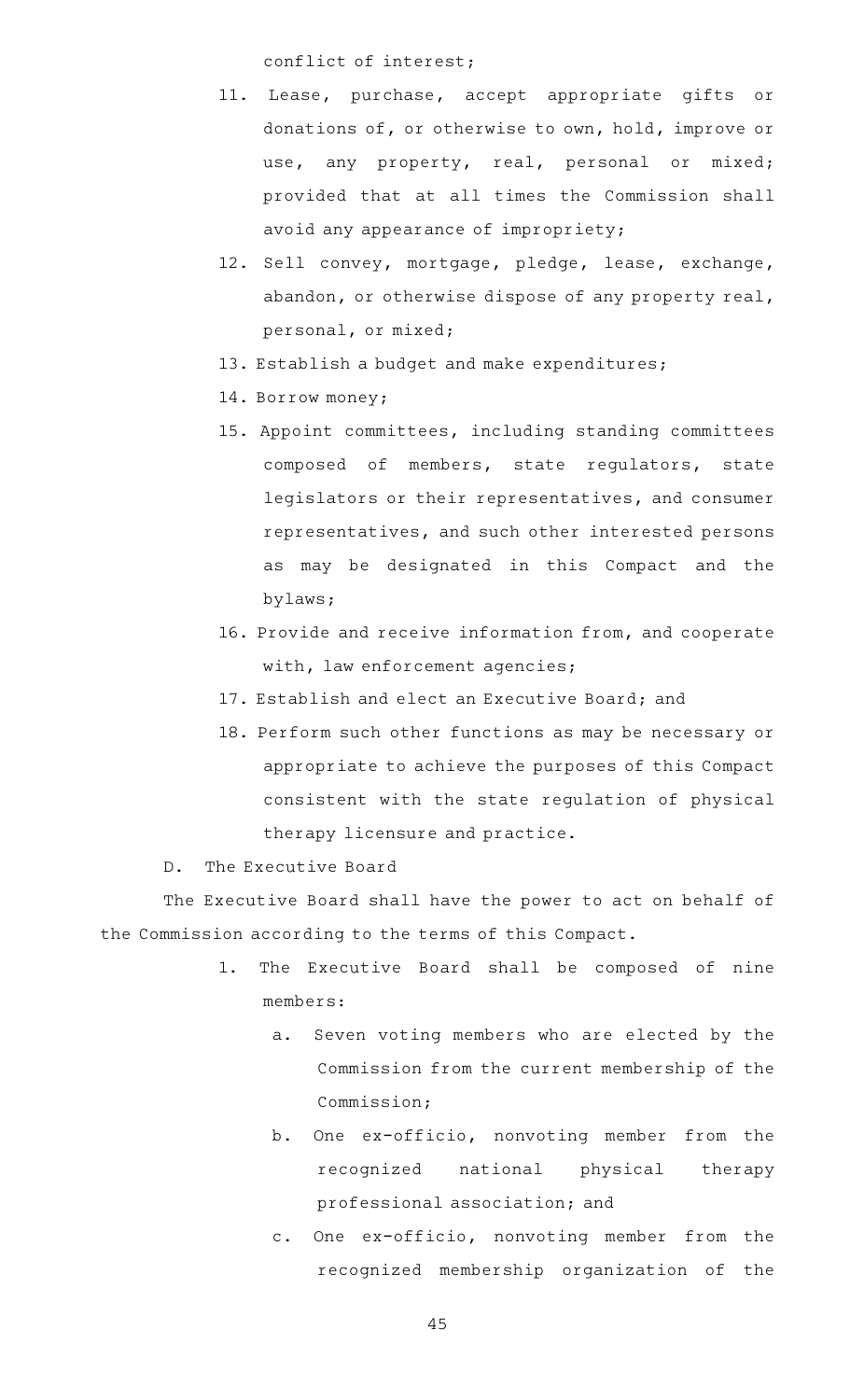physical therapy licensing boards.

- 2. The ex-officio members will be selected by their respective organizations.
- 3. The Commission may remove any member of the Executive Board as provided in bylaws.
- 4. The Executive Board shall meet at least annually.
- 5. The Executive Board shall have the following Duties and responsibilities:
	- a. Recommend to the entire Commission changes to the rules or bylaws, changes to this Compact legislation, fees paid by Compact member states such as annual dues, and any commission Compact fee charged to licensees for the compact privilege;
	- b. Ensure Compact administration services are appropriately provided, contractual or otherwise;
	- c. Prepare and recommend the budget;
	- d. Maintain financial records on behalf of the Commission;
	- e. Monitor Compact compliance of member states and provide compliance reports to the Commission;
	- $f.$  Establish additional committees as necessary; and
	- g. Other duties as provided in rules or bylaws.
- E. Meetings of the Commission
	- 1. All meetings shall be open to the public, and public notice of meetings shall be given in the same manner as required under the rulemaking provisions in Section 9.
	- 2. The Commission or the Executive Board or other committees of the Commission may convene in a closed, non-public meeting if the Commission or Executive Board or other committees of the Commission must discuss:
		- a. Non-compliance of a member state with its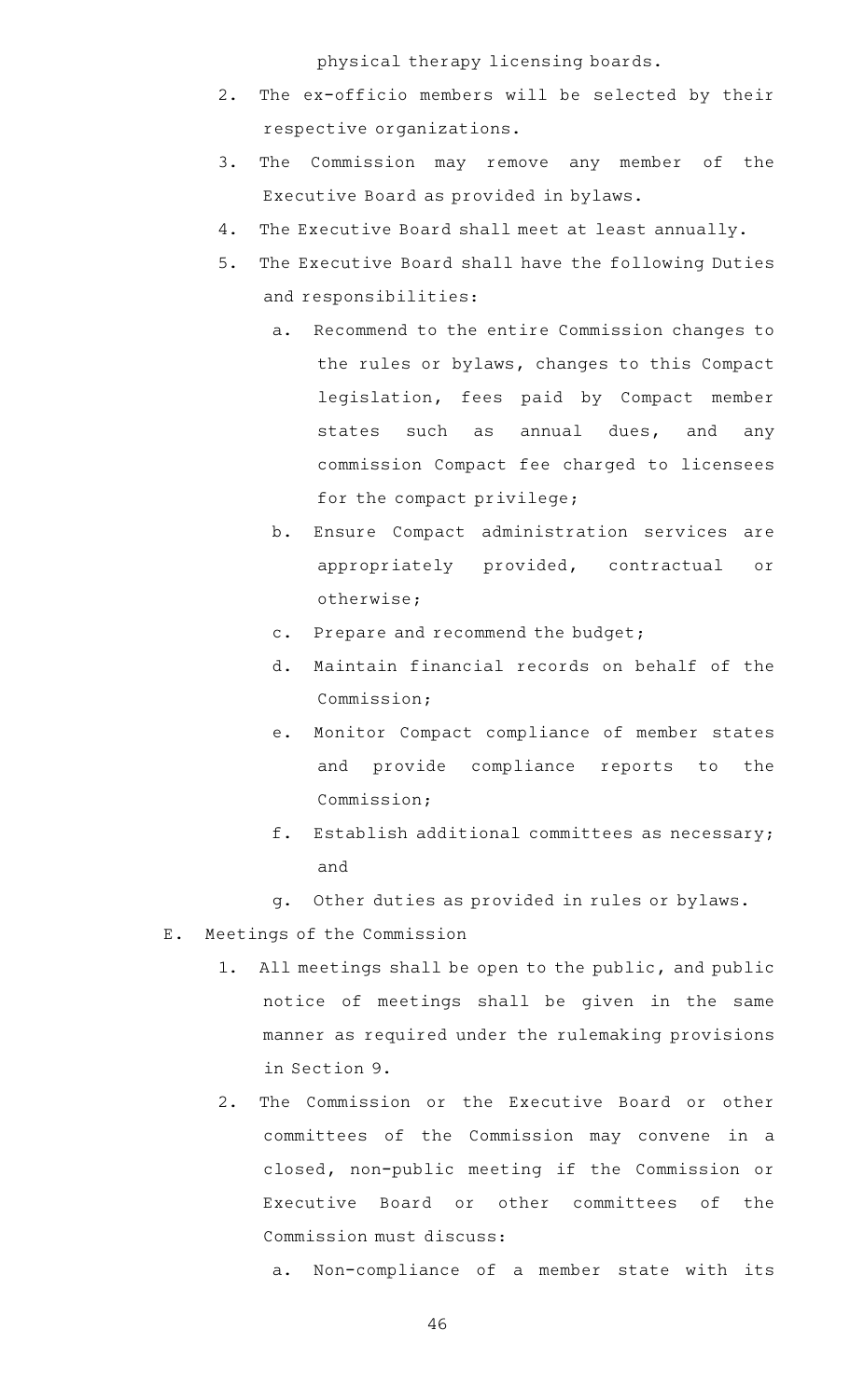obligations under the Compact;

- b. The employment, compensation, discipline or other matters, practices or procedures related to specific employees or other matters related to the Commission 's internal personnel practices and procedures;
- c. Current, threatened, or reasonably anticipated litigation;
- d. Negotiation of contracts for the purchase, lease, or sale of goods, services, or real estate;
- e. Accusing any person of a crime or formally censuring any person;
- f. Disclosure of trade secrets or commercial or financial information that is privileged or confidential;
- g. Disclosure of information of a personal nature where disclosure would constitute a clearly unwarranted invasion of personal privacy;
- h. Disclosure of investigative records compiled for law enforcement purposes;
- i. Disclosure of information related to any investigative reports prepared by or on behalf of or for use of the Commission or other committee charged with responsibility of investigation or determination of compliance issues pursuant to the Compact; or
- j. Matters specifically exempted from disclosure by federal or member state statute.
- 3. If a meeting, or portion of a meeting, is closed pursuant to this provision, the Commission 's legal counsel or designee shall certify that the meeting may be closed and shall reference each relevant exempting provision.
- 4. The Commission shall keep minutes that fully and clearly describe all matters discussed in a meeting and shall provide a full and accurate summary of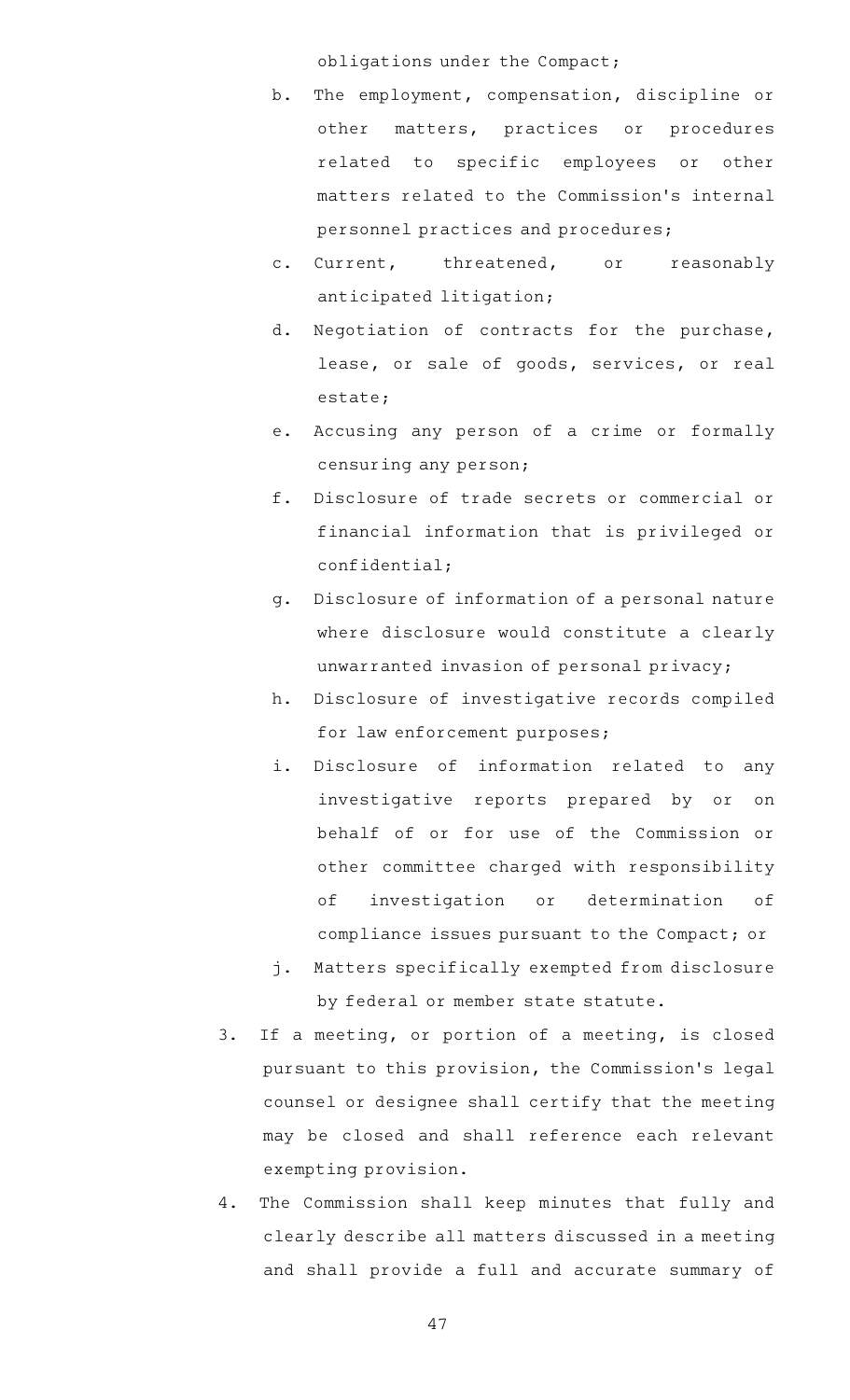actions taken, and the reasons therefore, including a description of the views expressed. All documents considered in connection with an action shall be identified in such minutes. All minutes and documents of a closed meeting shall remain under seal, subject to release by a majority vote of the Commission or order of a court of competent jurisdiction.

- F. Financing of the Commission
	- 1. The Commission shall pay, or provide for the payment of, the reasonable expenses of its establishment, organization, and ongoing activities.
	- 2. The Commission may accept any and all appropriate revenue sources, donations, and grants of money, equipment, supplies, materials, and services.
	- 3. The Commission may levy on and collect an annual assessment from each member state or impose fees on other parties to cover the cost of the operations and activities of the Commission and its staff, which must be in a total amount sufficient to cover its annual budget as approved each year for which revenue is not provided by other sources. The aggregate annual assessment amount shall be allocated based upon a formula to be determined by the Commission, which shall promulgate a rule binding upon all member states.
	- 4. The Commission shall not incur obligations of any kind prior to securing the funds adequate to meet the same; nor shall the Commission pledge the credit of any of the member states, except by and with the authority of the member state.
	- 5. The Commission shall keep accurate accounts of all receipts and disbursements. The receipts and disbursements of the Commission shall be subject to the audit and accounting procedures established under its bylaws. However, all receipts and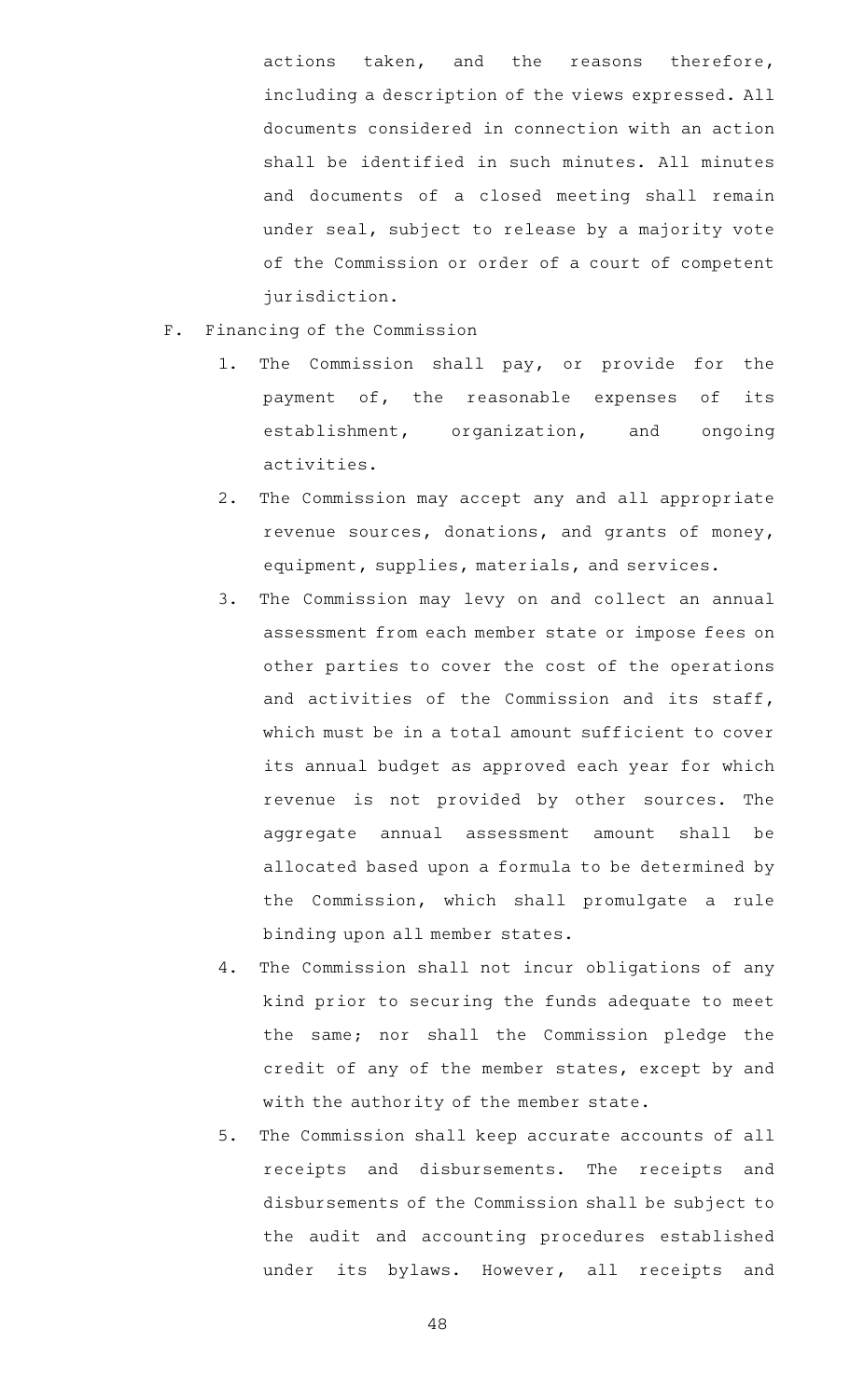disbursements of funds handled by the Commission shall be audited yearly by a certified or licensed public accountant, and the report of the audit shall be included in and become part of the annual report of the Commission.

- G. Qualified Immunity, Defense, and Indemnification
	- 1. The members, officers, executive director, employees and representatives of the Commission shall be immune from suit and liability, either personally or in their official capacity, for any claim for damage to or loss of property or personal injury or other civil liability caused by or arising out of any actual or alleged act, error or omission that occurred, or that the person against whom the claim is made had a reasonable basis for believing occurred within the scope of Commission employment, duties or responsibilities; provided that nothing in this paragraph shall be construed to protect any such person from suit and/or liability for any damage, loss, injury, or liability caused by the intentional or willful or wanton misconduct of that person.
	- 2. The Commission shall defend any member, officer, executive director, employee or representative of the Commission in any civil action seeking to impose liability arising out of any actual or alleged act, error, or omission that occurred within the scope of Commission employment, duties, or responsibilities, or that the person against whom the claim is made had a reasonable basis for believing occurred within the scope of Commission employment, duties, or responsibilities; provided that nothing herein shall be construed to prohibit that person from retaining his or her own counsel; and provided further, that the actual or alleged act, error, or omission did not result from that person 's intentional or willful or wanton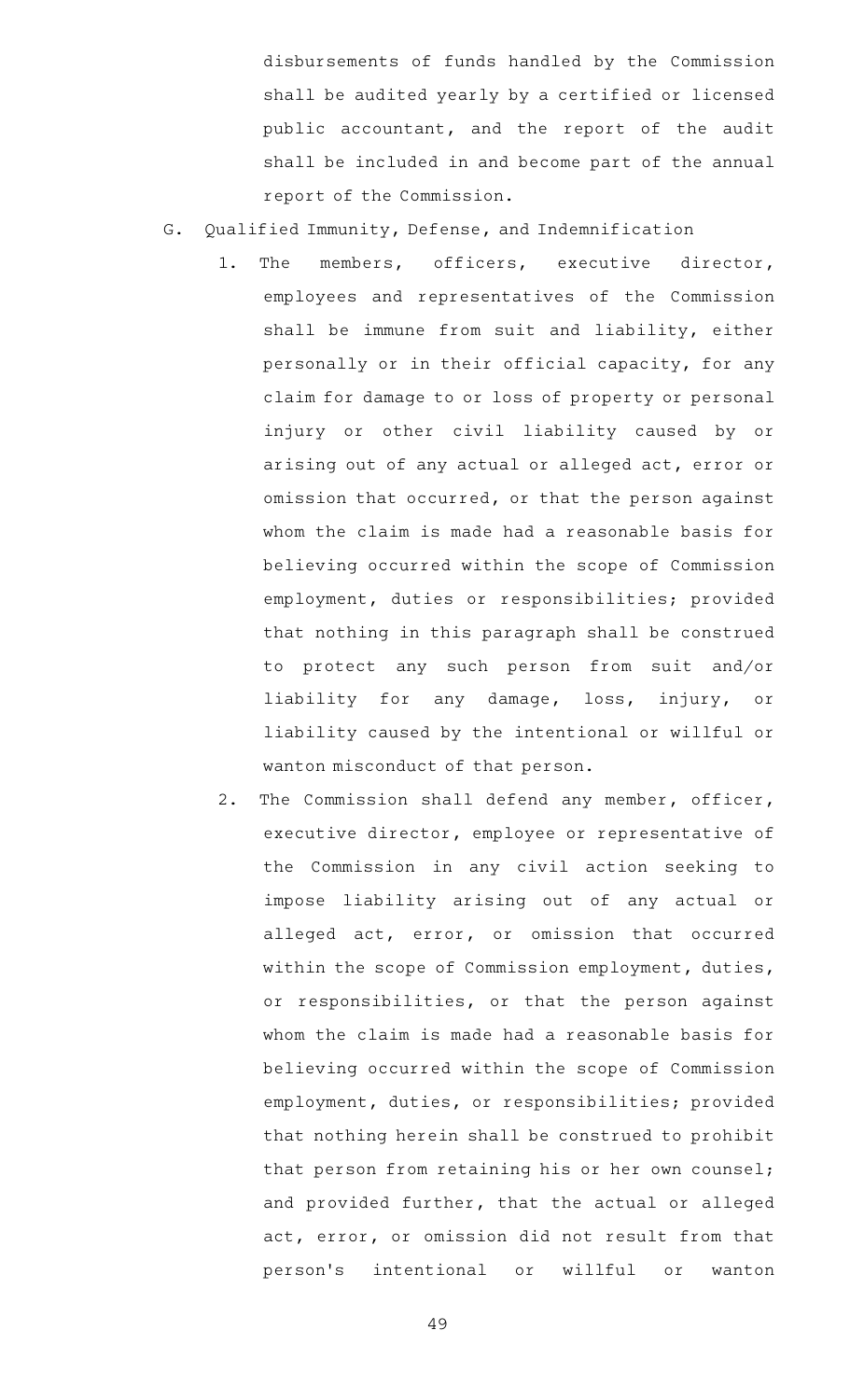misconduct.

3. The Commission shall indemnify and hold harmless any member, officer, executive director, employee, or representative of the Commission for the amount of any settlement or judgment obtained against that person arising out of any actual or alleged act, error or omission that occurred within the scope of Commission employment, duties, or responsibilities, or that such person had a reasonable basis for believing occurred within the scope of Commission employment, duties, or responsibilities, provided that the actual or alleged act, error, or omission did not result from the intentional or willful or wanton misconduct of that person.

SECTION 8. DATA SYSTEM

A. The Commission shall provide for the development, maintenance, and utilization of a coordinated database and reporting system containing licensure, adverse action, and investigative information on all licensed individuals in member states.

B. Notwithstanding any other provision of state law to the contrary, a member state shall submit a uniform data set to the data system on all individuals to whom this Compact is applicable as required by the rules of the Commission, including:

- 1. Identifying information;
- 2. Licensure data;
- 3. Adverse actions against a license or compact privilege;
- 4. Non-confidential information related to alternative program participation;
- 5. Any denial of application for licensure, and the reason(s) for such denial; and
- 6. Other information that may facilitate the administration of this Compact, as determined by the rules of the Commission.
- C. Investigative information pertaining to a licensee in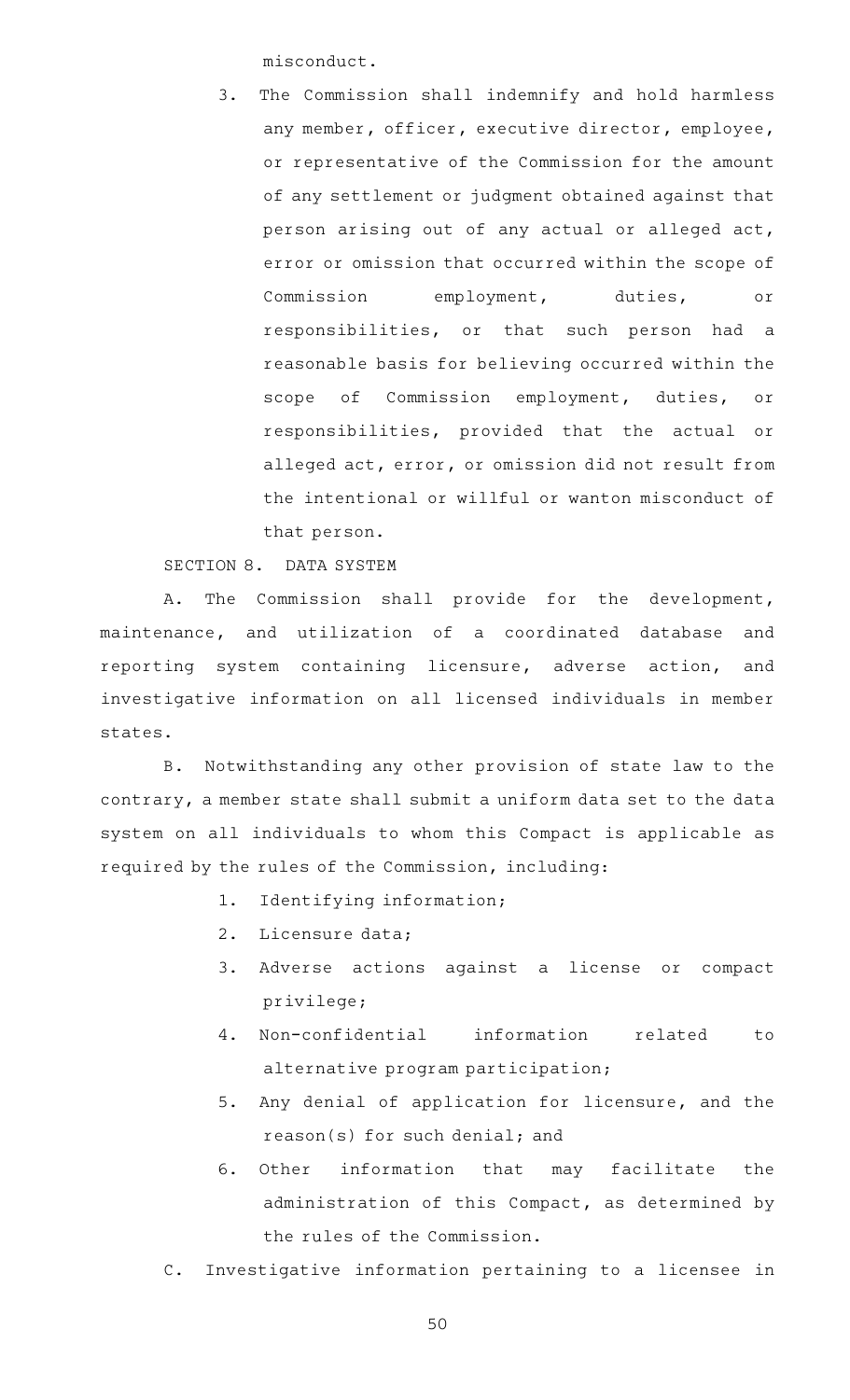any member state will only be available to other party states.

D. The Commission shall promptly notify all member states of any adverse action taken against a licensee or an individual applying for a license. Adverse action information pertaining to a licensee in any member state will be available to any other member state.

E. Member states contributing information to the data system may designate information that may not be shared with the public without the express permission of the contributing state.

F. Any information submitted to the data system that is subsequently required to be expunged by the laws of the member state contributing the information shall be removed from the data system.

SECTION 9. RULEMAKING

A. The Commission shall exercise its rulemaking powers pursuant to the criteria set forth in this Section and the rules adopted thereunder. Rules and amendments shall become binding as of the date specified in each rule or amendment.

B. If a majority of the legislatures of the member states rejects a rule, by enactment of a statute or resolution in the same manner used to adopt the Compact within 4 years of the date of adoption of the rule, then such rule shall have no further force and effect in any member state.

C. Rules or amendments to the rules shall be adopted at a regular or special meeting of the Commission.

D. Prior to promulgation and adoption of a final rule or rules by the Commission, and at least thirty (30) days in advance of the meeting at which the rule will be considered and voted upon, the Commission shall file a Notice of Proposed Rulemaking:

- 1. On the website of the Commission or other publicly accessible platform; and
- 2. On the website of each member state physical therapy licensing board or other publicly accessible platform or the publication in which each state would otherwise publish proposed rules.
- E. The Notice of Proposed Rulemaking shall include:
	- 1. The proposed time, date, and location of the meeting in which the rule will be considered and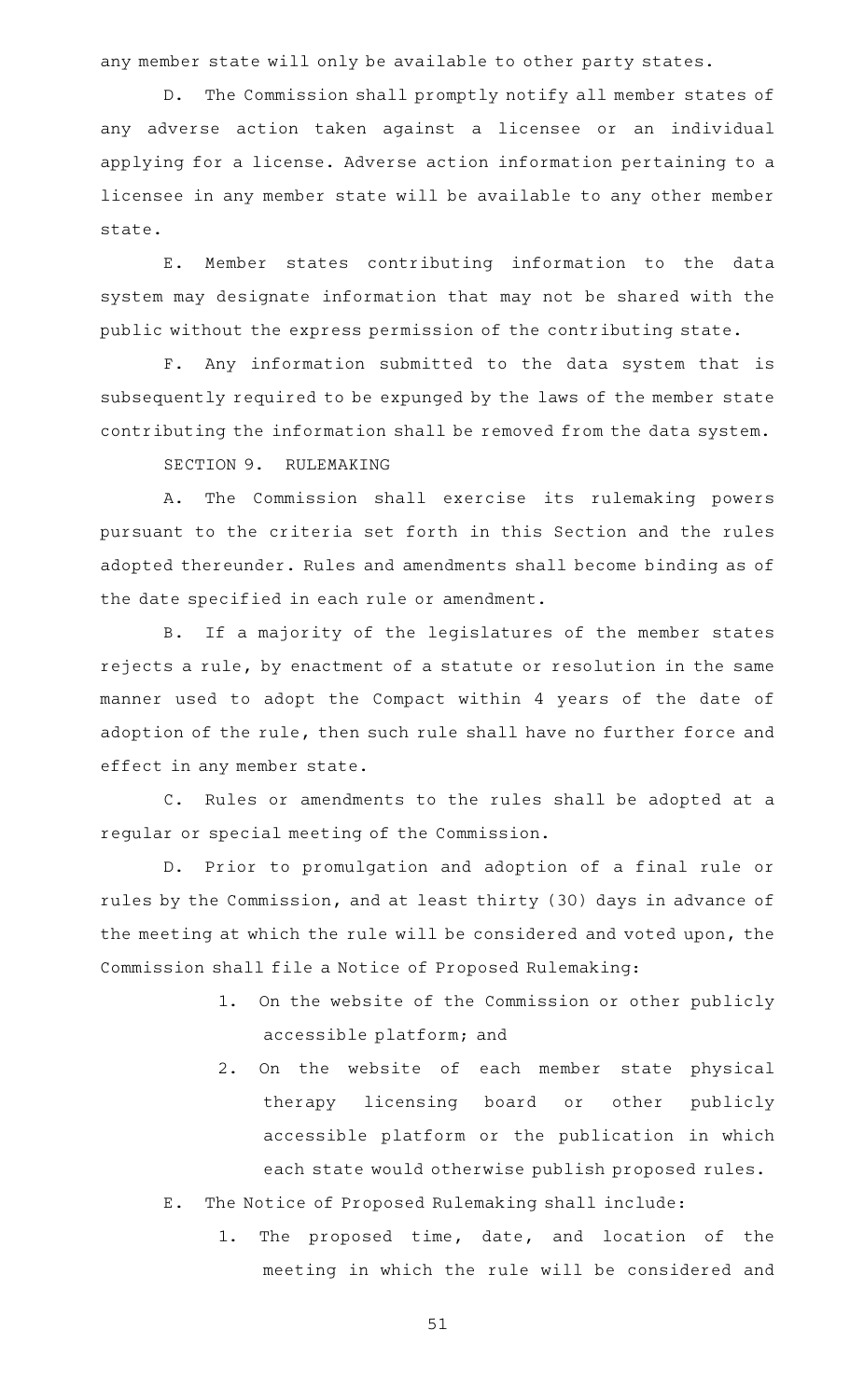voted upon;

- 2. The text of the proposed rule or amendment and the reason for the proposed rule;
- 3. A request for comments on the proposed rule from any interested person; and
- 4. The manner in which interested persons may submit notice to the Commission of their intention to attend the public hearing and any written comments.

F. Prior to adoption of a proposed rule, the Commission shall allow persons to submit written data, facts, opinions, and arguments, which shall be made available to the public.

G. The Commission shall grant an opportunity for a public hearing before it adopts a rule or amendment if a hearing is requested by:

- 1. At least twenty-five (25) persons;
- 2.AAA state or federal governmental subdivision or agency; or
- 3. An association having at least twenty-five (25) members.

H. If a hearing is held on the proposed rule or amendment, the Commission shall publish the place, time, and date of the scheduled public hearing. If the hearing is held via electronic means, the Commission shall publish the mechanism for access to the electronic hearing.

- 1. All persons wishing to be heard at the hearing shall notify the executive director of the Commission or other designated member in writing of their desire to appear and testify at the hearing not less than five (5) business days before the scheduled date of the hearing.
- 2. Hearings shall be conducted in a manner providing each person who wishes to comment a fair and reasonable opportunity to comment orally or in writing.
- 3. All hearings will be recorded. A copy of the recording will be made available on request.
- 4. Nothing in this section shall be construed as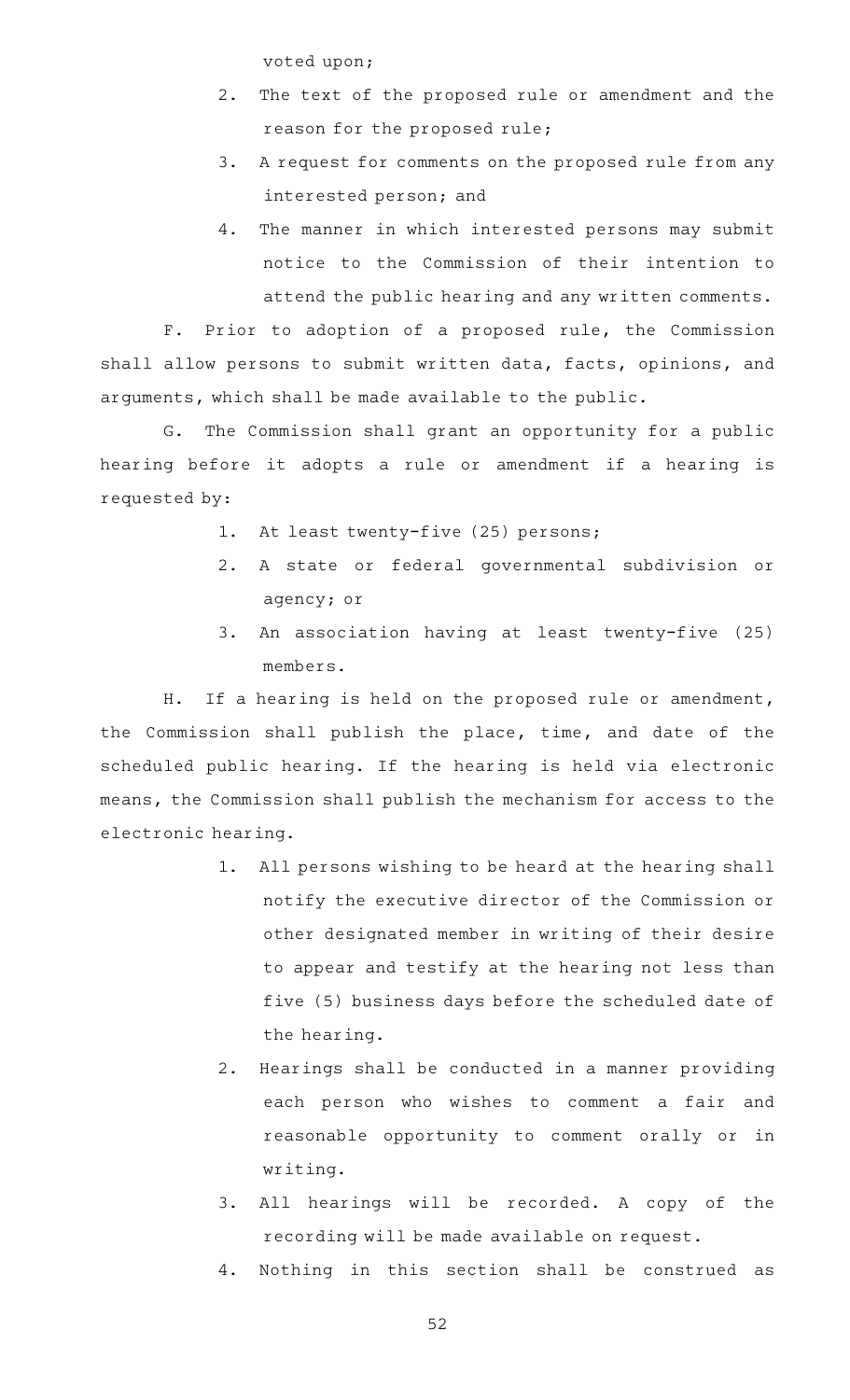requiring a separate hearing on each rule. Rules may be grouped for the convenience of the Commission at hearings required by this section.

I. Following the scheduled hearing date, or by the close of business on the scheduled hearing date if the hearing was not held, the Commission shall consider all written and oral comments received.

J. If no written notice of intent to attend the public hearing by interested parties is received, the Commission may proceed with promulgation of the proposed rule without a public hearing.

K. The Commission shall, by majority vote of all members, take final action on the proposed rule and shall determine the effective date of the rule, if any, based on the rulemaking record and the full text of the rule.

L. Upon determination that an emergency exists, the Commission may consider and adopt an emergency rule without prior notice, opportunity for comment, or hearing, provided that the usual rulemaking procedures provided in the Compact and in this section shall be retroactively applied to the rule as soon as reasonably possible, in no event later than ninety (90) days after the effective date of the rule. For the purposes of this provision, an emergency rule is one that must be adopted immediately in order to:

- 1. Meet an imminent threat to public health, safety, or welfare;
- 2. Prevent a loss of Commission or member state funds;
- 3. Meet a deadline for the promulgation of an administrative rule that is established by federal law or rule; or
- 4. Protect public health and safety.

M. The Commission or an authorized committee of the Commission may direct revisions to a previously adopted rule or amendment for purposes of correcting typographical errors, errors in format, errors in consistency, or grammatical errors. Public notice of any revisions shall be posted on the website of the Commission. The revision shall be subject to challenge by any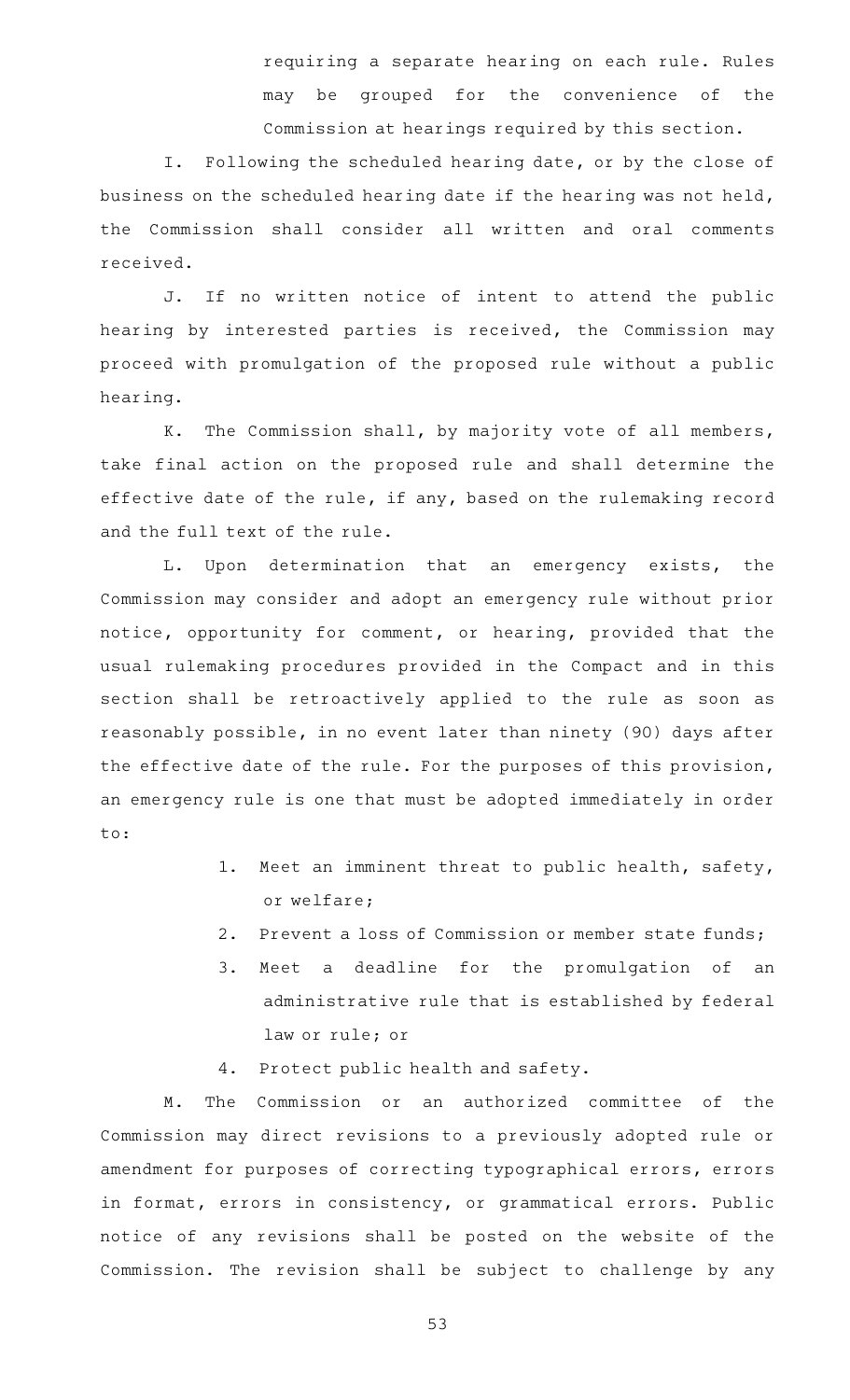person for a period of thirty (30) days after posting. The revision may be challenged only on grounds that the revision results in a material change to a rule. A challenge shall be made in writing, and delivered to the chair of the Commission prior to the end of the notice period. If no challenge is made, the revision will take effect without further action. If the revision is challenged, the revision may not take effect without the approval of the Commission.

SECTION 10. OVERSIGHT, DISPUTE RESOLUTION, AND ENFORCEMENT A. Oversight

- 1. The executive, legislative, and judicial branches of state government in each member state shall enforce this Compact and take all actions necessary and appropriate to effectuate the Compact 's purposes and intent. The provisions of this Compact and the rules promulgated hereunder shall have standing as statutory law.
- 2. All courts shall take judicial notice of the Compact and the rules in any judicial or administrative proceeding in a member state pertaining to the subject matter of this Compact which may affect the powers, responsibilities or actions of the Commission.
- 3. The Commission shall be entitled to receive service of process in any such proceeding, and shall have standing to intervene in such a proceeding for all purposes. Failure to provide service of process to the Commission shall render a judgment or order void as to the Commission, this Compact, or promulgated rules.
- B. Default, Technical Assistance, and Termination
	- 1. If the Commission determines that a member state has defaulted in the performance of its obligations or responsibilities under this Compact or the promulgated rules, the Commission shall:
		- a. Provide written notice to the defaulting state and other member states of the nature of the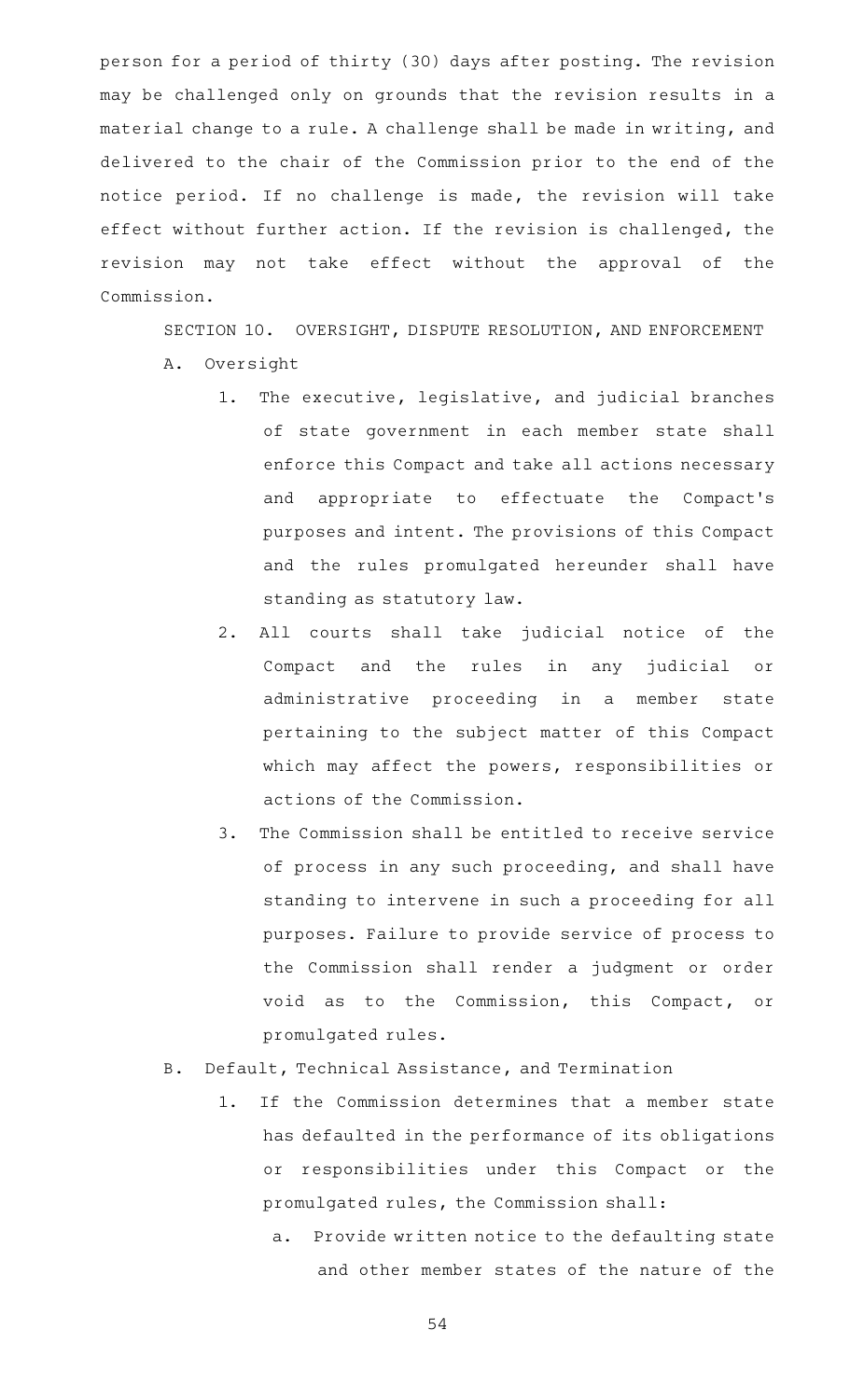default, the proposed means of curing the default and/or any other action to be taken by the Commission; and

- b. Provide remedial training and specific technical assistance regarding the default.
- 2. If a state in default fails to cure the default, the defaulting state may be terminated from the Compact upon an affirmative vote of a majority of the member states, and all rights, privileges and benefits conferred by this Compact may be terminated on the effective date of termination. A cure of the default does not relieve the offending state of obligations or liabilities incurred during the period of default.
- 3. Termination of membership in the Compact shall be imposed only after all other means of securing compliance have been exhausted. Notice of intent to suspend or terminate shall be given by the Commission to the governor, the majority and minority leaders of the defaulting state 's legislature, and each of the member states.
- 4. A state that has been terminated is responsible for all assessments, obligations, and liabilities incurred through the effective date of termination, including obligations that extend beyond the effective date of termination.
- 5. The Commission shall not bear any costs related to a state that is found to be in default or that has been terminated from the Compact, unless agreed upon in writing between the Commission and the defaulting state.
- 6. The defaulting state may appeal the action of the Commission by petitioning the U.S. District Court for the District of Columbia or the federal district where the Commission has its principal offices. The prevailing member shall be awarded all costs of such litigation, including reasonable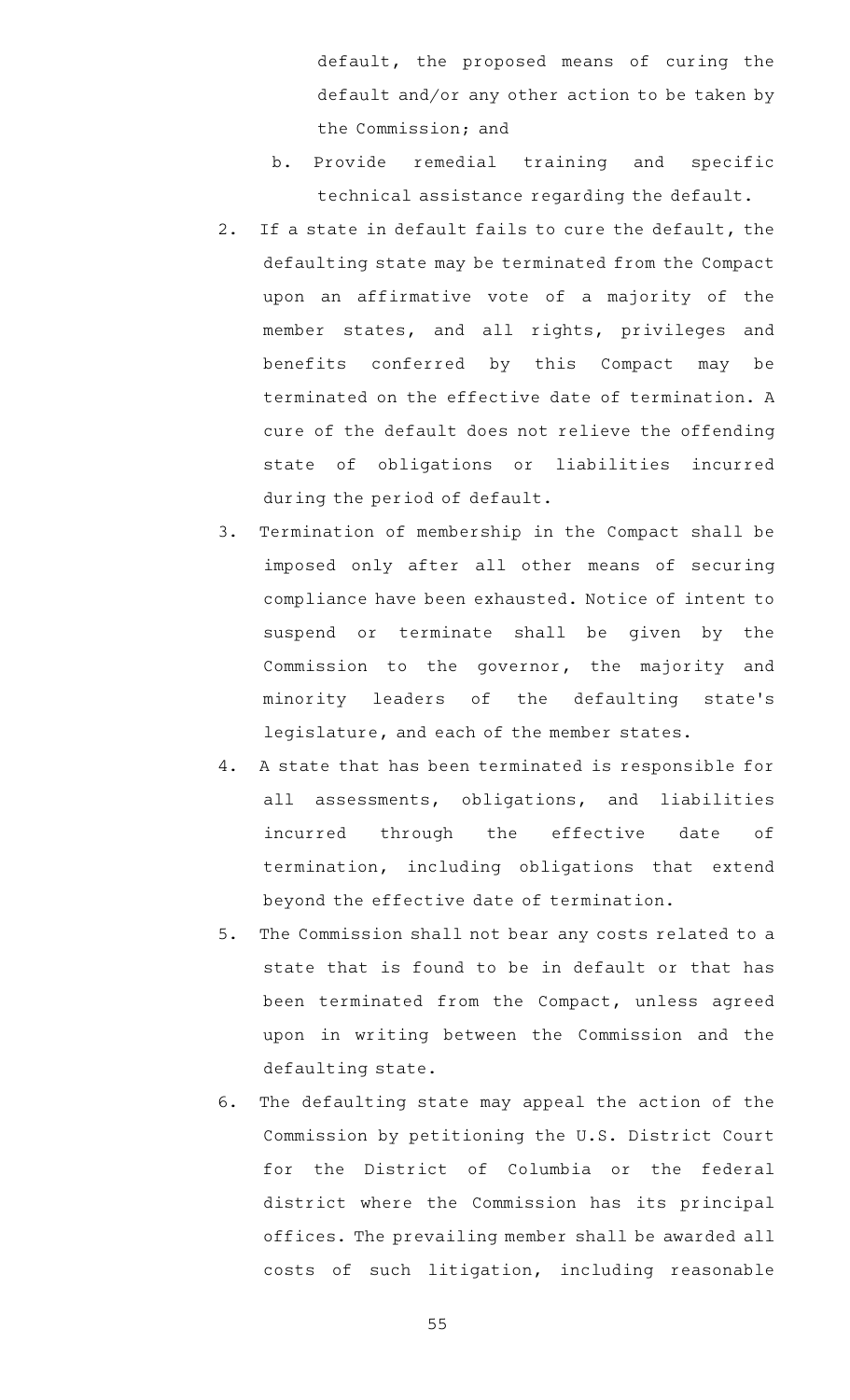attorney 's fees.

- C. Dispute Resolution
	- 1. Upon request by a member state, the Commission shall attempt to resolve disputes related to the Compact that arise among member states and between member and non-member states.
	- 2. The Commission shall promulgate a rule providing for both mediation and binding dispute resolution for disputes as appropriate.
- D. Enforcement
	- 1. The Commission, in the reasonable exercise of its discretion, shall enforce the provisions and rules of this Compact.
	- 2. By majority vote, the Commission may initiate legal action in the United States District Court for the District of Columbia or the federal district where the Commission has its principal offices against a member state in default to enforce compliance with the provisions of the Compact and its promulgated rules and bylaws. The relief sought may include both injunctive relief and damages. In the event judicial enforcement is necessary, the prevailing member shall be awarded all costs of such litigation, including reasonable attorney 's fees.
	- 3. The remedies herein shall not be the exclusive remedies of the Commission. The Commission may pursue any other remedies available under federal or state law.

SECTION 11. DATE OF IMPLEMENTATION OF THE INTERSTATE COMMISSION FOR PHYSICAL THERAPY PRACTICE AND ASSOCIATED RULES, WITHDRAWAL, AND AMENDMENT

A. The Compact shall come into effect on the date on which the Compact statute is enacted into law in the tenth member state. The provisions, which become effective at that time, shall be limited to the powers granted to the Commission relating to assembly and the promulgation of rules. Thereafter, the Commission shall meet and exercise rulemaking powers necessary to the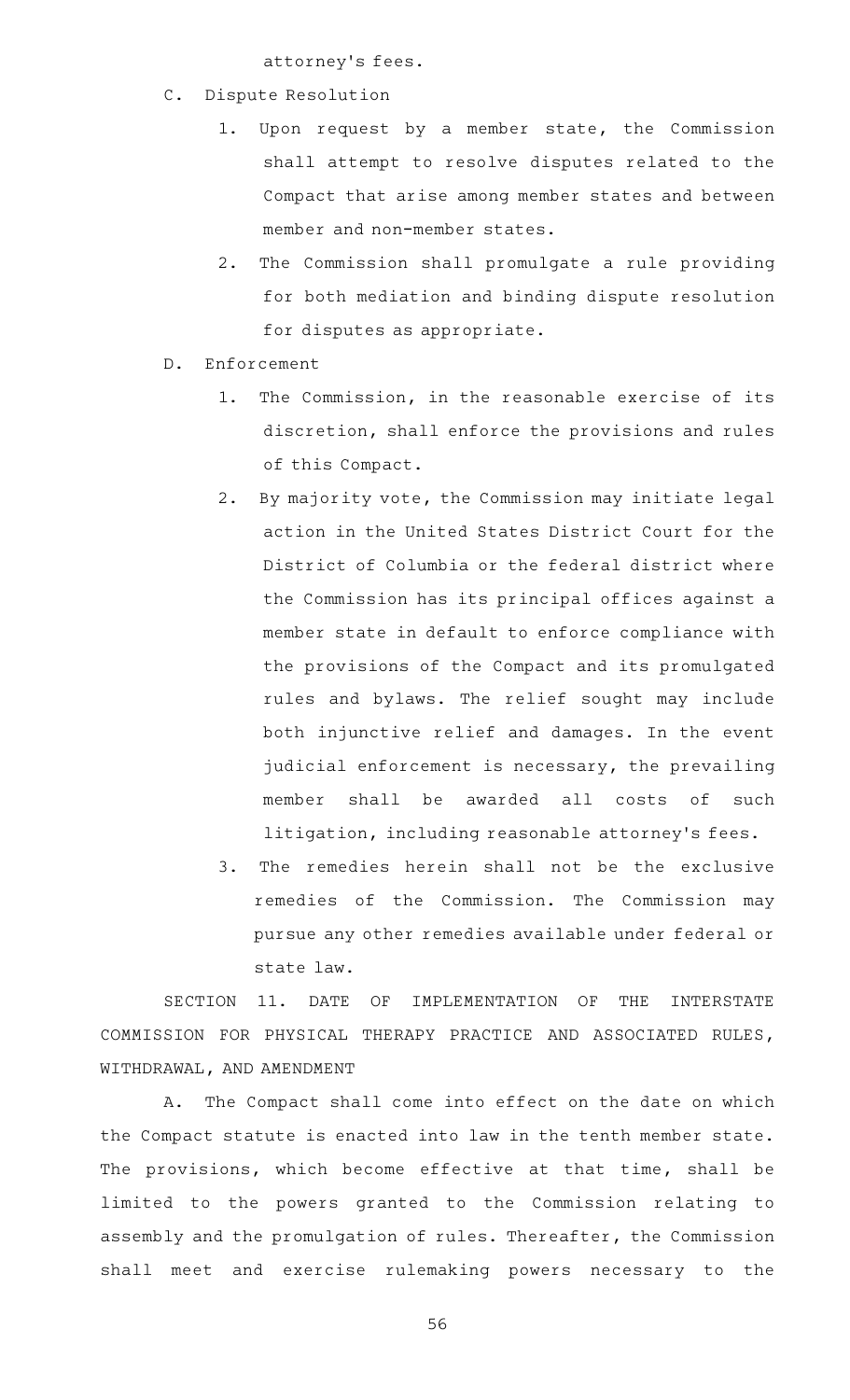implementation and administration of the Compact.

B. Any state that joins the Compact subsequent to the Commission 's initial adoption of the rules shall be subject to the rules as they exist on the date on which the Compact becomes law in that state. Any rule that has been previously adopted by the Commission shall have the full force and effect of law on the day the Compact becomes law in that state.

C. Any member state may withdraw from this Compact by enacting a statute repealing the same.

- 1. A member state's withdrawal shall not take effect until six (6) months after enactment of the repealing statute.
- 2. Withdrawal shall not affect the continuing requirement of the withdrawing state 's physical therapy licensing board to comply with the investigative and adverse action reporting requirements of this act prior to the effective date of withdrawal.

D. Nothing contained in this Compact shall be construed to invalidate or prevent any physical therapy licensure agreement or other cooperative arrangement between a member state and a non-member state that does not conflict with the provisions of this Compact.

E. This Compact may be amended by the member states. No amendment to this Compact shall become effective and binding upon any member state until it is enacted into the laws of all member states.

SECTION 12. CONSTRUCTION AND SEVERABILITY

This Compact shall be liberally construed so as to effectuate the purposes thereof. The provisions of this Compact shall be severable and if any phrase, clause, sentence or provision of this Compact is declared to be contrary to the constitution of any party state or of the United States or the applicability thereof to any government, agency, person or circumstance is held invalid, the validity of the remainder of this Compact and the applicability thereof to any government, agency, person or circumstance shall not be affected thereby. If this Compact shall be held contrary to the